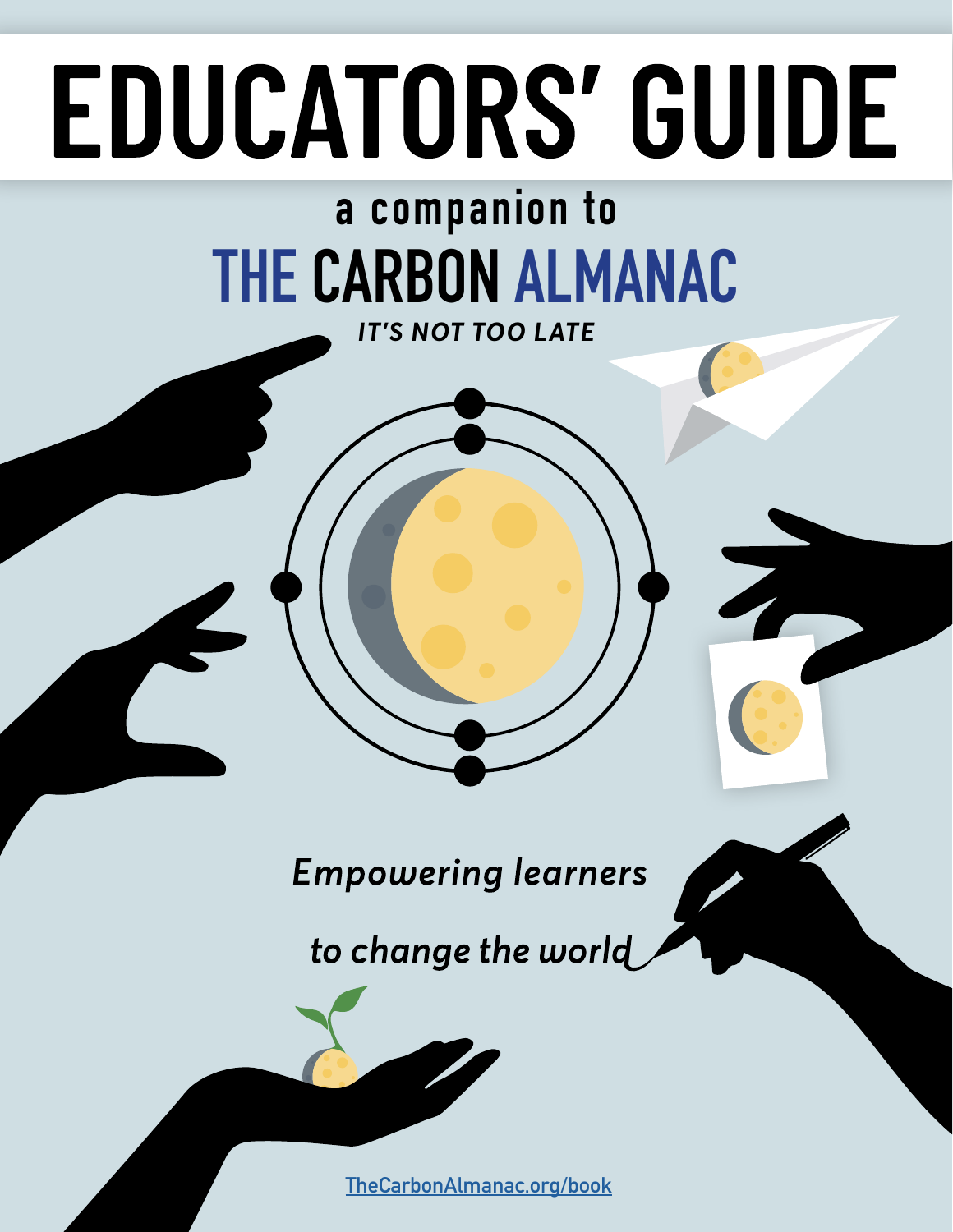#### *"Tell me and I forget, teach me and I remember, involve me and I learn." Benjamin Franklin*

EDUCATORS ARE THE GATEKEEPERS OF TOMORROW. Through you, this planet's children learn how to navigate and improve our complex world.

Welcome to the Educators' Guide. It's written for educators, parents and supporters of youth. You belong to a group of curious, creative and committed minds who want to help our children save our planet. *The Carbon Almanac* has been designed to aid you in this monumental endeavor. The activities that follow are meant to inspire your learners to take action, and create a sustainable future…one decision at a time.

Learners become overwhelmed by stories about climate change and traumatized by living through events caused by climate change such as tornadoes, wildfires, tsunamis and shoreline erosion. Stories, pictures and videos are everywhere: on social media, in the news and in their classrooms. *The Carbon Almanac* is the first book that explains everything a learner needs to know about global warming using easy explanations based on facts, not opinions. Some activities directly address these learners' growing anxiety about their future.

This Educators' Guide will help you confidently incorporate *The Carbon Almanac* into your climate-related curriculum. Climate change is a serious subject and consequently, *The Carbon Almanac* is a serious read; but, it will also engage and take you and your learners down a path of fun and empowerment.

> *"Every adventure requires a first step." The Cheshire Cat Alice in Wonderland Lewis Carroll*

(Note: We've left an invitation for you at the end of the activities. We hope you accept our offer.) **Your partners of** *The Carbon Almanac* **Education Team**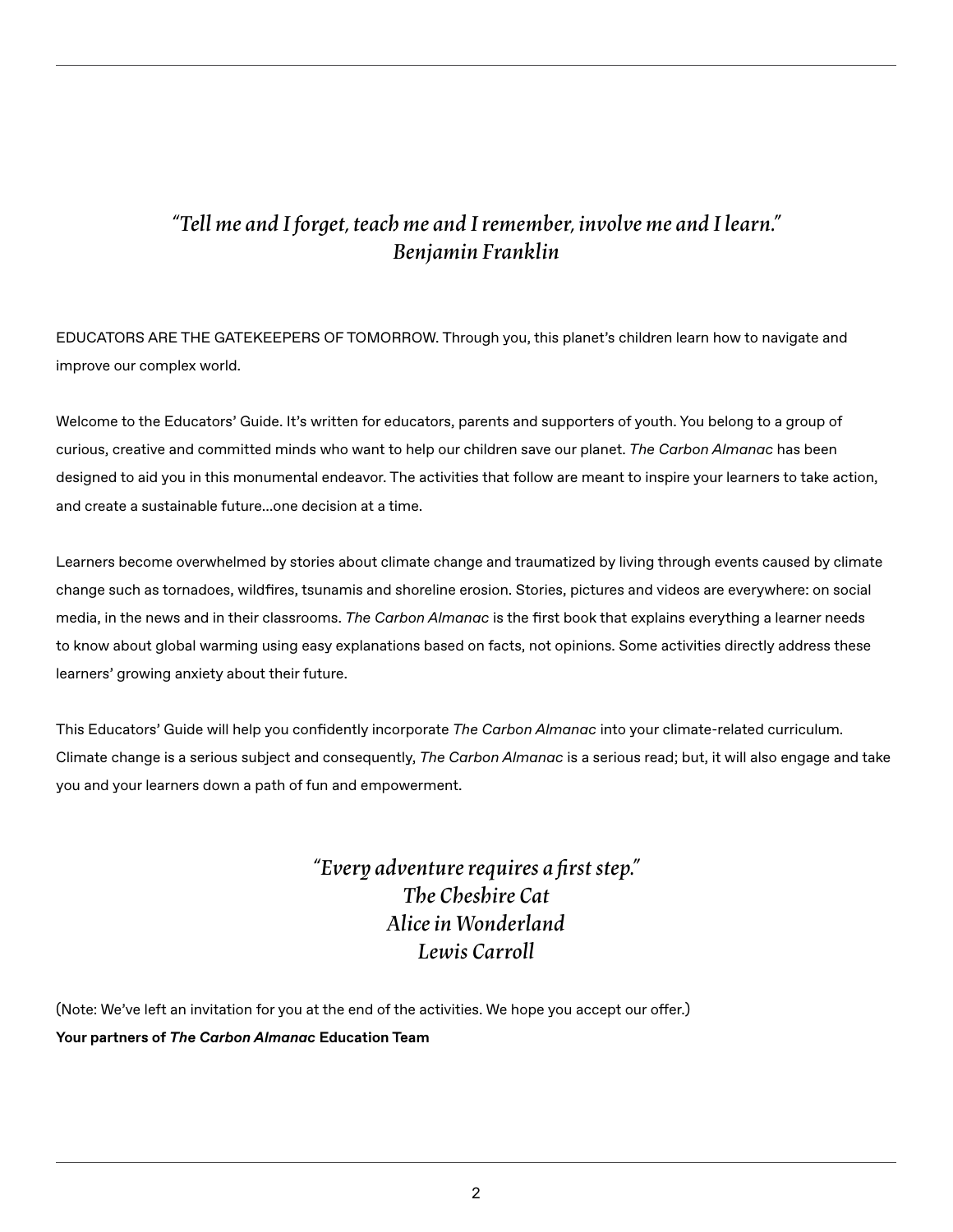#### **A NOTE ON GRADING AND GRADES**

We have been living in the information age, arguably for decades now. Unfortunately, there are many in the fields of education, and educational administration, as well as those who are politicians and taxpayers who think we are still living in the in industrial age. What this means to you, the frontline educational worker, is that you are asked to assess your learners with misaligned measurements and tools.

Those in charge, or their representatives, want proof that the money spent for your salary, school buildings, and school budgets is providing a good return on investment. You know—have known—that this old style of assessment doesn't reveal or measure the acquisition of knowledge or the amount of enduring understanding that is being created in the minds of your learners.

What we're proposing is a pretest/post-test scenario. By comparing the results of the tests, this construct enables an educator to measure the change in a learner's understanding.

There are two immediate benefits to you:

- 1. Responsibility of acquiring the knowledge is on the learner, and
- 2. This practice moves assessment from an industrial to an information age model.

Example (note that the following numbers aren't statistically reliable, rather they are based on observation of human behavior):

- You have a class of 23 learners.
- You pretest them with a 10-question pretest (The pretest is the exact same test you will use for the post-test.)
- 5 questions are True/False, 5 questions are short answers.

The results:



Determining the final grade for this activity/unit:

- C. You can go strictly by the correct number of questions answered.
- D. Or, add a second criteria—effort expended. State this up front, before the activity begins. Observe your learners: for those fully engaged, add 3 points; for those who are somewhat engaged add 1 point; for the disengaged learner, zero points added.

Conclusions:

- 1. This sort of assessment puts gaining of knowledge on the learner, fostering maturity and an appropriate level of responsibility, and provides a more accurate measurement.
- 2. The spread of grades will be based on effort expended, not a statistical curve which is an outmoded and inappropriate industrial model.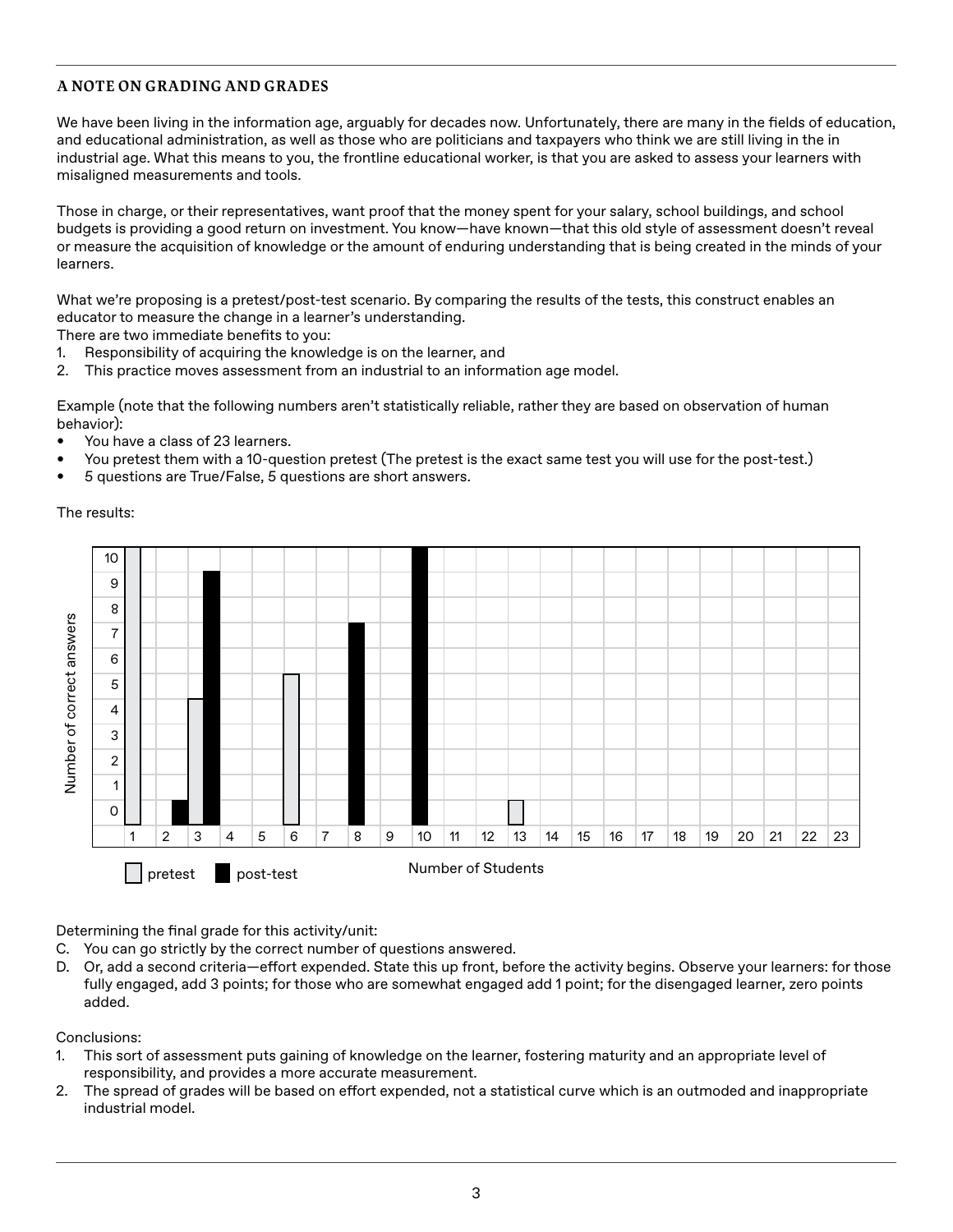## **Subject Key**

| <b>SUBJECT</b>          | <b>ICON</b>              | <b>SOURCE</b>                                    |
|-------------------------|--------------------------|--------------------------------------------------|
| Agriculture             | E                        | Icon made by Freepik from www.flaticon.com       |
| Arts                    | ுி                       | Icon made by Freepik from www.flaticon.com       |
| Economics               | 霸                        | Icon made by Freepik from www.flaticon.com       |
| Geography               | $\mathbb{S}$             | Icon made by Freepik from www.flaticon.com       |
| Literature              | ÉÜ                       | Icon made by Freepik from www.flaticon.com       |
| Math                    | $\frac{+}{\mathbf{x}}$ = | Icon made by Pixel Perfect from www.flaticon.com |
| Science                 |                          | Icon made by Freepik from www.flaticon.com       |
| Social Studies/ History |                          | Icon made by Freepik from www.flaticon.com       |

## **Table of Contents**

| <b>SECTION 1 - The Beginning</b>                                                        | 6  |
|-----------------------------------------------------------------------------------------|----|
|                                                                                         |    |
| 8+, Literature & Science $\Box$ $\Box$                                                  |    |
|                                                                                         |    |
| 12+, Arts, Literature, & Social Studies ( 图 A)                                          |    |
|                                                                                         |    |
|                                                                                         |    |
| <b>SECTION 2 - Climate Change for Rookies</b>                                           | 14 |
|                                                                                         |    |
| 8+, Science & Social Studies $\overline{A}$ $\overline{\mathcal{B}}$                    |    |
|                                                                                         |    |
| 8+, Arts, Science, & Social Studies $\mathcal{F} \uparrow \mathcal{F}$                  |    |
|                                                                                         |    |
| <b>SECTION 3 - Here's What's True</b>                                                   | 21 |
|                                                                                         |    |
| 12+, Math & Science $\frac{+1}{ x }$ A                                                  |    |
|                                                                                         |    |
| 6+, Arts, Economics, & Science $\overline{\widehat{\mathbb{S}}}\$                       |    |
| <b>SECTION 4 - Scenarios</b>                                                            | 24 |
|                                                                                         |    |
| 12+, Geography, Science, & Social Studies $\mathcal{G} \not\in \mathcal{A}$             |    |
|                                                                                         |    |
| 12+ History, Science, & Social Studies $\bigwedge \limits_{\longrightarrow} \bigotimes$ |    |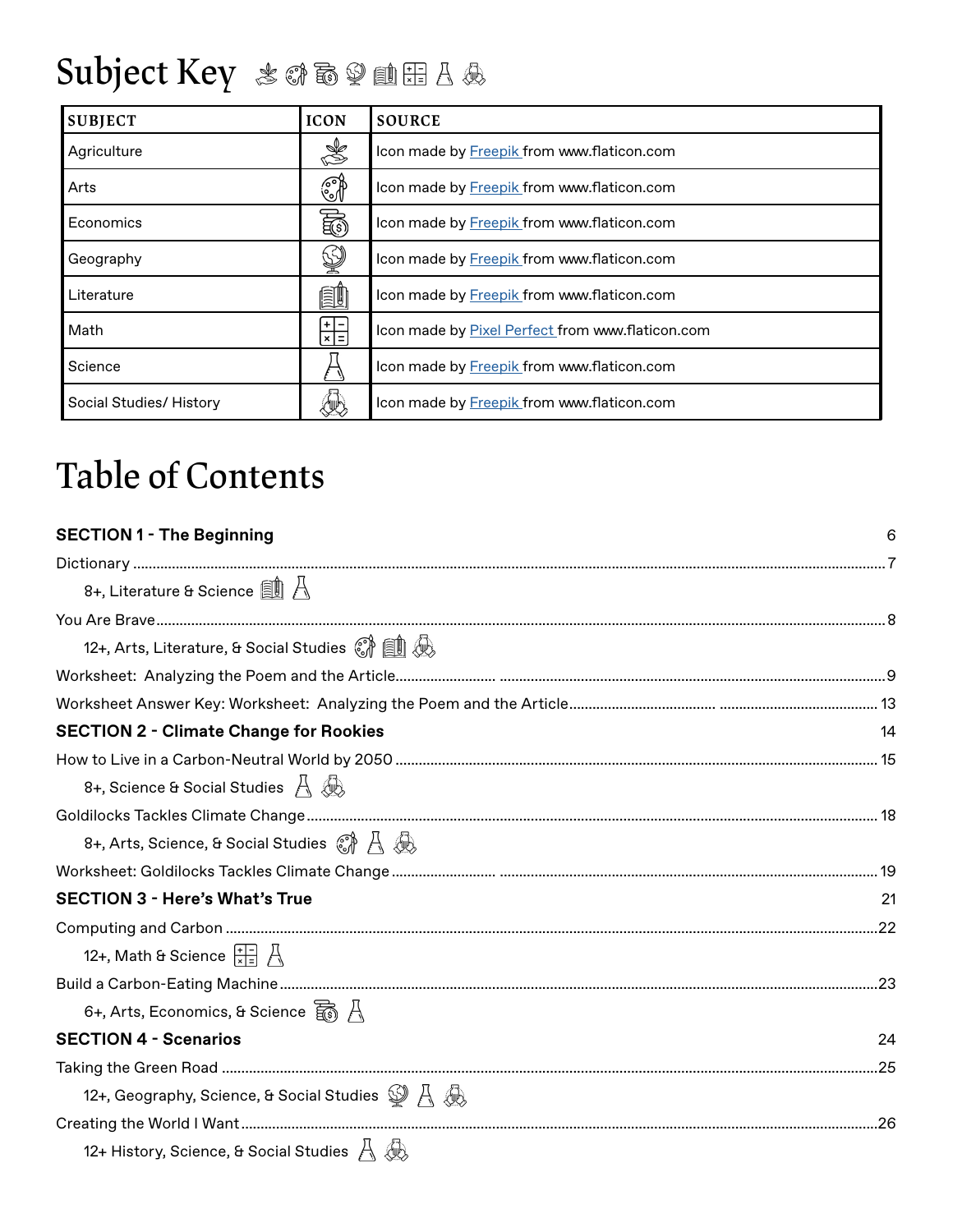#### **SECTION 5 - Impacts**

| 12+, Mental and Emotional Health $\langle\!\!\!\langle\!\!\!\langle\!\!\!\langle\!\!\;\rangle\!\!\!\rangle$ |    |
|-------------------------------------------------------------------------------------------------------------|----|
|                                                                                                             |    |
|                                                                                                             |    |
| <b>SECTION 6 - Solutions</b>                                                                                | 33 |
|                                                                                                             |    |
| 12+, Arts, Economics, & Science $\circled{?}$ $\circled{?}$ $\circled{>}$                                   |    |
|                                                                                                             |    |
| 12+, Arts, Literature, Science, & Social Studies $\mathcal{F}\left(\mathbb{R}\right)$ $\bigoplus$           |    |
|                                                                                                             |    |
| 12+, Science & Economics $\overline{\mathbb{R}}$ A                                                          |    |
|                                                                                                             |    |
| 10+, Math, Science, & Economics is Fair A                                                                   |    |
|                                                                                                             |    |
|                                                                                                             |    |
|                                                                                                             |    |
|                                                                                                             |    |
| 12+, Arts, Literature, Math, & Science © 图 日日 A                                                             |    |
|                                                                                                             |    |
| 12+, Economics & Civics as 4                                                                                |    |
|                                                                                                             |    |
| 12+, Math, Science, & Social Studies $\left \frac{+}{x-1}\right  \to \infty$                                |    |
|                                                                                                             |    |
| 12+, Science & Social Studies $\overline{A}$                                                                |    |
| SECTION 7 - Whose job is it?                                                                                | 48 |
|                                                                                                             |    |
| 12+, Arts, Literature, & Social Studies @ 图 A                                                               |    |
|                                                                                                             |    |
| 8+, History & Social Studies $\langle\!\!\!\langle\phi\!\!\!\rangle\!\!\rangle$                             |    |
|                                                                                                             |    |
| <b>Whole Almanac</b>                                                                                        | 55 |
|                                                                                                             |    |
| 12+, Arts, Literature, & Social Studies @ 图 @                                                               |    |
|                                                                                                             |    |
| 8+, Math, Science, & Social Studies $\frac{+1}{ x }$ $\bigwedge_{\infty}$                                   |    |
| <b>Resources</b>                                                                                            | 59 |
|                                                                                                             |    |
|                                                                                                             |    |
|                                                                                                             |    |
|                                                                                                             |    |

28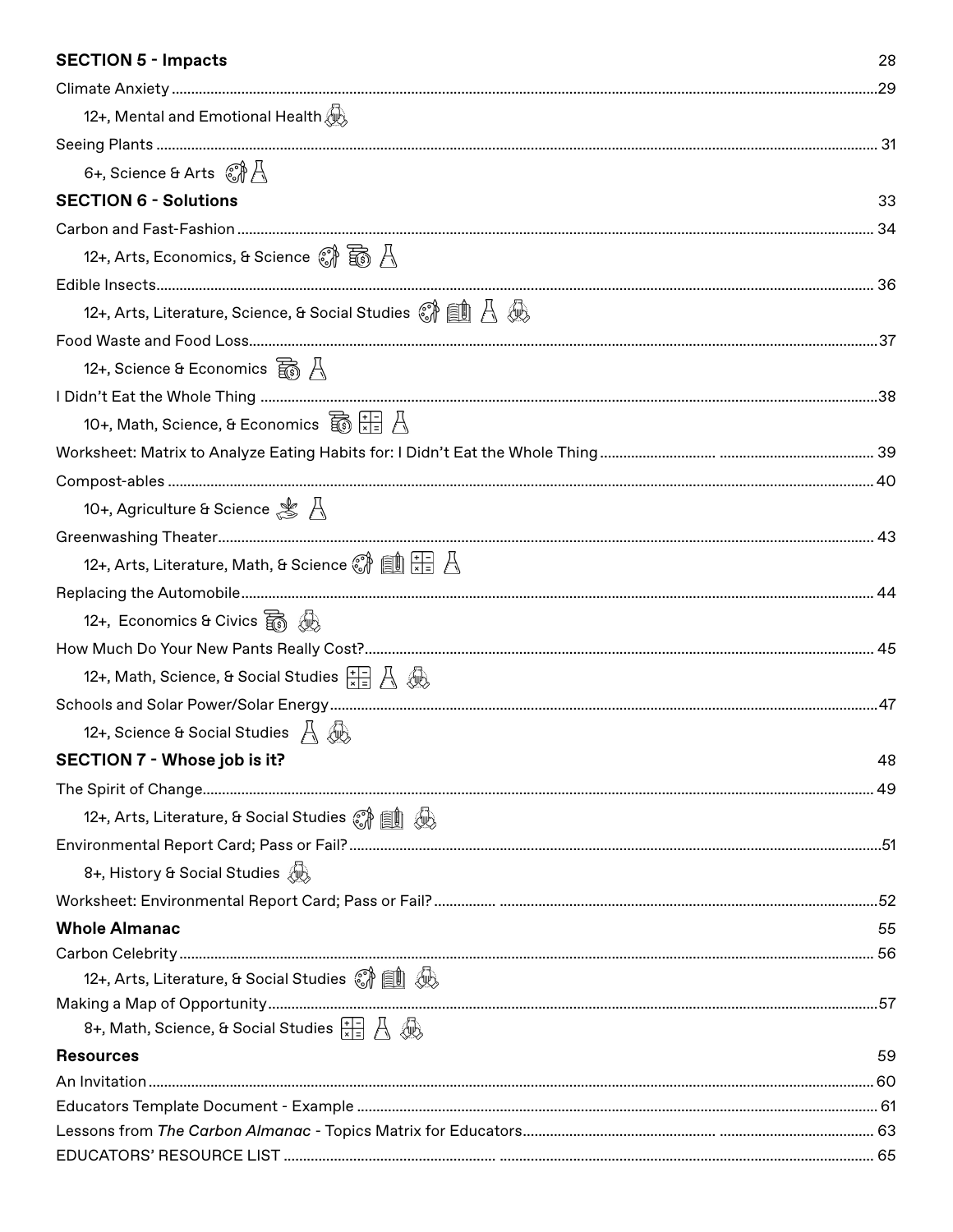<span id="page-5-0"></span>

**SECTION 1**

## **The Beginning**

**What is carbon, why does it matter, and why should I care?**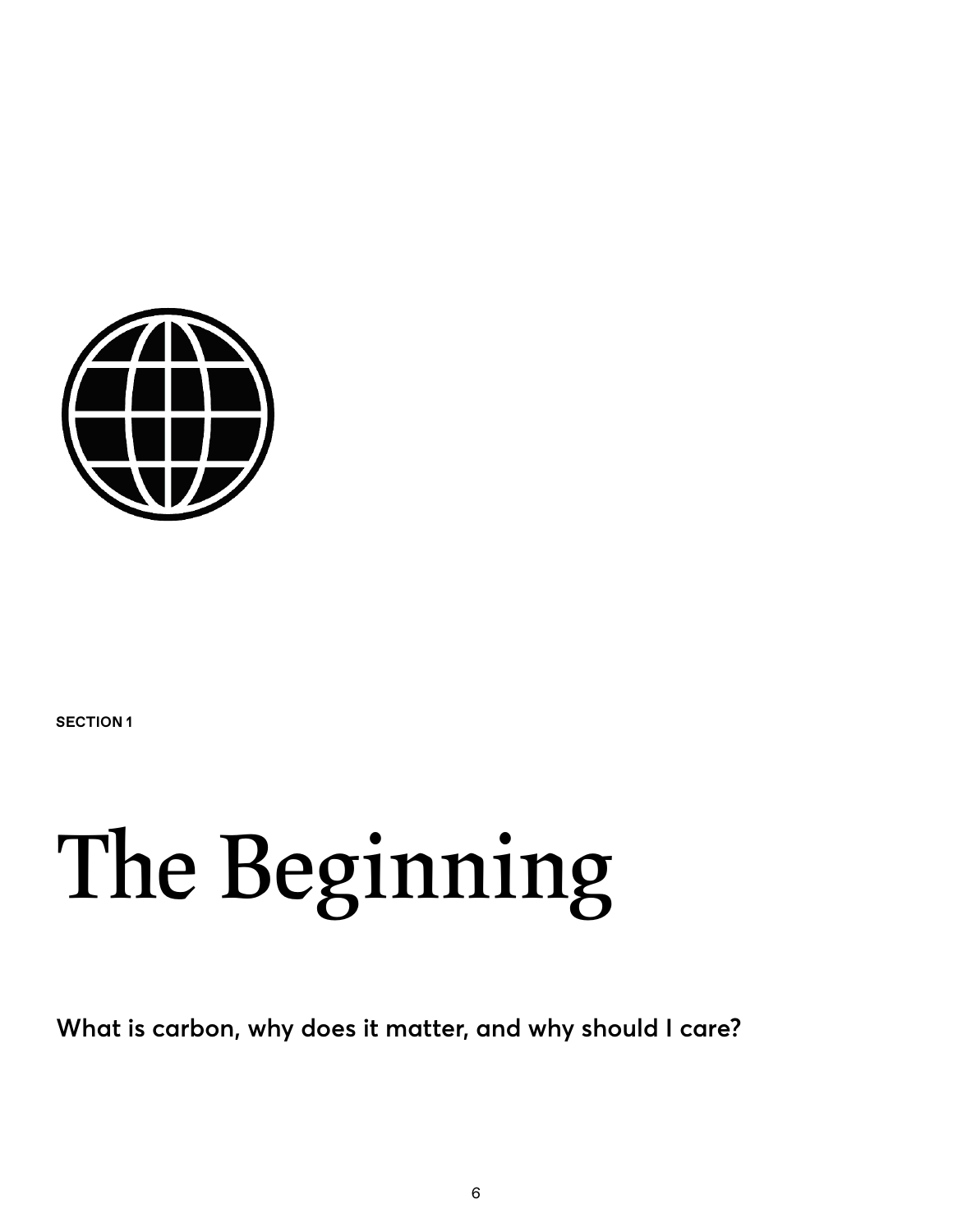## <span id="page-6-0"></span>**Dictionary**

#### **AGE RANGE:** 8+ **SUBJECTS:** Literature & Science

#### **OBJECTIVE**S

- To match the correct definition with its word
- To use one of the words from *The Carbon Almanac* in a sentence
- To have fun

#### **DURATION**

- 15 -20 minutes at a minimum.
- Note: This activity works best with 10 learners. An explanation for adapting to a larger group is below.

#### **Let's have some fun. We're going to play a game.**

#### **ACTIVITIES**

- Play Dictionary (see how-to below)
- Write or say a sentence using the chosen word from *The Carbon Almanac*.
- Laugh

#### **HOW TO PLAY DICTIONARY**

- Using the article: "Climate Change for Rookies" from *The Carbon Almanac*
	- 1. Choose several key words like carbon, ecology, climate, etc.
	- 2. Write each word on a small piece of paper.
	- 3. Put those pieces of paper into a hat, or box, or bag.
	- 4. Choose a learner who will randomly pull out one word/piece of paper.
	- 5. The learner reads the word out to the group.
	- 6. Everyone, including the learner who chose the word, writes what they think the definition of that word is on a piece of paper
	- 7. Everyone puts their made-up definition papers in another container
	- 8. Educator puts in a paper with the correct definition
	- 9. Read out the definitions (you or the learner who chose the word)
	- 10. The group votes on which definition they think is correct
	- 11. Educator announces which one is the correct definition.
	- 12. Have learners use the word from the Almanac in a sentence-writing it or saying it to a partner or sharing with the group.
	- 13. Repeat steps 4 12 as many times as you choose

#### **OPTIONS FOR ADAPTING FOR A LARGE GROUP**

- A. Break into smaller groups if you have another adult/leader who can run the second group
- B. Keeping your group together as a whole, the leader will have to read only a few of the learners' definitions, making sure the correct definition is read along with the made-up definitions.

 $\bigoplus$ 

#### **RESOURCE LIST:**

- Copy of *The Carbon Almanac*
- *The Carbon Almanac* **Introduction: Facts and Definitions, p.26/ [756](https://thecarbonalmanac.org/756/)**
- Paper and pencils or pens

#### **ENDURING UNDERSTANDING**:

• Creating a shared vocabulary about the topic of changing climate.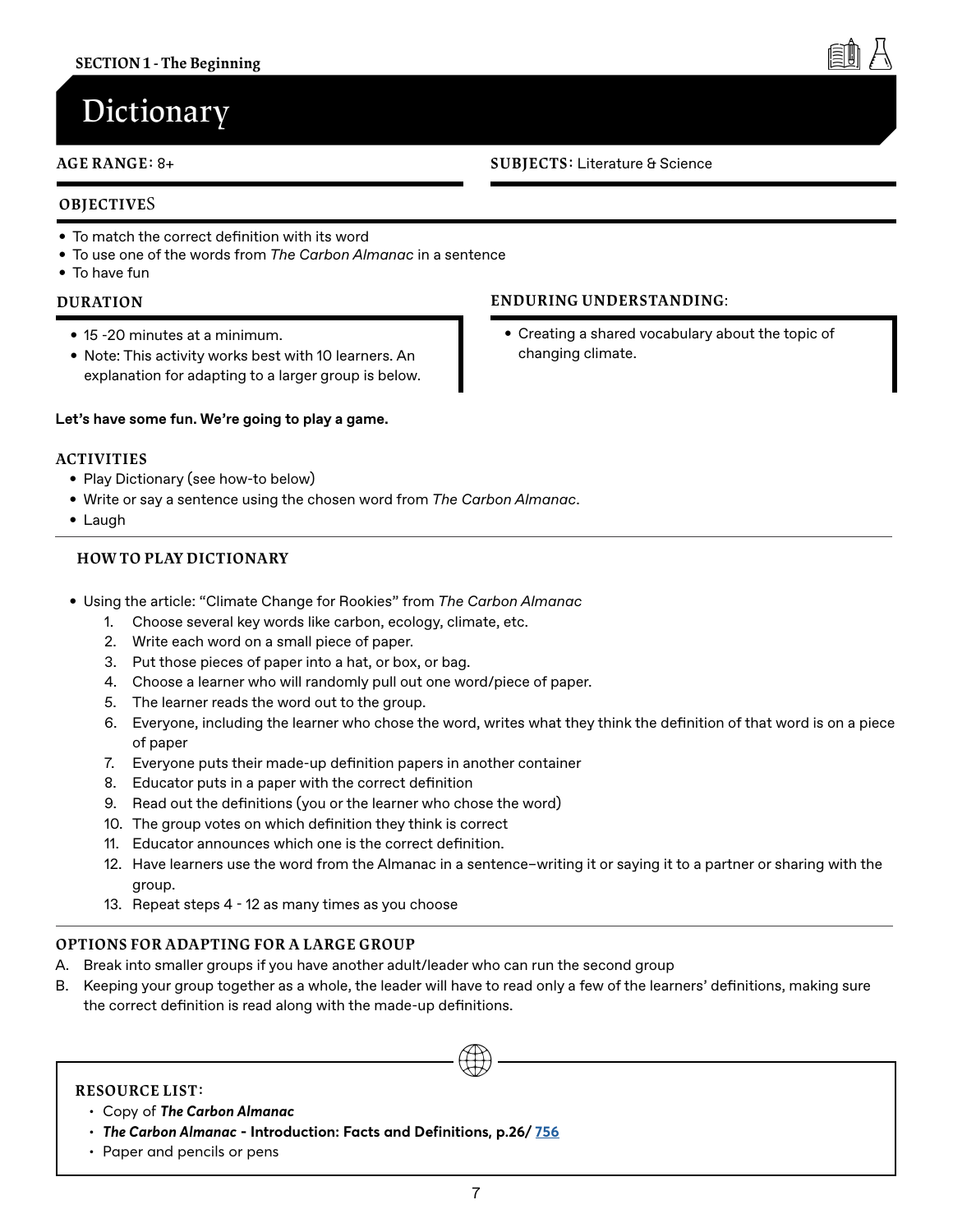## <span id="page-7-0"></span>**You Are Brave**

**AGE RANGE:** 12+ **SUBJECTS:** Arts, Literature, & Social Studies

#### **OBJECTIVES**

- Identify the message(s) of the poem
- Analyze the poem for its meaning(s). What is the poet saying to us?
- Evaluate the impact that individual, communities, and countries decisions have had on our planet and its climate.

#### **DURATION**

• Two 50-minute class periods

#### **ENDURING UNDERSTANDING**

• Learners will identify themselves as global citizens with the power to create change through their choices and actions.

#### **PREPARATION:**

You will need to provide each learner with a copy of the poem and the article "*Indigenous Youth Represent Their Culture Demand Action*" from *The Carbon Almanac*, either on paper or electronically.

Search the web for definitions and images of mola art you can share with your learners.

#### **ACTIVITIES:**

- Read the poem "*A Brave and Startling Truth*" by Maya Angelou.
- Review how to fill out the worksheet.
- Have learners independently, as a whole group, or in pairs, read the poem and article, completing the worksheet as they go. (Note: webs/maps and molas are to be done individually, not in groups.)
- Group discussion around the topics of being a powerful human being, a global citizen, what does being brave look like, what are the responsibilities of being an agent of change?
- Introduce the topic of doing the web/map worksheet.
- Learners fill out their personal web/map worksheet. Remind your learners that feeling powerful isn't something that comes from doing large and important things, it also comes from the small, everyday choices we make. The clue for this exercise is how doing this thing makes them feel on the inside about themselves.
- Learners read their copies of: "*Indigenous Youth Represent Their Culture to Demand Justice*".
- Group discussion comparing the themes of "*A Brave and Startling Truth*" with the themes from the article about the Indigenous Youth.
- Script: Now you will be using the next worksheet to write a letter: In this letter you will pretend you are Maya Angelou. You can write your letter to either Agar or Iniquilipi. Include a quote from the poem and make sure to reference the mola sail. Sign the letter Maya Angelou.
- Learners complete the worksheet: Analyzing the Poem and the Article.
- Script: You all have worked to understand the meaning of a poem and you have read about some extraordinary indigenous youth who are activists against climate change and you've examined when you feel powerful. Now is the time to pull all of this together. You will be using your web/maps to create a mola.
- Learners draw their personal molas. Learners display their molas

#### **ASSESSMENT:**

• At the educator's discretion points can be assigned for completed worksheets and participation in discussions to determine a cumulative grade.  $\bigoplus$ 

#### **RESOURCES:**

- *The Carbon Almanac* **Introduction: A Brave and Startling Truth, p. 16,17**
- *The Carbon Almanac* **Whose job is it?: Indigenous Youth Represent Their Culture to Demand Action, p. 242[/120](https://thecarbonalmanac.org/120/)**
- Worksheet: Analyzing the Poem and the Article
- Pencil, colors optional and paper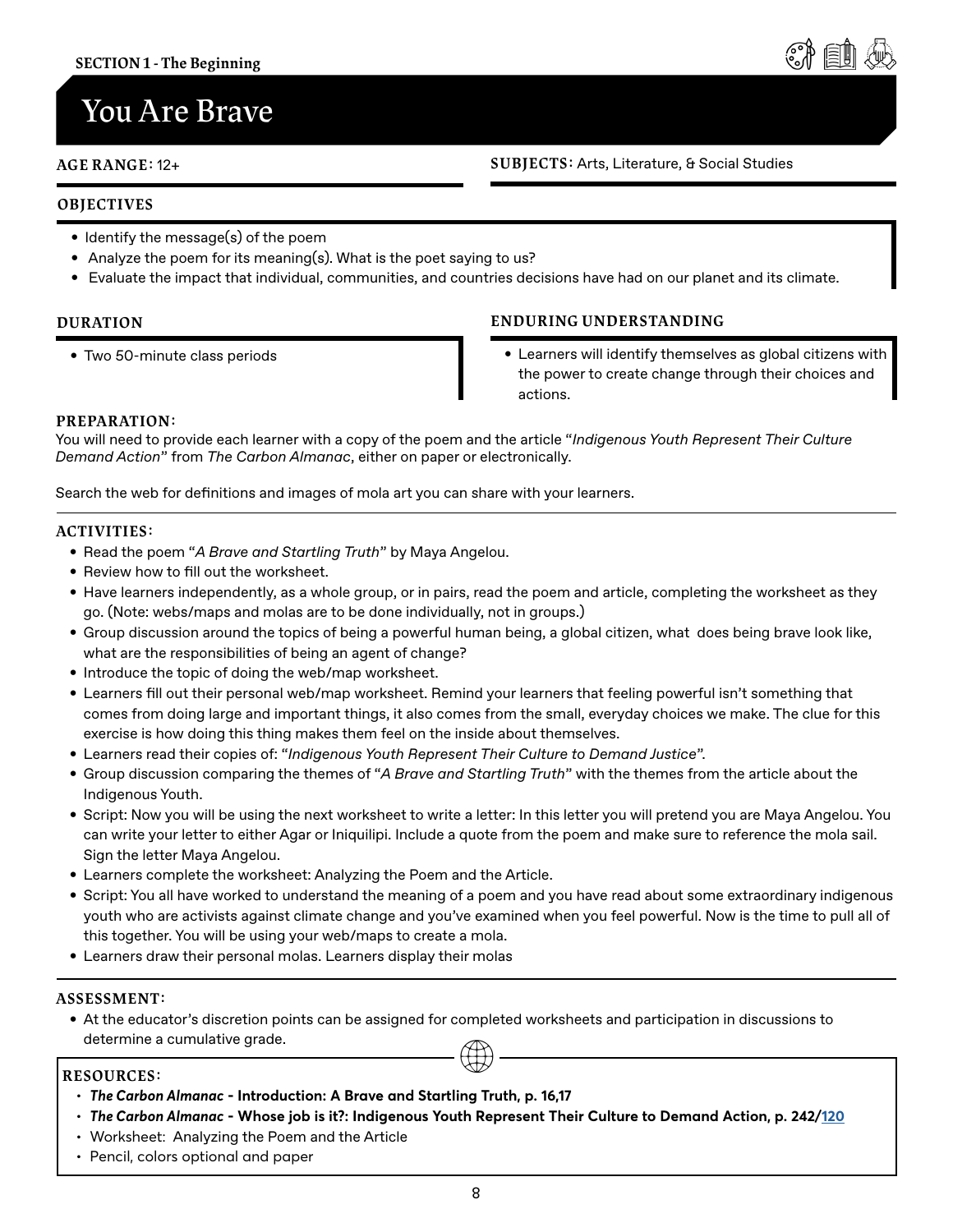### **Worksheet: Analyzing the Poem and the Article , P1**

<span id="page-8-0"></span>Hello Learner! Maya Angelou wrote a poem entitled "A Brave and Startling Truth" which explores the earth's journey and the relationship it has with the humans who live upon it. In her poem, the idea of peace is shown as a choice that each human makes in his or her own time. She shows her readers that there is power in choice, and she urges humans to be brave and choose to be powerful agents for change.

You are going to read the poem "A Brave and Startling Truth" which is found in the Introduction section of The Carbon Almanac. As you read the poem, consider the themes: Peace, Power of Choice, and Truth. As a global citizen, Maya Angelou sees you as a powerful being, able to bring about great change. Do you see yourself this way? Think about how your day went yesterday. There is no telling how many choices you made in total, but you can probably recall quite a few.

**1. List three or four choices that you can recall from yesterday in the box below.**

**Now, read the poem "***A Brave and Startling Truth.***"**

**2. Take a moment and review the stanzas, looking for references of the earth. How does the speaker, Maya Angelou, describe the planet?** 

**3. Consider the language Angelou uses to describe the earth. In your own words, write a sentence that sums up how she portrays the earth in this poem.**

**4. In the sixth and seventh stanza, Angelou writes of the 'wonders of the world' and mentions specific landmarks. In the box below, list three of these 'wonders.'** 

**5. Why does Maya Angelou say at the end of stanza 7 that "These are not the only wonders of the world"? What does she want the reader to realize? Include the line in the last stanza of the poem that answers this question.**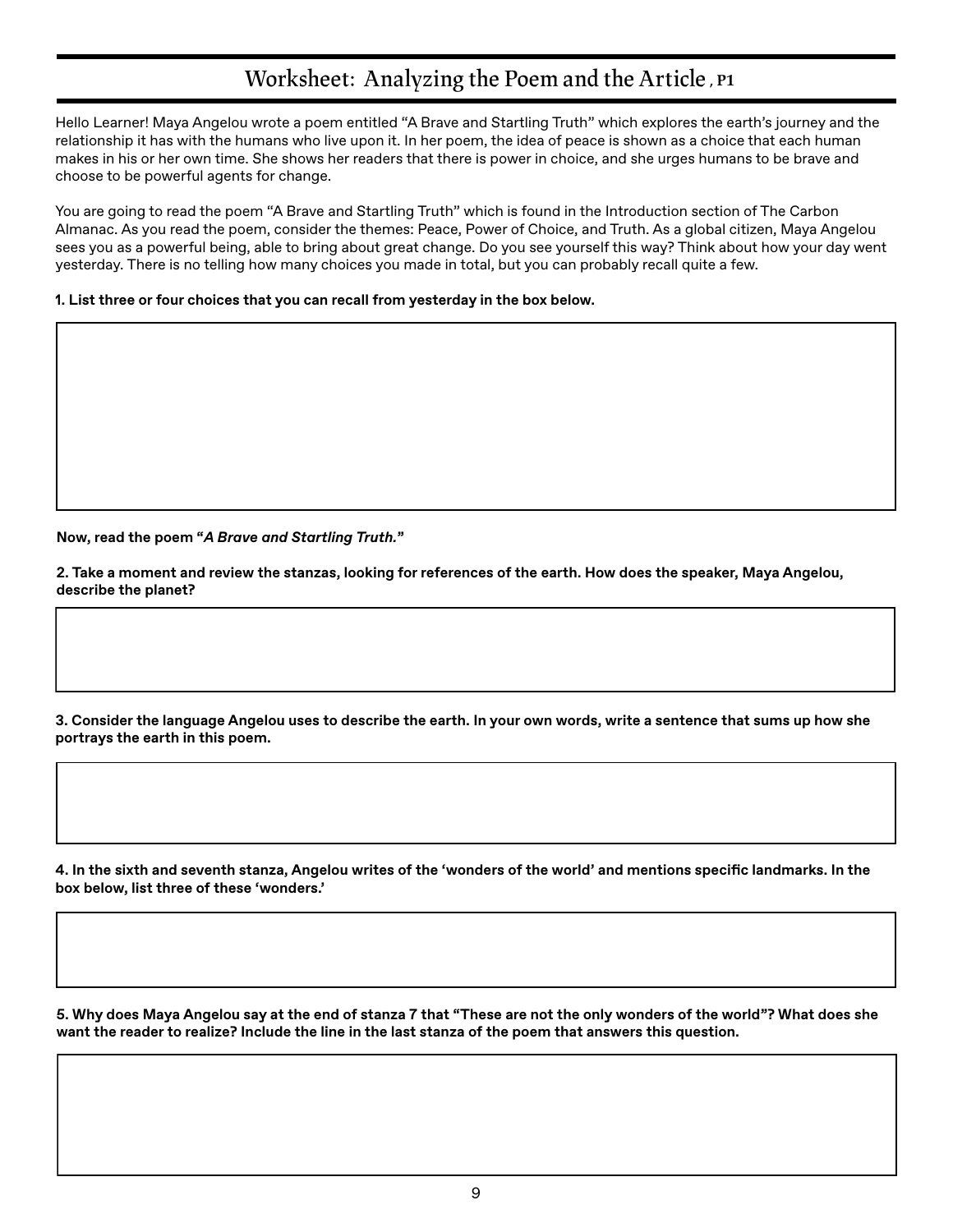#### **Worksheet: Analyzing the Poem and the Article , P2**

**6. Consider the title of the poem "A Brave and Startling Truth." Look at the answer above. Do you think it is brave to realize that you are a powerful being? Explain your answer.** 

Now that you have read Maya's poem, you are going to examine your life and complete a thinking-map. In the web below, you see the center circle says "Times when I feel powerful." Fill in the surrounding circles with times that you feel your best, when you know you are as beautiful as the natural wonders of the world. It might be when you are in the classroom, on a ball field or court, creating art, singing out loud, reading quietly, or resting in nature.

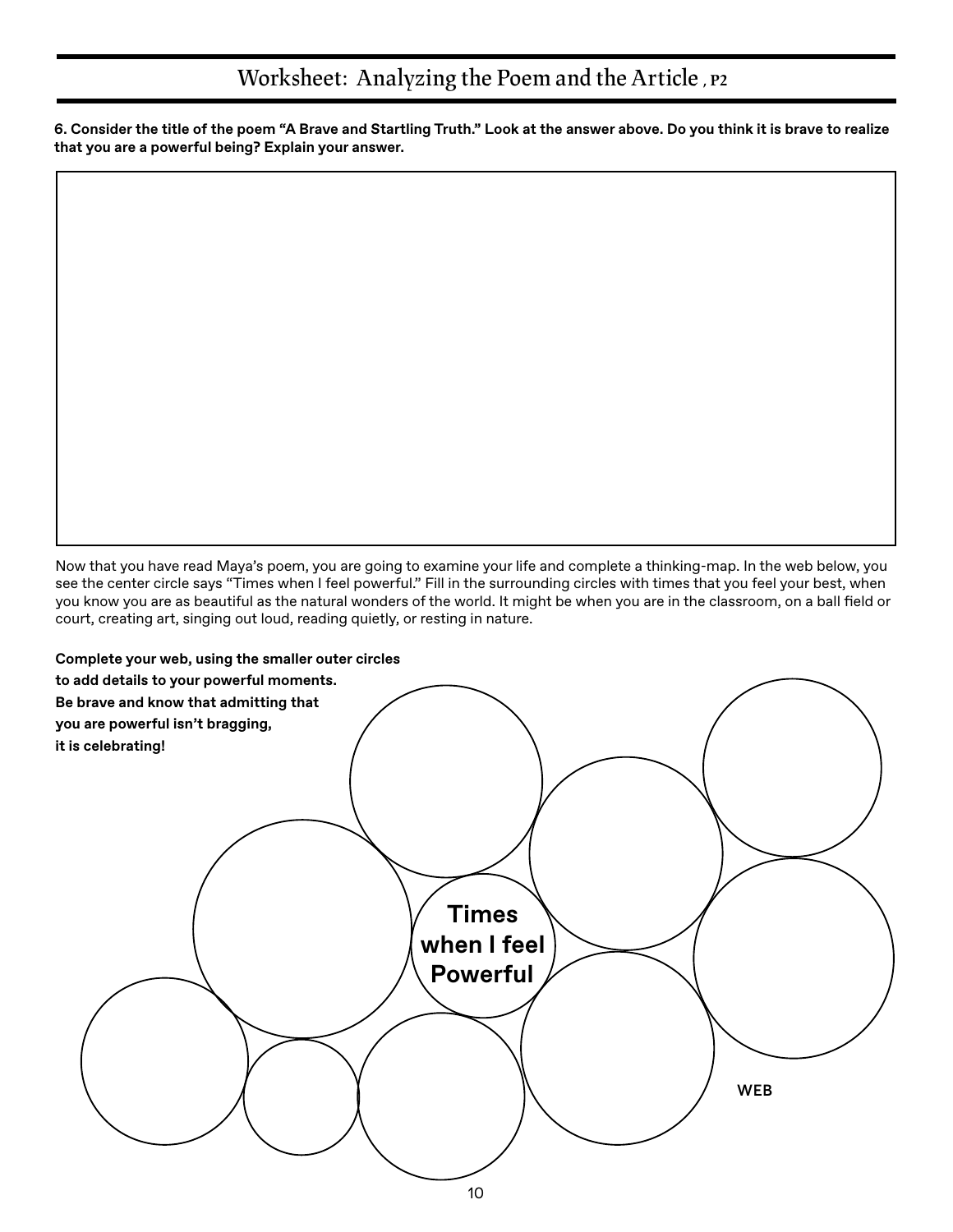#### **Worksheet: Analyzing the Poem and the Article, P3**

Now that your web is complete, we will read the article "Indigenous Youth Represent Their Culture to Demand Action" in the 'Whose Job is it?' section of The Carbon Almanac. As we read, think about Maya Angelou's poem "A Brave and Startling Truth" and the themes Peace, Power of Choice, and Truth.

#### *Read the article*

As you read the article you discovered that "...a group of young activists from Panama's Indigenous Guna people came together to create a massive handmade "Mola" sail."

As you read further, you learned that "The traditional colorful handsewn mola cloth appliqué technique used for the sail is unique to the region."

**7. In your own words explain what "mola" might mean.**

**8. Knowing the above definition, and learning that molas are usually clothing, form an opinion on why the mola in the article was in the shape of a sail. Please write your opinion in the box provided, using context clues to form your answer. Your answer could look something like this: "I believe that the learners in the article formed their mola in the shape of a sail because…"**

**Recall the poem "A Brave and Startling Truth."** 

#### **Contemplate the following quotes:**

*"It (the mola sail) symbolizes our deep caring of our Mother the Earth with its honoring of the sky, sun, sea, earth and of all living beings. It's the sail that unites us and moves us forward to fight for the forests, rivers and oceans of our Mother."*  ~Agar Inklenia

*"We must continue growing stronger in our resolve, smarter in our organization and united in our action with our brothers and sisters of lands close by and far away."*  ~Iniquilipi Chiari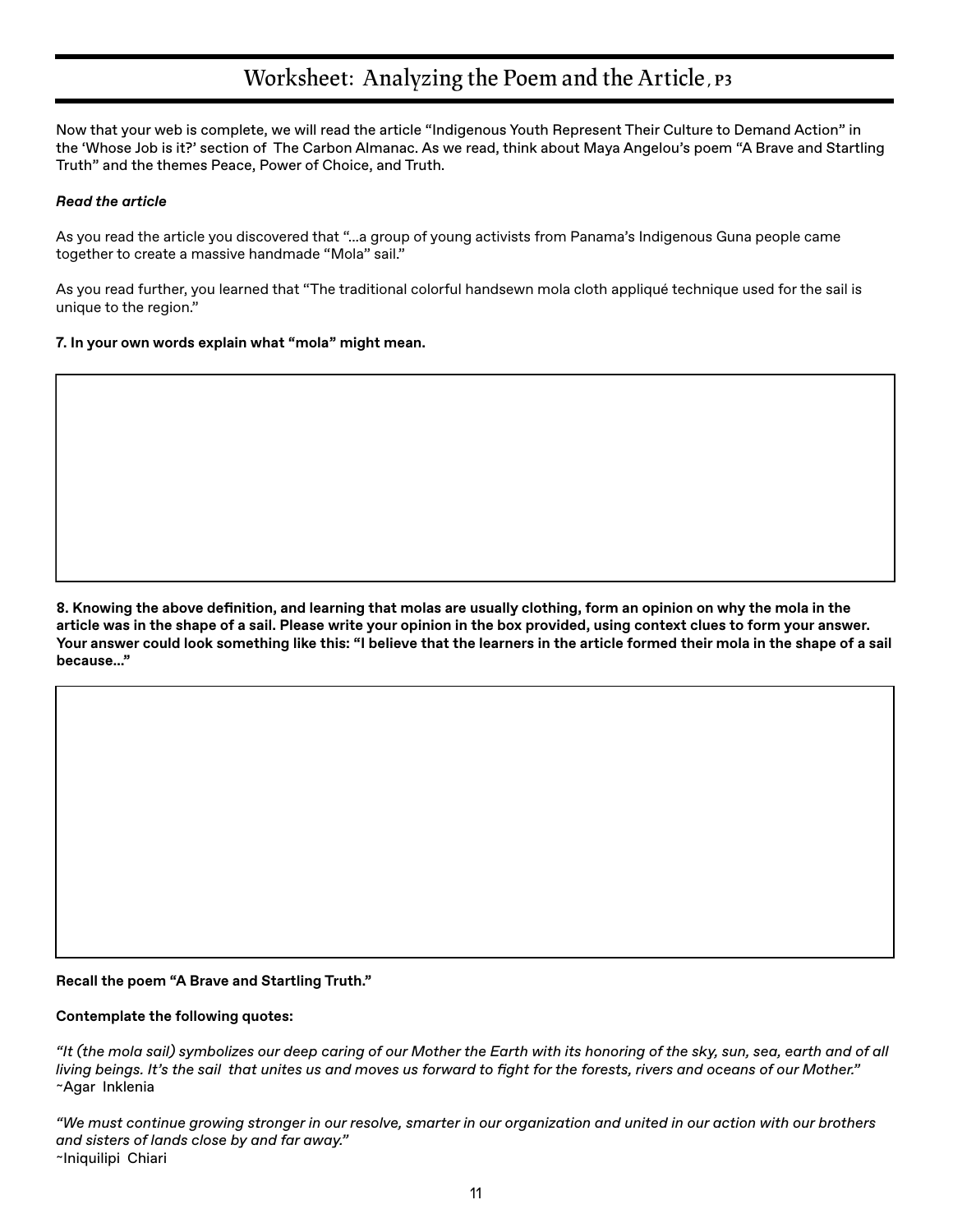### **Worksheet: Write a Letter to Agar or Iniquilipi and Draw Your Own Mola**

We learned that Maya Angelou described the earth as a small but beautiful planet. She highlighted the wonders of the world. She brought attention to how humans are powerful beings, sometimes choosing to use their power to create war, and sometimes using their power to create peace.

Pretend that you are Maya Angelou and the author of "A Brave and Startling Truth." Imagining this, what do you think Maya Angelou would like to say to Agar and Iniquilipi about their mola sail? **Be Maya Angelou and write a letter to either Agar or Iniquilipi. Include a quote from the poem and make sure to reference the mola sail. Sign the letter Maya Angelou.**

**Now it is time to make your own mola. Using your web, decide on what form your Mola will take. Is it a traditional mola that is in the shape of a blouse, or is it an untraditional mola in the shape of a sail? Perhaps it is the shape of a soccer ball, or a book, or a tree. Use your web to help you choose a shape. Using the picture of the mola sail in** *The Carbon Almanac* **article "Indigenous Youth Represent Their Culture to Demand Action" and your web for inspiration, create your own mola in the space provided. Your goal is to create a mola that is unique to you. It should be a visual reminder that you are a powerful person– a person who lives Maya Angelou's "Brave and Startling Truth."**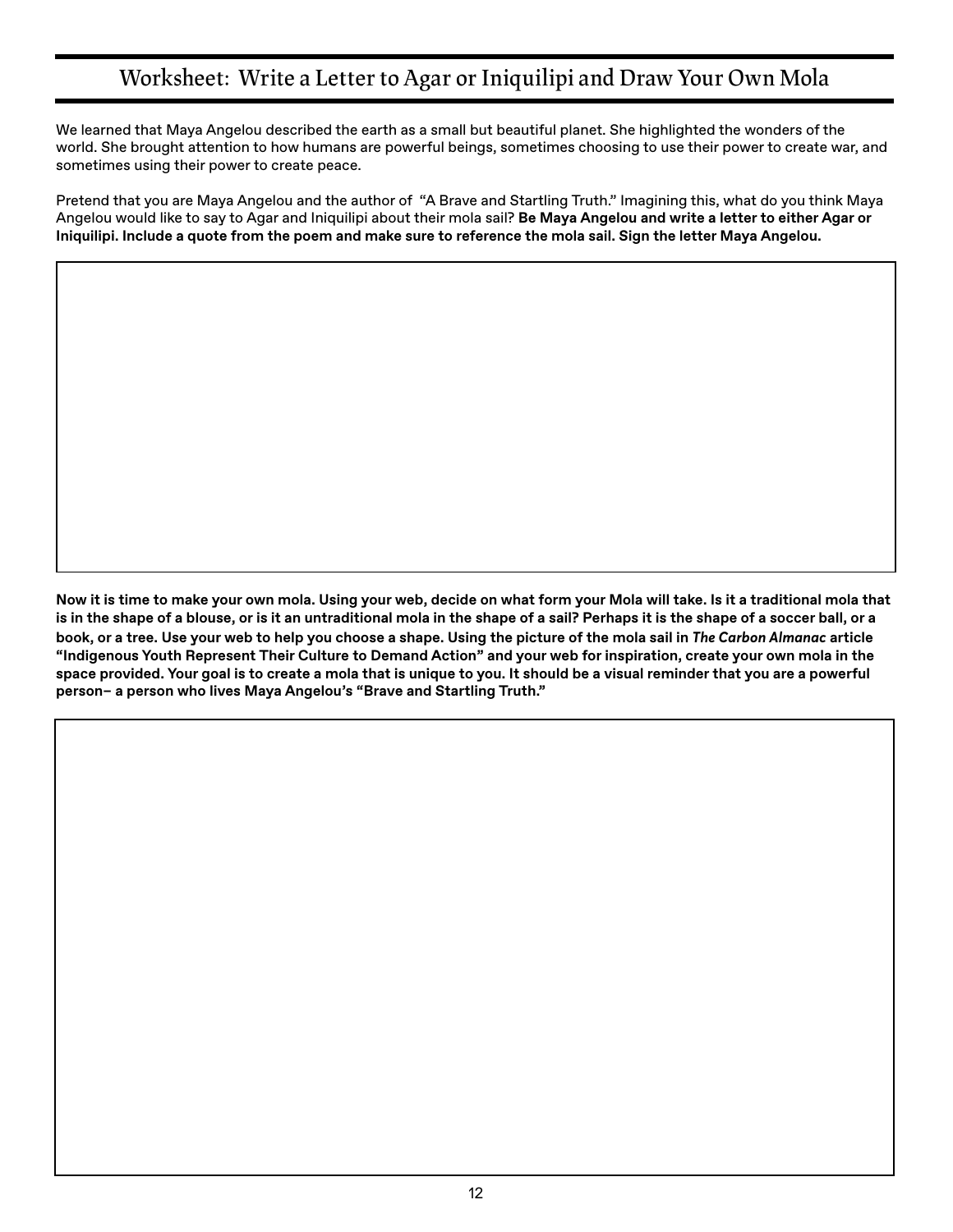#### **Worksheet Answer Key: Worksheet: Analyzing the Poem and the Article**

<span id="page-12-0"></span>**1. List three or four choices that you can recall from yesterday in the box below.**

**A: List three or four choices that you can recall from yesterday. Answers may vary.** 

**2. Take a moment and review the stanzas, looking for references of the earth. How does the speaker, Maya Angelou, describe the planet?** 

**A: Small and lonely planet; minuscule and kithless globe; mote of matter; small and drifting planet; wayward, floating body**

**3. Consider the language Angelou uses to describe the earth. In your own words, write a sentence that sums up how she portrays the earth in this poem.**

**A: Angelou describes the planet earth as solitary, aimless, and small.**

**4. In the sixth and seventh stanza, Angelou writes of the 'wonders of the world' and mentions specific landmarks. In the box below, list three of these 'wonders.'**

**A: Pyramids, Gardens of Babylon, Grand Canyon, Danube, Mount Fuji, Father Amazon, Mother Mississippi**

**5. Why does Maya Angelou say at the end of stanza 7 that "These are not the only wonders of the world"? What does she want the reader to realize? Include the line in the last stanza of the poem that answers this question.**

**A: Maya is saying to the reader that the earth is beautiful, and that the people of the earth are beautiful too. She wants the reader to realize the potential that lives in each human. She is saying that people are the greatest wonders of the world. In the poem's last stanza she says "We are the miraculous, the true wonder of this world."**

**6. Consider the title of the poem "A Brave and Startling Truth." Look at the answer above. Do you think it is brave to realize that you are a powerful being? Explain your answer.** 

**A: Opinion Answer**

**Note: For the web/map Answers may vary**

**7. In your own words explain what "mola" might mean.**

**A: Molas are simple yoke-type blouses richly decorated by intricate needlework. Mola can mean the blouse that is daily wear for Kuna (sometimes spelled Cuna) women but most often refers to its front or back panel. They have been made for about a century.**

**8. Knowing the above definition, and learning that molas are usually clothing, form an opinion on why the mola in the article was in the shape of a sail. Please write your opinion in the box provided, using context clues to form your answer. Your answer could look something like this: "I believe that the learners in the article formed their mola in the shape of a sail because…"**

**A: The text informs the reader that the majority of the Guna people live in the San Blas Islands located in the Caribbean Sea. In the next thirty years, the rising sea level may flood the islands. If this happens, the Guna people will have to leave the islands.**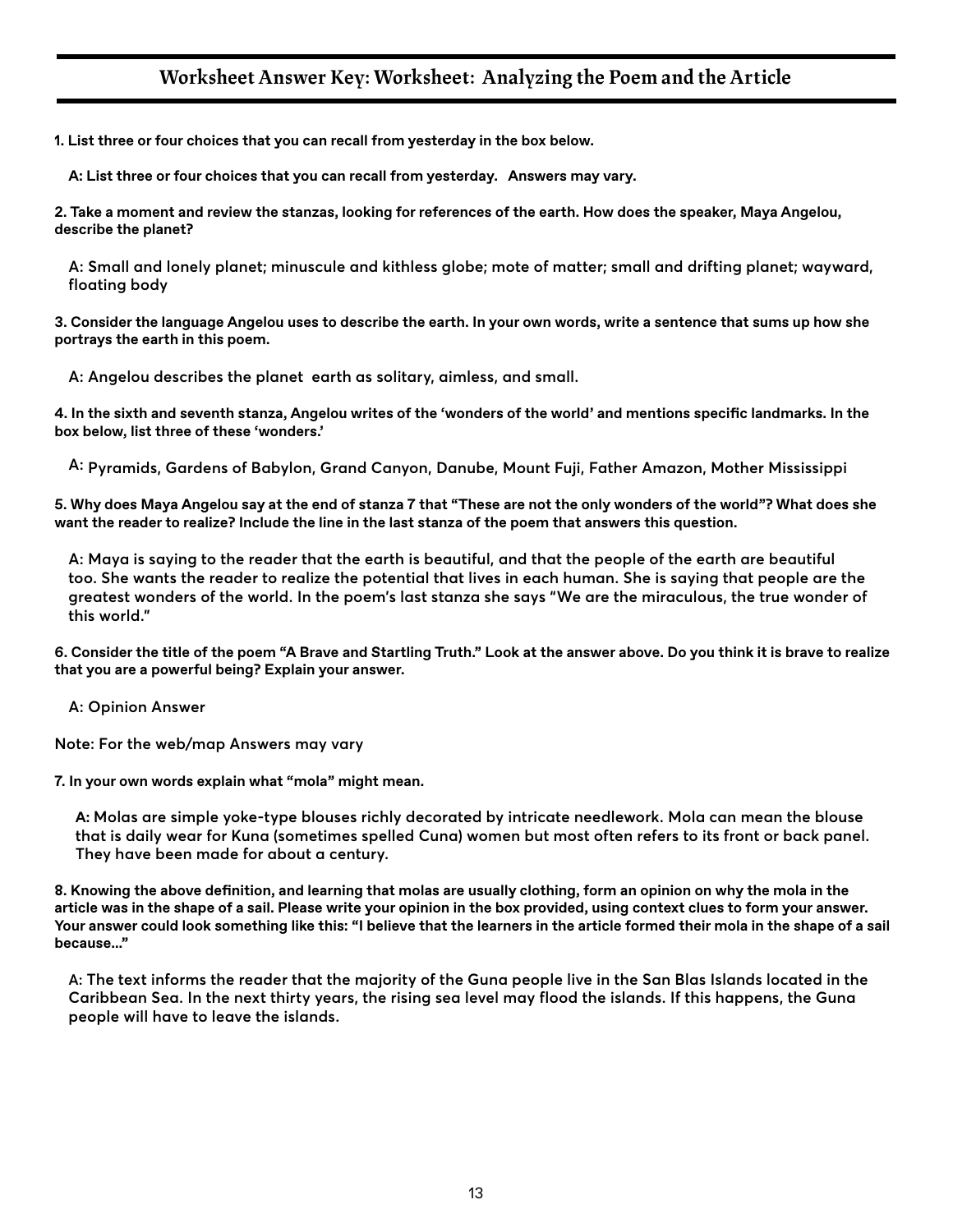<span id="page-13-0"></span>

**SECTION 2**

## **Climate Change for Rookies**

**What's all this talk about carbon?**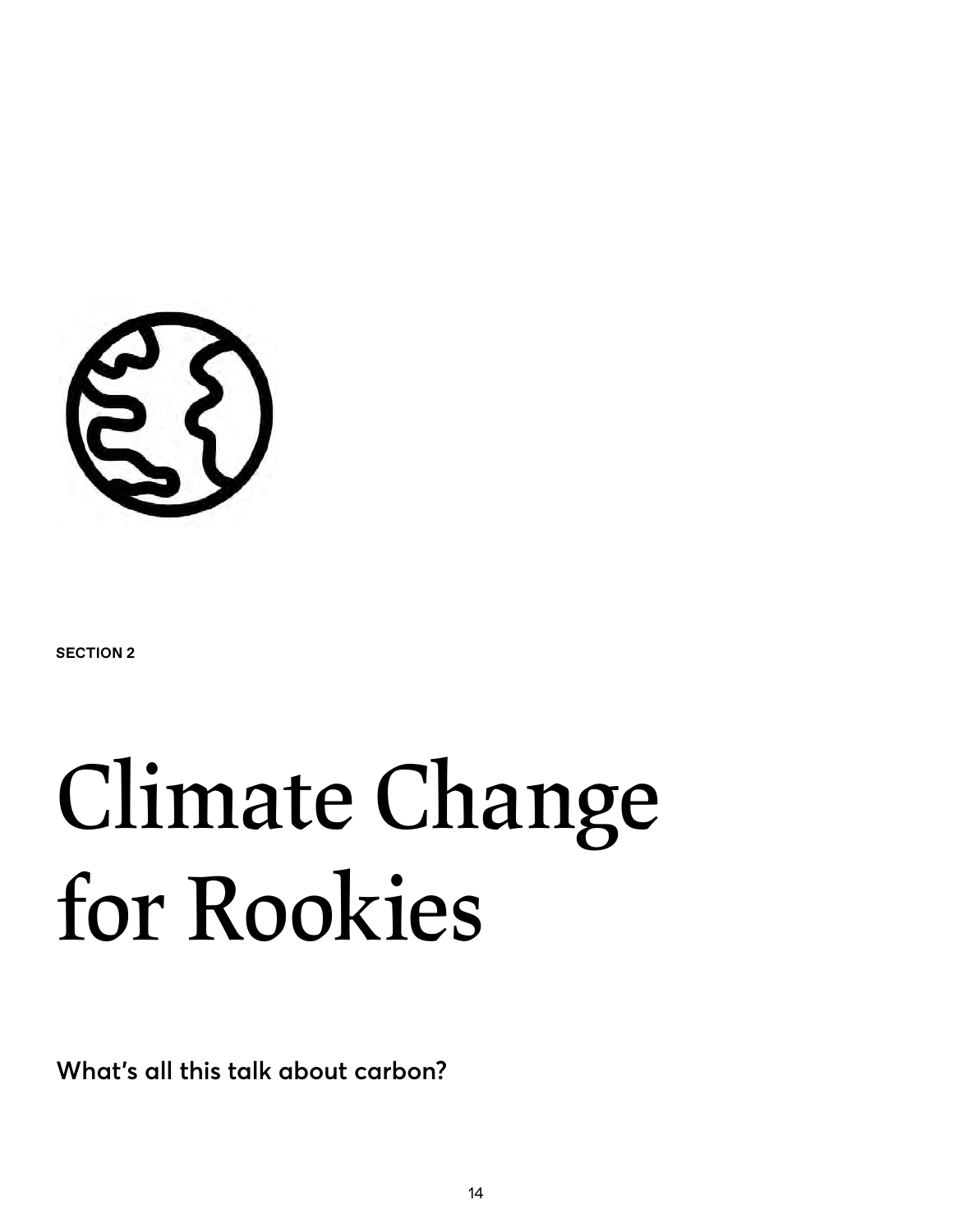## <span id="page-14-0"></span>How to Live in a Carbon-Neutral World by 2050, or11

**AGE RANGE:** 8+, 10+

**SUBJECTS:** Science & Social Studies

#### **OBJECTIVES**

- Define the term "net zero."
- Imagine one small step learners can take as individuals to reach net zero and imagine one bigger step their family, school, town, village, neighborhood can take to reach net zero.
- Create and share artwork of how learners imagine the future will look at net zero.

#### **DURATION**

• 1-2 hours

#### **ENDURING UNDERSTANDING**

• Impact of human behavior on climate

#### **ACTIVITIES FOR AGES 8 - 10:**

- Read *The 10 daily scenes in 2050* as described in "Climate change for Rookies: What is net zero Emissions?" (15 minutes)
- Discuss and brainstorm (Can be done as clas or break into small groups) the ways that we as individuals and then as a community contribute to the carbon footprint—not being carbon neutral.
- Each learner draws or paints to illustrate their vision of a net zero future and then displays their work.
- After viewing the displayed drawing and paintings, as a group discuss and analyze the gap between life today and the vision of life in 2050. To keep the discussion moving in a positive direction, ask the learners what steps they think need to happen to make net zero a reality.

#### **ACTIVITIES FOR AGES 10+:**

- Read "Net-zero living: How your day will look in a carbon-neutral world" and "Climate Change for Rookies: Climate Change actions from large to small - in layout" (15 minutes)
- Discuss and brainstorm in one group or in small groups ways we as individuals and then as a community contribute to the carbon footprint—not being carbon neutral.
- Learners choose a scene or write a simple script with 10 scenes in total to draw a graphic novel/cartoon-style presentation with a storyline demonstrating the learner's vision of a net zero future in 2050 and how to create that. These graphic novels can be on paper or electronic.
- Share examples of graphic novels and zines for inspiration.

#### **ASSESSMENT:**

- This is a very experiential and kinesthetic integration of complex ideas and concepts. Some of the learners may think of themselves as bad at drawing. Encourage everyone to give it a try. Make it clear the assessment is not based on their drawing ability. What you are looking for is content in their presentations and how well they understand what is being presented in the articles. Encourage them to explain to you in their own words what net zero means.
- Share their work with their classmates, families and the school at large.

#### **RESOURCES:**

- *The Carbon Almanac* **Climate Change for Rookies: What is Net Zero, p.30-31/ [755](https://thecarbonalmanac.org/755/)**
- *The Carbon Almanac* **Climate Change for Rookies: Climate Change Actions from Large to Small, p.36-37/ [757](https://thecarbonalmanac.org/757/)**

- [Net-zero living: How your day will look in a carbon-neutral world](https://kleanindustries.com/resources/environmental-industry-market-analysis-research/net-zero-living-how-your-day-will-look-in-a-carbon-neutral-world-read-more-https-www.newscientist.com-article-mg25133504-300/)
- Art materials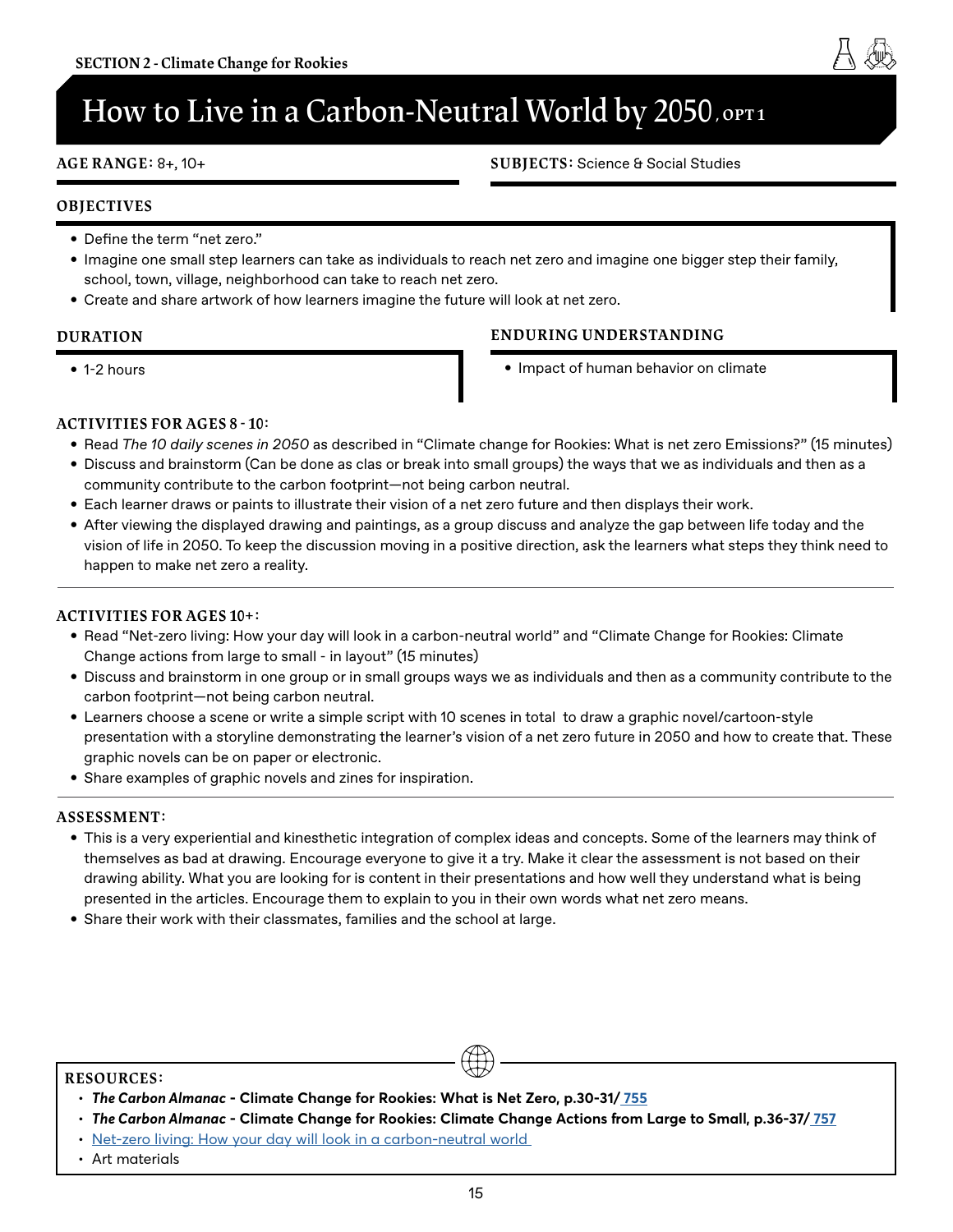## **How to Live in a Carbon-Neutral World by 2050, ort2, P1**

#### **AGE RANGE:** 8+

**SUBJECTS:** Science & Social Studies

#### **OBJECTIVES**

- Define the term "net zero."
- Imagine one small step learners can take as individuals to reach net zero and imagine one bigger step their family, school, town, village, neighborhood can take to reach net zero.
- Learn to create stop motion animation

#### **DURATION**

- A week or more
- Session duration 2 hours

#### **ENDURING UNDERSTANDING**

• Impact of human behavior on climate

#### **ACTIVITIES FIRST SESSION:**

- Read "Net-zero living: How your day will look in a carbon-neutral world" and "Climate Change for Rookies: Climate Change actions from large to small - in layout" (15 minutes)
- Discuss and brainstorm ways we as individuals and then as a community contribute to the carbon footprint—not being carbon neutral.
- Watch Guide to Lego Stop Motion (15 minutes)

NOTE: Educator decides whether the final assessment will be a team effort or as individual learners. If the educator creates teams, these learners become small production companies (recommend not exceeding 3 learners per team). These production companies will create stop-motion animations demonstrating their groups' vision of a net zero future in the year 2050 and demonstrate how humans get to net zero.

**It is important to keep these movies single-idea focused. Learners may be used to complex action in what they watch. Stop-motion is the opposite.** For example, in the first frame, a lego figure walks in from the left with an axe over his shoulder and there is a single tree in front of him. A child enters from the opposite direction waving their arms and saying, "Stop! Don't do that." The next several frames can be a piece of paper with the child's voice speaking over what is appearing on camera this is literally called a voice-over, and the numbers on the paper move and change in front of the camera as the child explains that if we add one tree, we get this much oxygen and carbon reduction; take a tree away, and this happens. The last shots can be thelego figure and a child planting a tree.

• Learners choose a scene or write a simple script with 10 scenes in total. In stop-motion animation, depending on the rate each scene takes 15-30 movements or pictures per scene. A ten-scene movie takes 150 to 300 pictures to complete, as an estimate.

 $\bigoplus$ 

#### **RESOURCES:**

- *The Carbon Almanac* **Climate Change for Rookies: What is Net Zero, p.30-31/ [755](https://thecarbonalmanac.org/755/)**
- *The Carbon Almanac* **Climate Change for Rookies: Climate Change Actions from Large to Small, p.36-37/ [757](https://thecarbonalmanac.org/757/)**
- [Guide to Lego Stop-Motion](https://www.youtube.com/watch?v=byhude3fzAQ)
- [Net-zero living: How your day will look in a carbon-neutral world](https://kleanindustries.com/resources/environmental-industry-market-analysis-research/net-zero-living-how-your-day-will-look-in-a-carbon-neutral-world-read-more-https-www.newscientist.com-article-mg25133504-300/)
- Computers with access to internet for research
- Low-cost effective software package like [Stop Motion Studio](https://www.stopmotionstudio.com/) which works on Apple and Android/windows-based phones and the company does have school discounts
- Tripod for holding phones
- Smartphone for recording images and sound
- Lego bricks and characters
- Art materials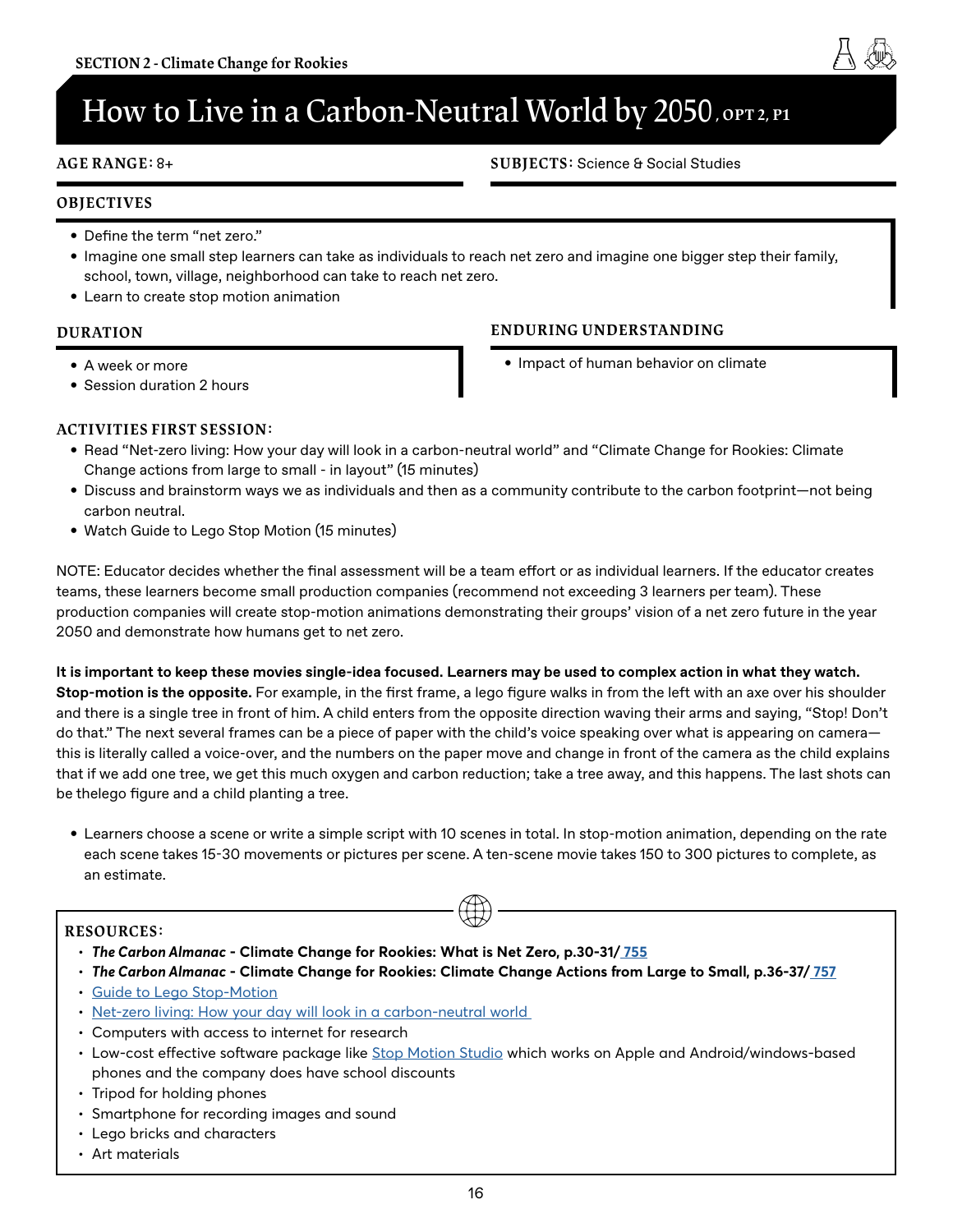## **How to Live in a Carbon-Neutral World by 2050, ort 2, P2**

#### **ACTIVITIES SECOND SESSION:**

- Show examples of storyboards to explain what they are and their purpose in the creative process.
- Learner production teams finalize their script for their stop-motion project and create a detailed storyboard including dialogue, sound effects and music.
- Each group presents their storyboards to the class (5 minutes for each team).
- Fellow learners give feedback to the presenters by asking questions, not criticizing.
- Production teams make corrections to their storyboards based on the feedback of their peers.

#### **ACTIVITIES SECOND AND THIRD SESSION:**

• Using a software package, like Stop Motion Studio and their phones, the learners will shoot, edit, and produce a short stop-motion animation that can include sound effects, voice overs, and music. They will also be able to upload their work to a public social media platform of their choosing. (Note: this is the most time intensive and the engaging output for this activity.)

#### **ASSESSMENTS**

- Share with class
- Share with others in their community: For example, present at school assemblies, to family members, and community.
- Partnering with the adults in their lives is a good first step into engaging with the wider community that is populated by adult decision-makers. These presentations could lead to presenting to local government officials, business leaders, and others who provide a wider circle for these children to influence.

#### **RESOURCES:**

- *The Carbon Almanac* **Climate Change for Rookies: What is Net Zero, p.30-31/ [755](https://thecarbonalmanac.org/755/)**
- *The Carbon Almanac* **Climate Change for Rookies: Climate Change Actions from Large to Small, p.36-37/ [757](https://thecarbonalmanac.org/757/)**

- [Guide to Lego Stop-Motion](https://www.youtube.com/watch?v=byhude3fzAQ)
- [Net-zero living: How your day will look in a carbon-neutral world](https://kleanindustries.com/resources/environmental-industry-market-analysis-research/net-zero-living-how-your-day-will-look-in-a-carbon-neutral-world-read-more-https-www.newscientist.com-article-mg25133504-300/)
- Computers with access to internet for research
- Low-cost effective software package like [Stop Motion Studio](https://www.stopmotionstudio.com/) which works on Apple and Android/windows-based phones and the company does have school discounts
- Tripod for holding phones
- Smartphone for recording images and sound
- Lego bricks and characters
- Art materials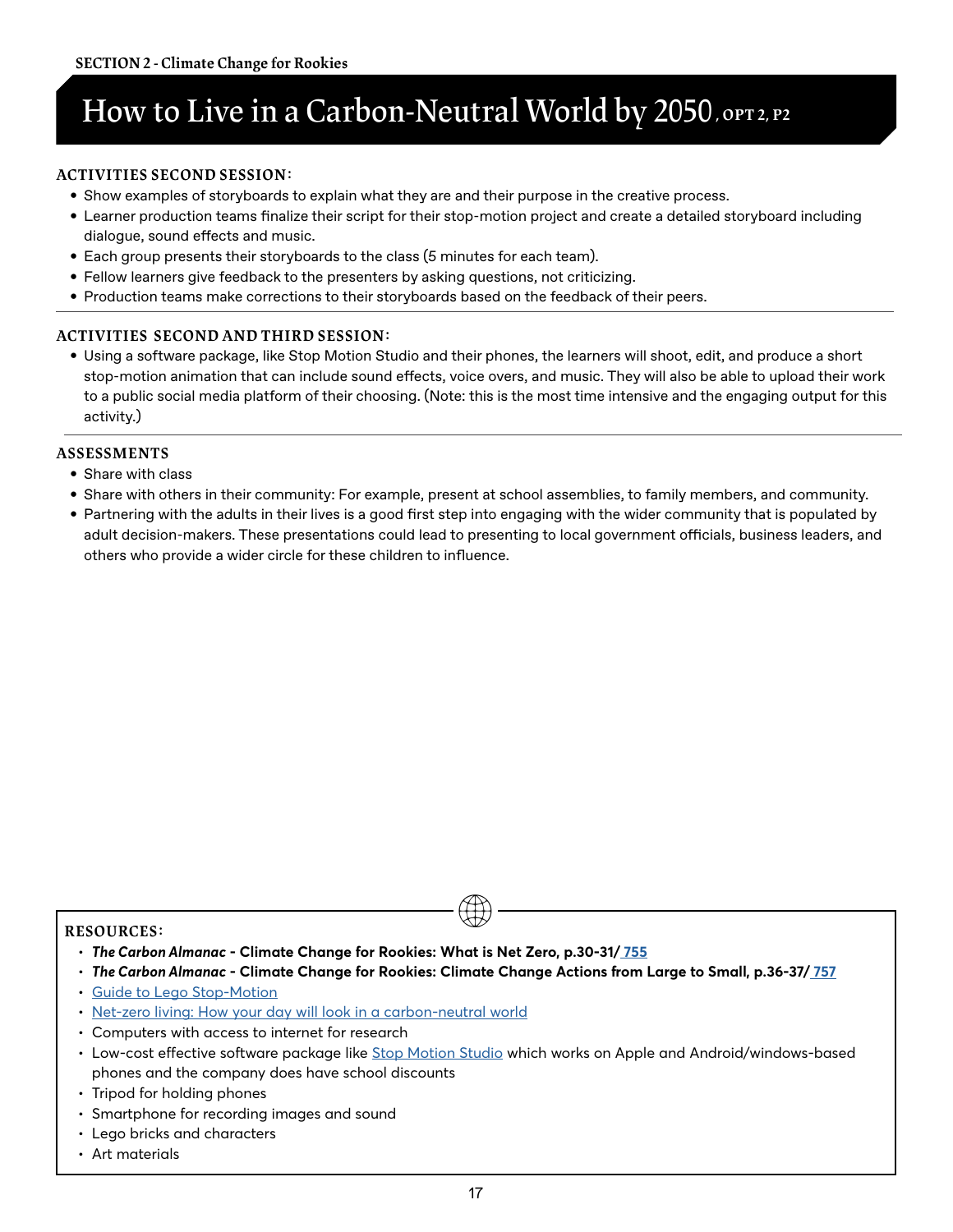## <span id="page-17-0"></span>**Goldilocks Tackles Climate Change**

#### **AGE RANGE:** 8+

#### **SUBJECTS:** Arts, Science, & Social Studies

#### **OBJECTIVES**

- Gain knowledge about the environment through reading and through the cartoon
- Assess values, attitudes and commitment needed to protect and improve the environment.
- Create new patterns of behavior by identifying, categorizing, and depicting behaviors that they currently exhibit, will exhibit soon, and aspire to exhibit in the future.

#### **DURATION**

• One 50-minute class period

#### **ENDURING UNDERSTANDING**

• Adopting New Habits combined with Envisioning Future Actions creates Global Citizens committed to protecting and improving the environment.

#### **ACTIVITIES - WITH PRINTED WORKSHEET**

- Distribute printed or digital worksheet "Goldilocks Tackles Climate Change."
- Tell the learners that they are going to learn about current environmental concerns using articles from *The Carbon Almanac*.
- Have learners independently read the opening paragraph of the worksheet. Learners will be directed to read *The Carbon Almanac* article "The Wizard, the Prophet, the Ostrich" in the Introduction section of the Almanac.
- Have learners independently read *The Carbon Almanac* article "Climate change actions from large to small" in the Climate Change for Rookies section of the almanac.
- Learners follow worksheet instructions

#### **ACTIVITIES - WITHOUT PRINTED WORKSHEET**

- Tell learners that they are going to learn about current environmental concerns using articles from *The Carbon Almanac*.
- Shares the cartoon entitled "Goldilocks Tackles Climate Change" found in the article "Getting Started with Climate Action." Class will discuss what is depicted and predict what the assignment might be
- As a class, read the article "The Wizard, the Prophet, the Ostrich"
- As a class, review the lists found on "Climate change actions from large to small"
- Learners will choose two or three actions from each section: Enormous Impacts, Medium Impacts, Small Impacts, and list either as a class or independently. These are actions that the learners find compelling. This can be done on a white/black board, Smartboard, overhead projector, etc.
- Learners refer back to the cartoon "Goldilocks Tackles Climate Change" discussed at the beginning of class. Using the list they created, learners will choose three impacts to illustrate: TOO BIG of an action for now, TOO SMALL of an action for now, JUST RIGHT of an action for now. The learners may choose from any of the three sections as they please.
- Learners will create three cartoons that illustrate their choices.

#### **SHARING AND ASSESSMENT**:

- Learners may share their cartoons in whole group discussion, small groups, or pairs.
- Cartoons may be displayed as culminating activity.
- the contract of the contract of the contract of the contract of the contract of the contract of the contract o<br>The contract of the contract of the contract of the contract of the contract of the contract of the contract o • Assessment may be determined by completion and/or based on effort.

#### **RESOURCES:**

- *The Carbon Almanac* **Introduction: The Wizard, the Prophet, the Ostrich, p.12/ [002](https://thecarbonalmanac.org/002/)**
- *The Carbon Almanac* **Climate Change for Rookies: Climate Change Actions from Large to Small, p.36-37/ [757](https://thecarbonalmanac.org/757/)**
- *The Carbon Almanac* **Getting Started With Climate Action, p.303[/ 162](https://thecarbonalmanac.org/162/)**
- *• [Generation Carbon, An Almanac for Kids](https://thecarbonalmanac.org/wp-content/uploads/2022/04/GenC_Book.pdf)***[, ebook, p.46 p.52](http://)**
- Goldilocks Tackles Climate Change" worksheet
- Pencil, colors optional, Paper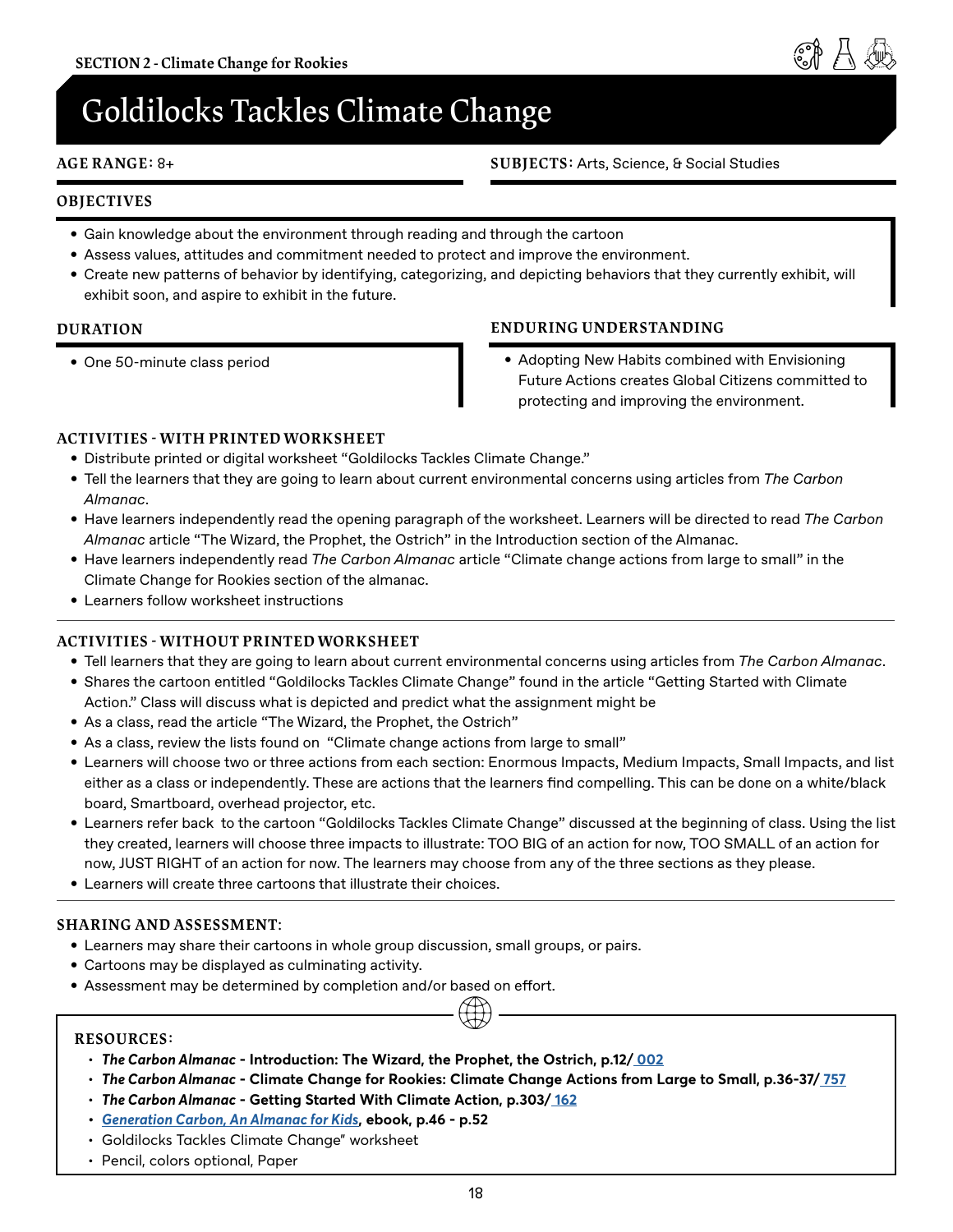### **Worksheet: Goldilocks Tackles Climate Change ,P1**

<span id="page-18-0"></span>

#### **WHICH ACTION FEELS JUST RIGHT?**

Hello Learner! As you can see in the cartoon above, Goldilocks has ventured out of the woods and is now in the city. She is noticing that the earth needs her help, but some tasks feel too big and some tasks feel too small. This is how many people feel when they are faced with big problems that seem unsolvable. Some people might become so overwhelmed, they decide to pretend the problems don't exist. Does that feel "just right" to you? Probably not! Read "The Wizard, the Prophet, the Ostrich" from p.002 of *The Carbon Almanac*.

You are going to learn about some environmental problems that are affecting the earth today, and examine how you can be a good global citizen like Goldilocks. You will determine what actions you are taking now, and what you can do in the future.

**Read through the article "Climate Change Actions From Large to Small"** *p.757* **from** *The Carbon Almanac***. Choose two or three problems from each category that interest you and list them in the boxes underneath each category. (Whatever you choose is fine! You can't get this wrong**

| <b>Enormous Problems</b> | <b>Medium Problems</b> | <b>Small Problems</b> |
|--------------------------|------------------------|-----------------------|
|                          |                        |                       |
|                          |                        |                       |
|                          |                        |                       |
|                          |                        |                       |
|                          |                        |                       |
|                          |                        |                       |
|                          |                        |                       |
|                          |                        |                       |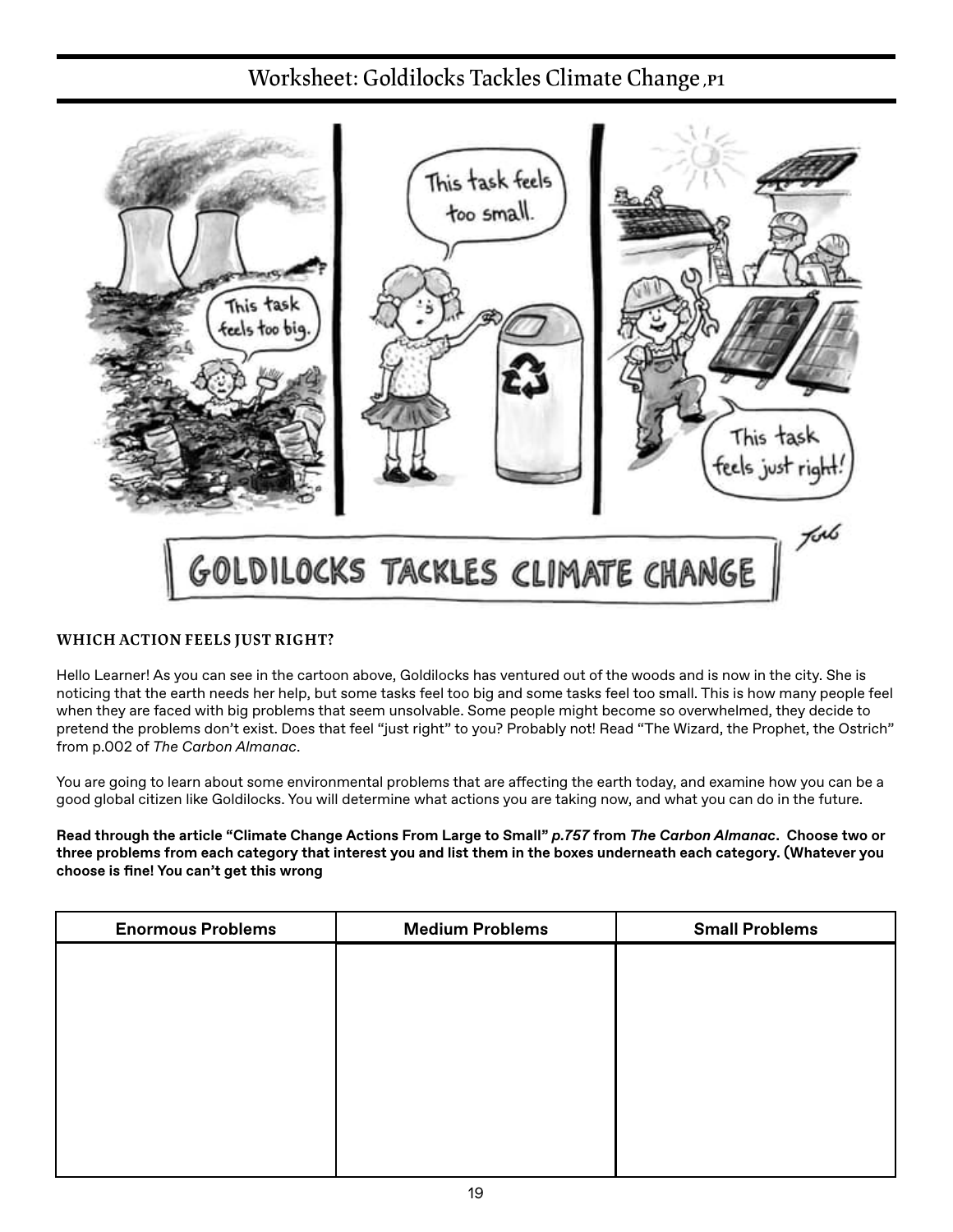### **Worksheet: Goldilocks Tackles Climate Change ,P2**

Now, take another look at the "Goldilocks Tackles Climate Change" cartoon at the top of the page. Some tasks felt too big, some tasks felt too small, and some tasks felt just right. Look at the lists you made above.

TOO BIG: Find a problem that you wish you could change right now, but you know it is "too big" to accomplish at this time. Envision yourself in the future, taking on this challenge when the time comes that it feels "just right."

TOO SMALL: Identify something that you are already doing to help the environment. You probably are doing more than you think. Do you throw your trash away? Do you recycle cans and bottles? Do you turn out the light when you leave the room? These are only three examples of small things you might already be doing.

JUST RIGHT: Choose a task that you can start doing right now, today, that will help the environment. Like Goldilocks, be realistic and really think about what you can achieve; don't go too small, but don't go too big either.

Now for the fun part! In the boxes provided, draw your own "Tackles Climate Change" cartoon. In the first box, draw what you Envision yourself doing one day to help the environment. In the second box, draw what you are already doing as a good global citizen, and in the third box, illustrate the new action that you are going to do now to tackle climate change.

| Too Big (For Now!) | Too Small (But Helpful!) | <b>Just Right (for Today!)</b> |
|--------------------|--------------------------|--------------------------------|
|                    |                          |                                |
|                    |                          |                                |
|                    |                          |                                |
|                    |                          |                                |
|                    |                          |                                |
|                    |                          |                                |
|                    |                          |                                |
|                    |                          |                                |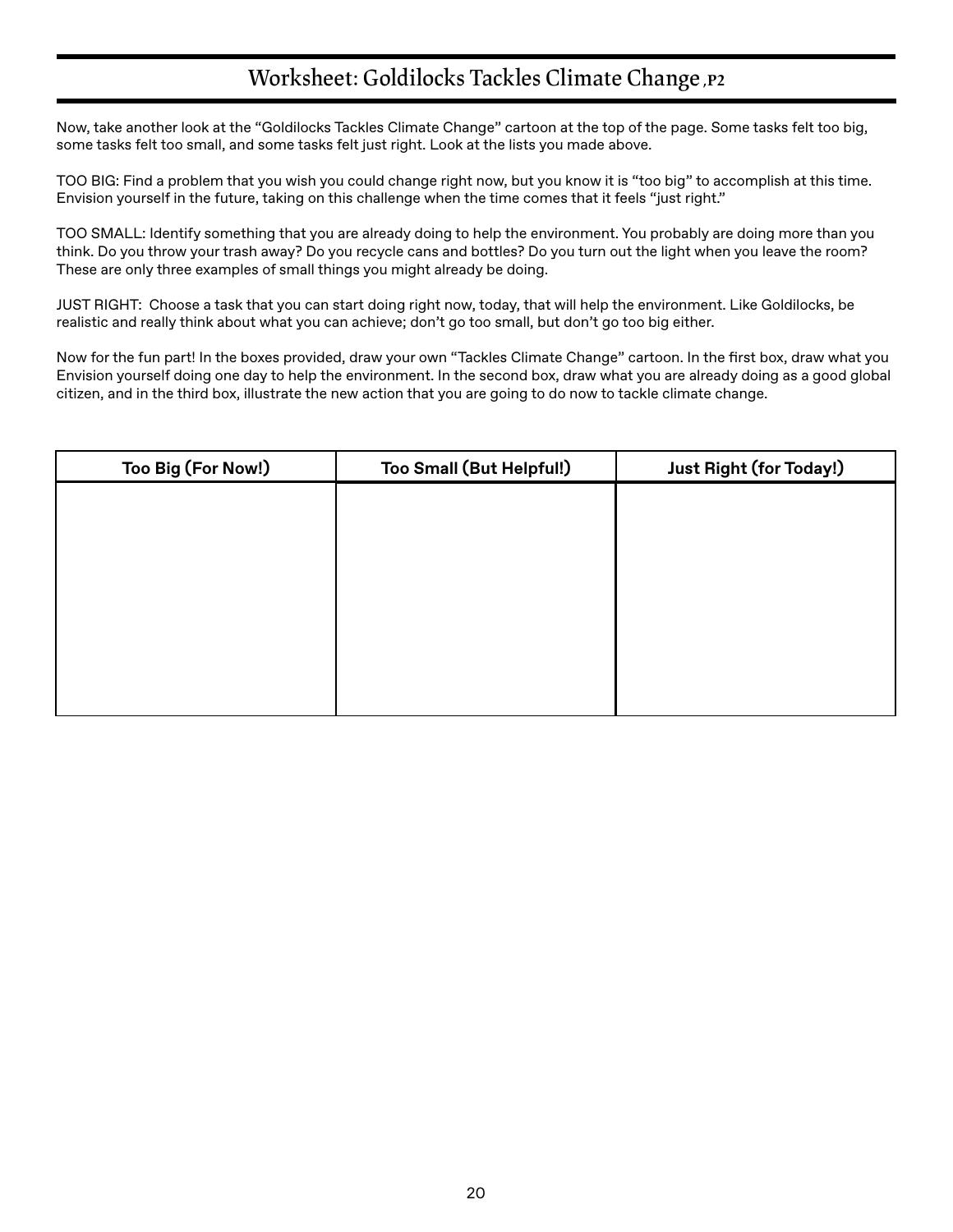<span id="page-20-0"></span>

**SECTION 3**

## **Here's What's True**

**The science of the climate crisis**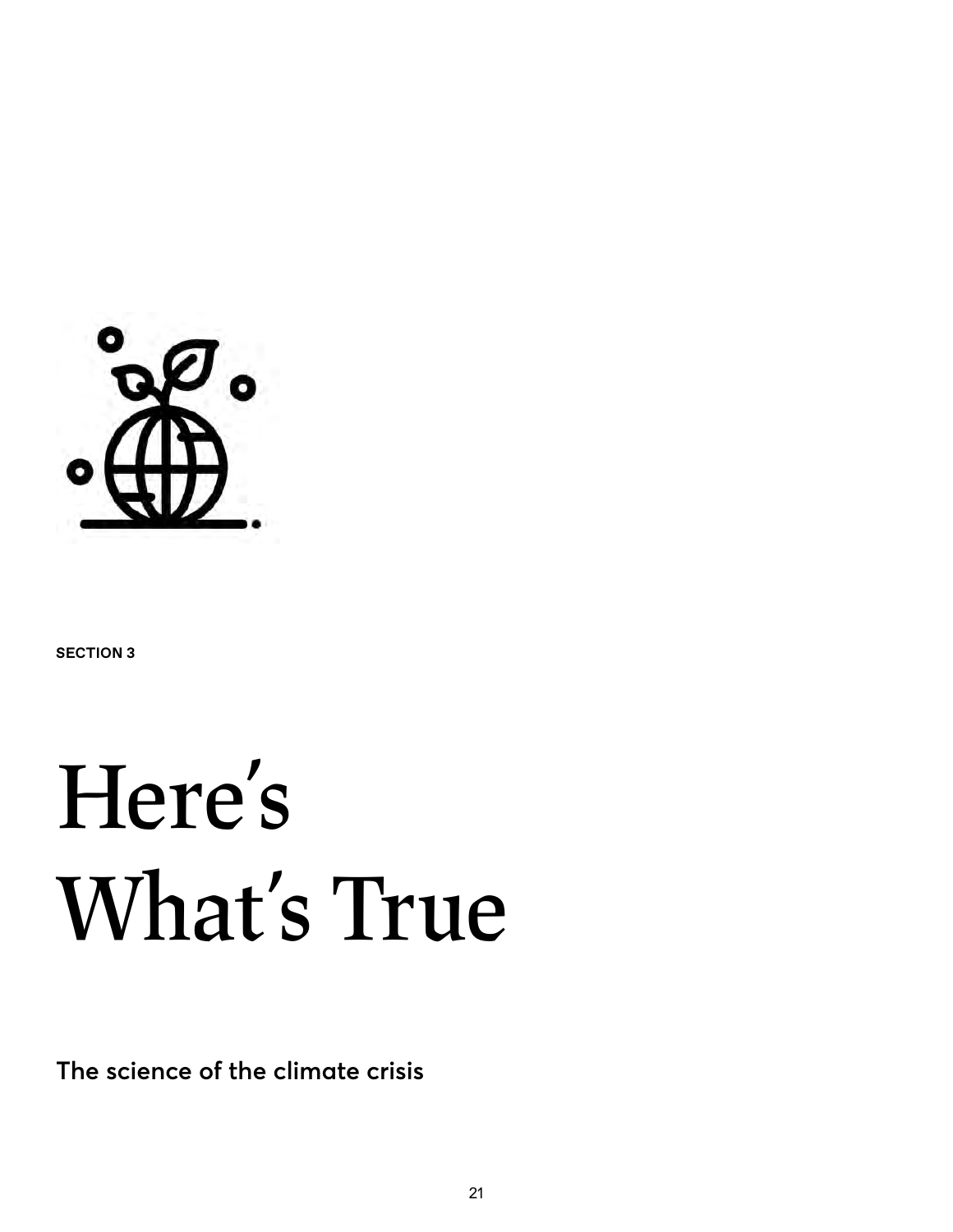## <span id="page-21-0"></span>**Computing and Carbon**

#### **AGE RANGE:** 12+

#### **OBJECTIVES**

- Determine how much carbon is produced from their own and their classmates' daily computer/device usage.
- Compile the Computer Carbon data into graphs and charts.
- Present a plan to reduce the amount of CO2 their daily computer usage contributes.

#### **DURATION**

- In class: 30-minute discussion plus 1-hour work session
- Homework: 30 minutes for research
- Presentations: 30 minutes to 1 hour (depending on the number of learners)

#### **ENDURING UNDERSTANDING**

• How much carbon dioxide (CO2) does our use of computers produce?

#### **ACTIVITIES FIRST SESSION:**

- 1. Discussion: Ask learners to brainstorm what they use their devices for each day; include apps, websites, e-mail.
- Show learners the data from *The Carbon Almanac* #340 Computing and Carbon; discuss which activities produce the most and least data.
- 2.As a class, create a fictional learner and do a mock-up of their computer/device usage in a day. Calculate how much carbon this fictional person would produce.

#### **HOMEWORK:**

3.Instruct learners to record their computer/device usage for a day (including which websites/apps/games they use and for how long).

#### **ACTIVITES SECOND SESSION:**

- 4.In class: Have learners determine how much CO2 their computer usage produces using the websites provided in the Almanac and the additional resources.
- 5.Using the mock learner from the previous day, demonstrate how to create a pie chart or bar graph of the data they collected (for younger learners) or have the learners work on their own to create a graph of their data (for older learners).
- 6.Using the data and charts the learners created, devise a plan to reduce the amount of CO2 their Internet usage contributes daily. This plan can be presented to a small group, the class, or the school.

#### **RESOURCES:**

- *The Carbon Almanac* **Here's What's True: Computing and Carbon, p.88[/ 340](https://thecarbonalmanac.org/340/)**
- *• [Generation Carbon, An Almanac for Kids](https://thecarbonalmanac.org/wp-content/uploads/2022/04/GenC_Book.pdf)***[, ebook, p.10 p](http://).22**
- [The Internet's Carbon Footprint Infographic](https://www.webfx.com/blog/marketing/carbon-footprint-internet/), (or other relevant, up to date websites that provide energy usage of devices and websites)

 $\bigoplus$ 

• [Carbon Emissions Calculator](https://www.iea.org/commentaries/the-carbon-footprint-of-streaming-video-fact-checking-the-headlines) 

#### **SUBJECTS:** Math & Science

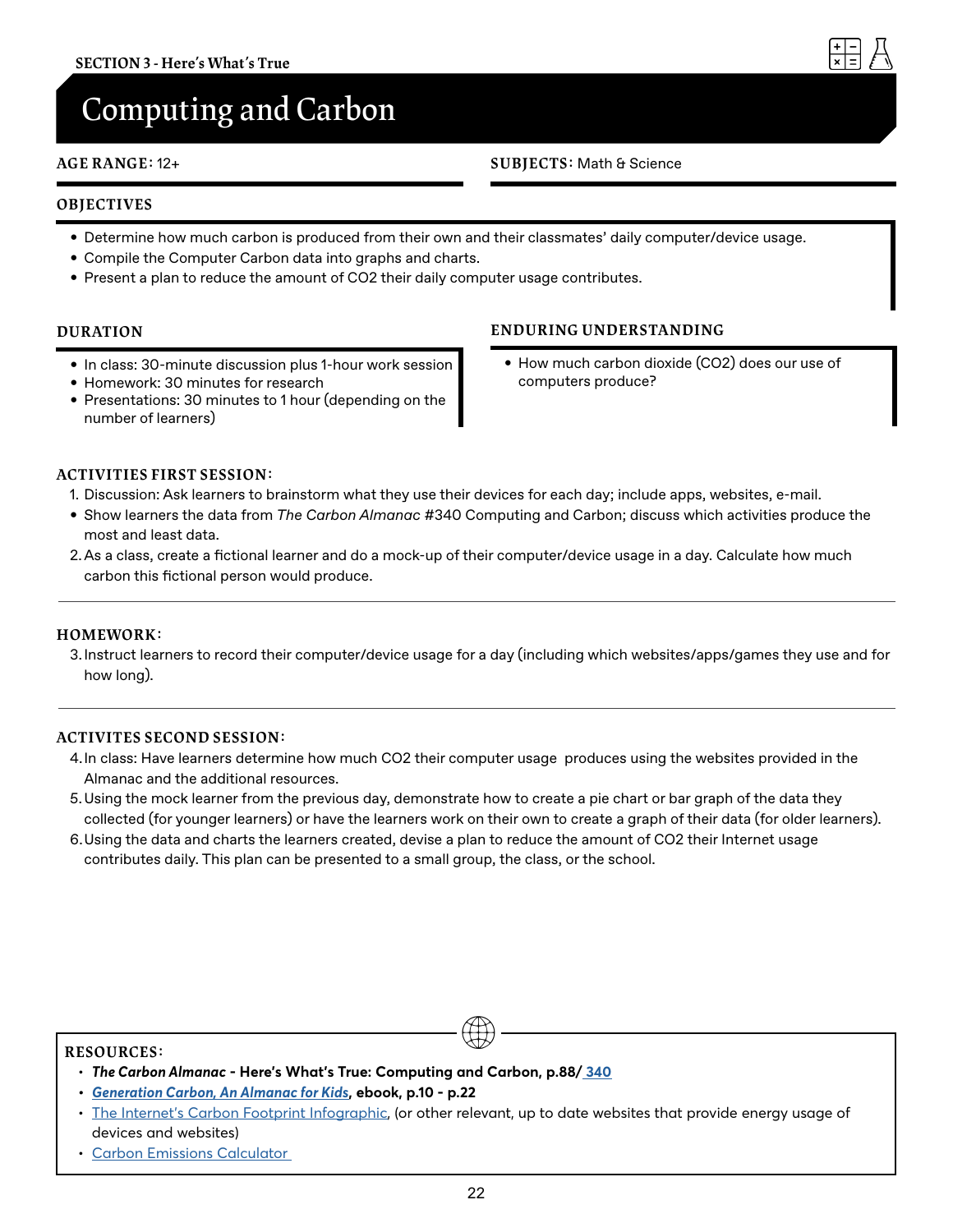## <span id="page-22-0"></span>**Build a Carbon-Eating Machine**

#### **AGE RANGE:** 6+ **SUBJECTS:** Arts, Economics, & Science

#### **OBJECTIVES**

- Define the terms: atom, carbon, carbon dioxide, carbon cycle, consumption, decomposition, carbon sink, and respiration.
- Imagine and then draw, or build out of blocks, paper, or clay a machine that would vacuum excess carbon from the Earth's atmosphere and return it to the soil, plants, or other carbon sinks.
- Write a commercial to promote the benefits of using the carbon vacuuming machine.

#### **DURATION**

• 2, 2 hour sessions

#### **ENDURING UNDERSTANDING**

• What is carbon and why is it important

#### **ACTIVITIES:**

- Read, or or listen to the (4) articles then match the listed words to their definitions
- Learner draws or builds a model of their imagined carbon vacuum cleaner, then name, and label the parts of their machine, include a brief process description which includes type of fuel used, does it need an operator, are there any biproducts produced (e.g. water)
- Break into teams of two or three learners:
	- ʦ Each group of learners choose which machine they will promote
	- ʦ Learners write a script and then produce a stop-motion animation, a video, or enact a 3 minutes commercial advertising the benefits of using their chosen machine.

#### **ASSESSMENTS:**

- Perform or show their commercials to their class
- Because their machines are imaginary, in a small or large group answer these questions:
	- ʦ Can you think of any behaviors that can be done that would stop or slow down the production of greenhouse gases? (e.g. walk or ride a bike or scooter to school)
	- ʦ Which of the behaviors from above can they do—as individuals, a class, in their families, as a school—that would slow down or cease the creation of greenhouse gases?
	- ʦ Name 3 naturally occurring carbon sinks. Can you include one of those in your home?
- Post all the ideas in the classroom

#### **RESOURCES:**

- *The Carbon Almanac* **Here's What's True: What is Carbon, p.40[/011](https://thecarbonalmanac.org/011/)**
- *The Carbon Almanac* **Here's What's True: How Much Carbon are We Talking About?, p.43/ [336](https://thecarbonalmanac.org/336/)**
- *The Carbon Almanac* **Here's What's True: What is the Carbon Cycle?, p.44/ [012](https://thecarbonalmanac.org/012/)**
- *The Carbon Almanac* **Here's What's True: Balance in the Earth's Carbon Cycle, p.45/ [029](https://thecarbonalmanac.org/029/)**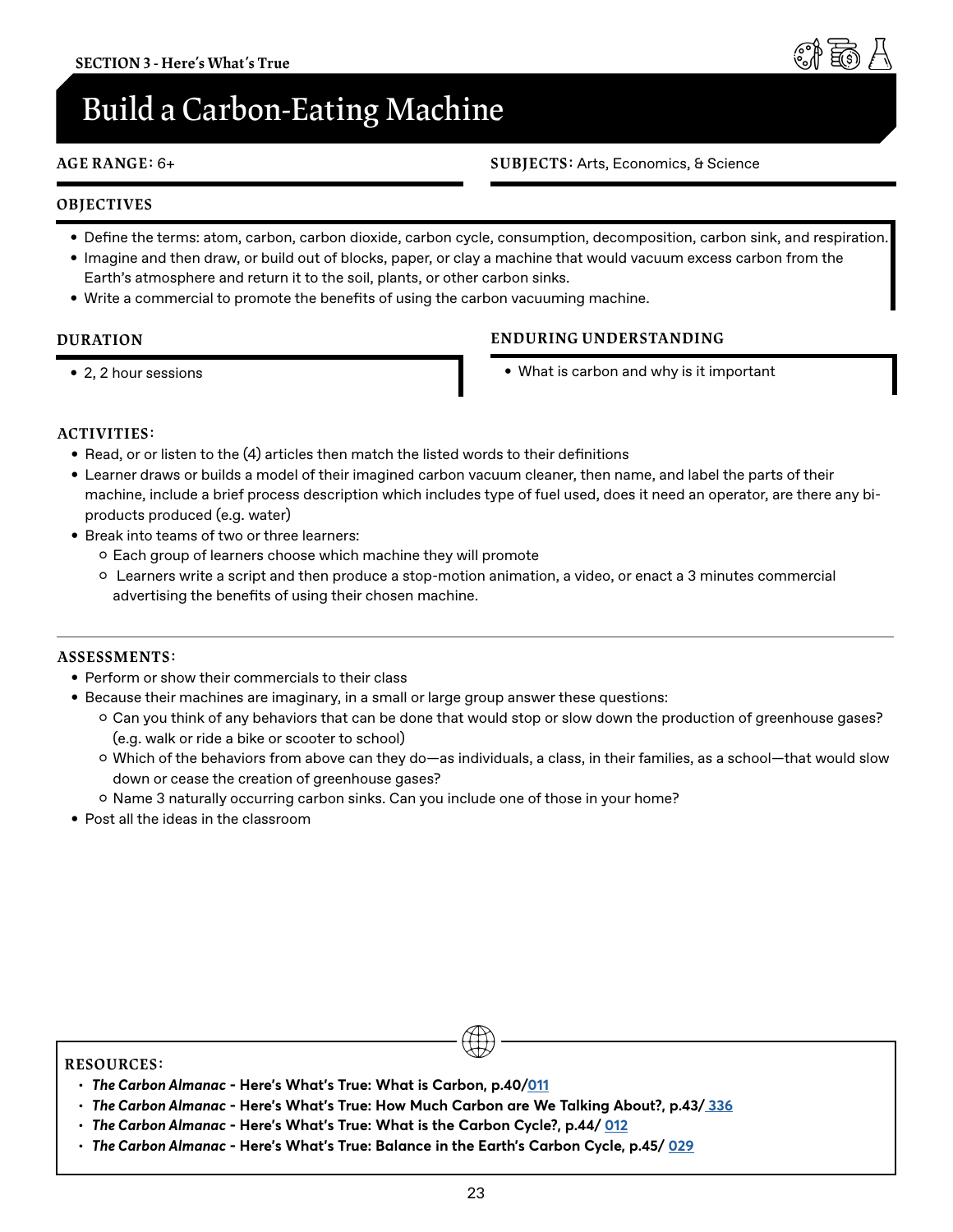<span id="page-23-0"></span>

**SECTION 4**

## **Scenarios**

**What's likely to occur if we choose to act (or if we don't)?**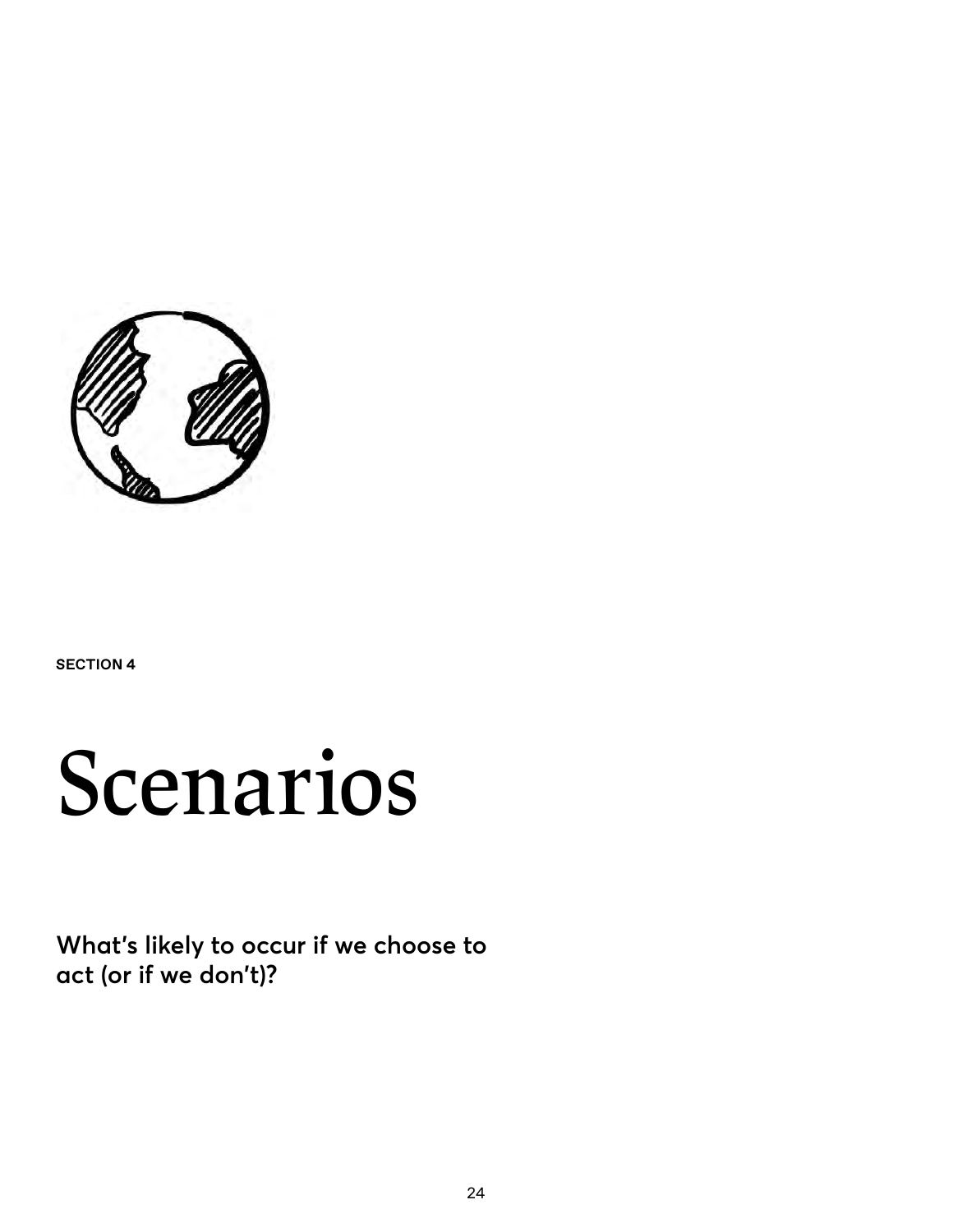## <span id="page-24-0"></span>**Taking the Green Road**

#### **AGE RANGE:** 12+

**OBJECTIVES**: Learn and implement ways a person or group can lower their carbon footprint.

#### **DURATION**

- 60 minute session
- 30 minutes for Option A Assessment
- 2, 60 minute session for Additional Activities

#### **INTRODUCTION - WHO SAYS?**

There is a global organization called the United Nations (UN). Their mission is to address problems that affect every person and living thing on Earth. The UN knows that the humans living on Earth have been changing the climate of our world. To slow, stop, or reverse that detrimental process of global warming, which leads to climate change, the UN put together a special group of scientists.

This group of scientists is called the Intergovernmental Panel on Climate Change (IPCC). As the Earth warms, our weather patterns change—and not for the better. According to the IPCC, humans have already warmed the planet by at least 1 degree Celsius (or 1.8 degrees Fahrenheit) by burning fossil fuels like oil and gasoline that emit heat-trapping gasses.

How much more Earth warms up in the next hundred years hinges on what we who live here choose to do. The scientists of the IPCC created 5 different stories or scenarios. The scientists imagined 5 different ways these stories could end. The difference among the stories depends on how much we change. The more we change, the better or happier the ending of the story. In this unit, we will look at the first scenario.

You may be saying to yourself, "I am just a young person; I can't do anything about this." Not so. When Greta Thunberg began her career as an environmental activist, she was only 11 years old. You are all as powerful as Greta. This world belongs to you. Help us change.

#### **ACTIVITIES - ALTERING BEHAVIOR:**

- Read *The Carbon Almanac* Climate Change for Rookies: Climate Change Actions from Large to Small, p.36-37
- Discuss and then create a list of the ways learners can change their personal—as well as classroom—carbon footprint.
- Each learner chooses one change they could make for the next 7 days, and the group votes on 3 changes they could make collectively in the classroom.

#### **ASSESSMENT:**

- Option A Classroom: the learners brainstorm what they think would be the effects of the changes they are proposing.
- Option B Homework: the learners log the activity, the change they hope it produces, their family's reaction to the change.

#### **ADDITIONAL ACTIVITIES (FOR AGES 16+)**

- Calculate how much you can individually and/or collectively (as a classroom) reduce your carbon footprint if you change your behavior.
- Write up a school-wide carbon footprint reduction plan and present it to the principal and council.
- Predict the outcome(s) of your proposed plan in reducing your school's carbon footprint. Discuss what would happen if all the other schools in your town or region also worked to reduce their carbon footprint.  $\bigoplus$

#### **RESOURCES:**

- *The Carbon Almanac* **Climate Change for Rookies: Climate Change Actions from Large to Small, p.36-37/ [757](https://thecarbonalmanac.org/757/)**
- *The Carbon Almanac* **Scenarios: Understanding the Five Scenarios, p. 96/ [039](https://thecarbonalmanac.org/039/)**
- Whiteboard and markers, blackboard and chalk, or paper and pen/pencil to record ideas.
- [The Internet's Carbon Footprint Infographic](https://www.webfx.com/blog/marketing/carbon-footprint-internet/), (or other relevant, up to date websites that provide energy usage of devices and websites)
- [Carbon Emissions Calculator](https://www.iea.org/commentaries/the-carbon-footprint-of-streaming-video-fact-checking-the-headlines)

**SUBJECTS:** Geography, Science, & Social Studies

- **ENDURING UNDERSTANDING**
	- How human behavior can be altered to stop global warming.

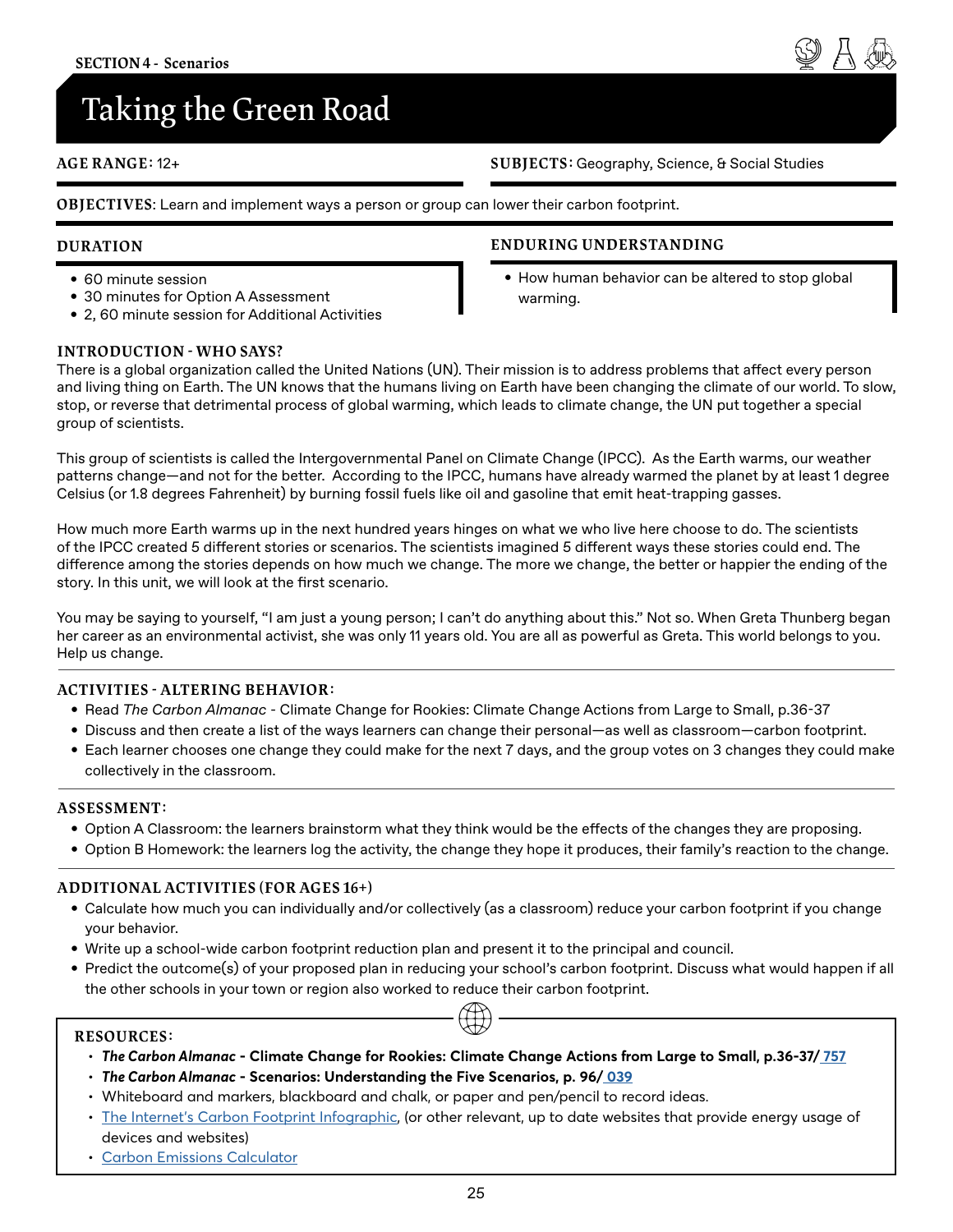## <span id="page-25-0"></span>**Creating the World I Want ,P1**

#### **AGE RANGE:** 12+

**SUBJECTS:** History, Science, & Social Studies

#### **OBJECTIVES**

- Move from climate change as an abstract idea to something concrete with self-directed actions attached that they can achieve.
- Describe the effects of increasing levels of carbon in the earth's atmosphere and link the effects to human behavior.
- Imagine how humans can change in a way that would have a positive impact on the environment in the next 30, 50 or 100 years to move our planet closer to being carbon neutral.
- Predict the effects of the changes they imagine

#### **DURATION**

• 4 or 5, 40-minute periods

#### **ENDURING UNDERSTANDING**

• Participants imagine a carbon-neutral world they help create.

#### **ACTIVITIES FIRST SESSION:**

- Read the two articles in class or as homework:
	- ʦ *The Carbon Almanac* Scenarios: Understanding the Five Scenarios, p. 96[/ 039](https://thecarbonalmanac.org/039/)
	- ʦ *The Carbon Almanac*  Climate Change for Rookies: What is Net Zero, p.30-31/ 755
- As a group or in smaller groups discuss the concept of Net Zero and why is it important.
- Brainstorm ways to achieve Net Zero, personally, as a family, a school, a town.
- Speculate what happens if we do nothing and keep doing what we've been doing, asking what our world will look like in 30 years?
- As a large group, share key learnings.

#### **ACTIVITIES SECOND SESSION:**

- Describe, either in writing or verbally, the effects of increasing levels of carbon in the earth's atmosphere and link the effects they describe to human behavior.
	- 1. In general (list 3 things, e.g.: driving a car when a bicycle or walking could be used)
	- 2. Specifically to the learner (list one thing, e.g.: not using a hairdryer, or hanging the wash on a clothesline instead of using a dryer)
- Imagine how humans can change in a way that would have a positive impact on the environment in the next 30, 50 or 100 years to move our planet closer to being carbon neutral.
- Predict the effects of the changes they imagine in objective 2.

**Educator: decide if you want your learners to work individually or in small groups moving forward. Also at play here is the learners' sense of time and urgency. We recommend that you allow your learners to decide for themselves what period of time will be covered in their projects: 30, 50 or 100 years.**

 $\bigoplus$ 

#### **RESOURCES:**

- *The Carbon Almanac* **Scenarios: Understanding the Five Scenarios, p. 96/ [039](https://thecarbonalmanac.org/039/)**
- *The Carbon Almanac* **Climate Change for Rookies: What is Net Zero, p.30-31/ 755**
- *The Carbon Almanac* **-Impacts: Biodiversity Loss and Climate Change, p.135/ [074](https://thecarbonalmanac.org/074/)**
- *The Carbon Almanac* **Climate Change for Rookies: Climate Change Actions from Large to Small, p.36-37[/ 757](https://thecarbonalmanac.org/757/)**
- Art supplies
- Recording equipment /smart phones
- Laptops
- Research materials (websites, articles, books, interviews, etc)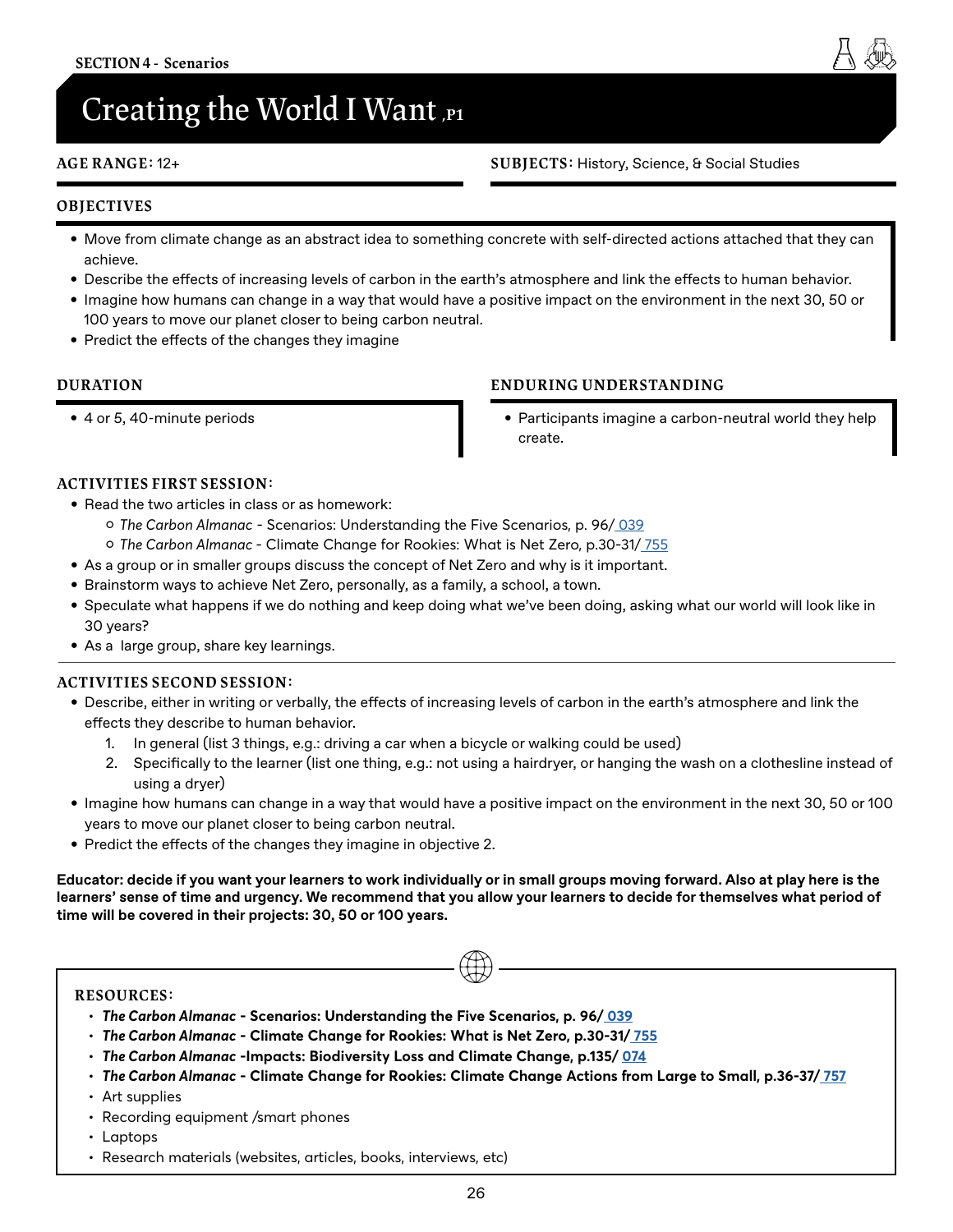## **Creating the World I Want,P2**

#### **ACTIVITIES THIRD SESSION:**

- Using the information from the two articles write two different outlines/plotlines choose a time period 30, 50, or 100 years from today to use for both scenarios:
	- 1. The first plot line: what will Earth look like in 30 (or 50 or 100) years if we change nothing. These outlines or plotlines indicate essential turning points which lead to your learners' projected conclusion. These can be constructed in outline form or as a timeline.
	- 2.The second plot line: what will Earth look like in 30 (or 50 or 100) years if we do change. These outlines or plotlines indicate essential turning points which lead to the learners' projected conclusion. Again, these can be constructed in outline form or timeline.

#### **ACTIVITIES FOURTH SESSION:**

- Using the scenarios, create one of the following (as individuals or in small groups): All work must be produced from research-based evidence. Multiple sources must be used and cited.
	- A. A short story that compares the two scenarios.
	- B. Stop-motion animations (there are some resources listed in the "How to live in a carbon neutral world by 2050" for stop-motion animation).
	- C. Graphic novel that compares the two scenarios.
	- D. Short videos.
	- E. Build 2 dioramas contrasting the two scenarios.
	- F. Produce a commercial for a product that people living 30 (or 50 or 100) years from now need or value. (This activity requires the learner to draw, illustrate, or build the product before they shoot their commercial).

#### **Note: Provide several periods in-class for learners to gather information and work on their projects.**

#### **ASSESSMENT:**

- During a class period, learners share their creations and list the reliable sources that were used for the research. As they present their work they should include:
	- 1. Key point(s) learned by doing their project
	- 2.What they think could be done in the present time to achieve a more favorable outcome.
	- 3.What they are willing to do to produce the more favorable outcome.

#### **RESOURCES:**

- *The Carbon Almanac* **Scenarios: Understanding the Five Scenarios, p. 96/ [039](https://thecarbonalmanac.org/039/)**
- *The Carbon Almanac* **Climate Change for Rookies: What is Net Zero, p.30-31/ 755**
- *The Carbon Almanac* **-Impacts: Biodiversity Loss and Climate Change, p.135/ [074](https://thecarbonalmanac.org/074/)**
- *The Carbon Almanac* **Climate Change for Rookies: Climate Change Actions from Large to Small, p.36-37[/ 757](https://thecarbonalmanac.org/757/)**

- Art supplies
- Recording equipment /smart phones
- Laptops
- Research materials (websites, articles, books, interviews, etc)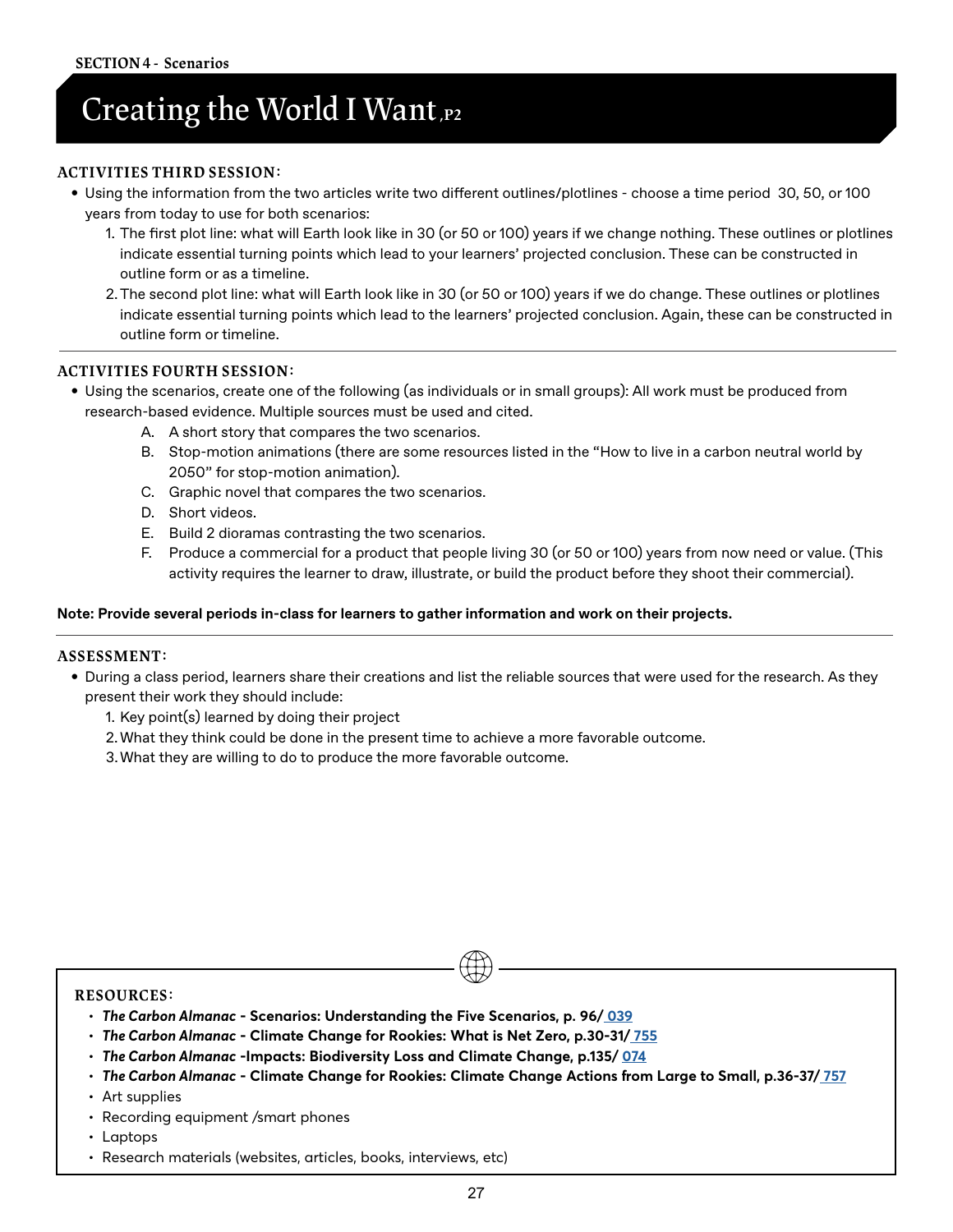<span id="page-27-0"></span>

**SECTION 5**



**Climate impacts everything around us**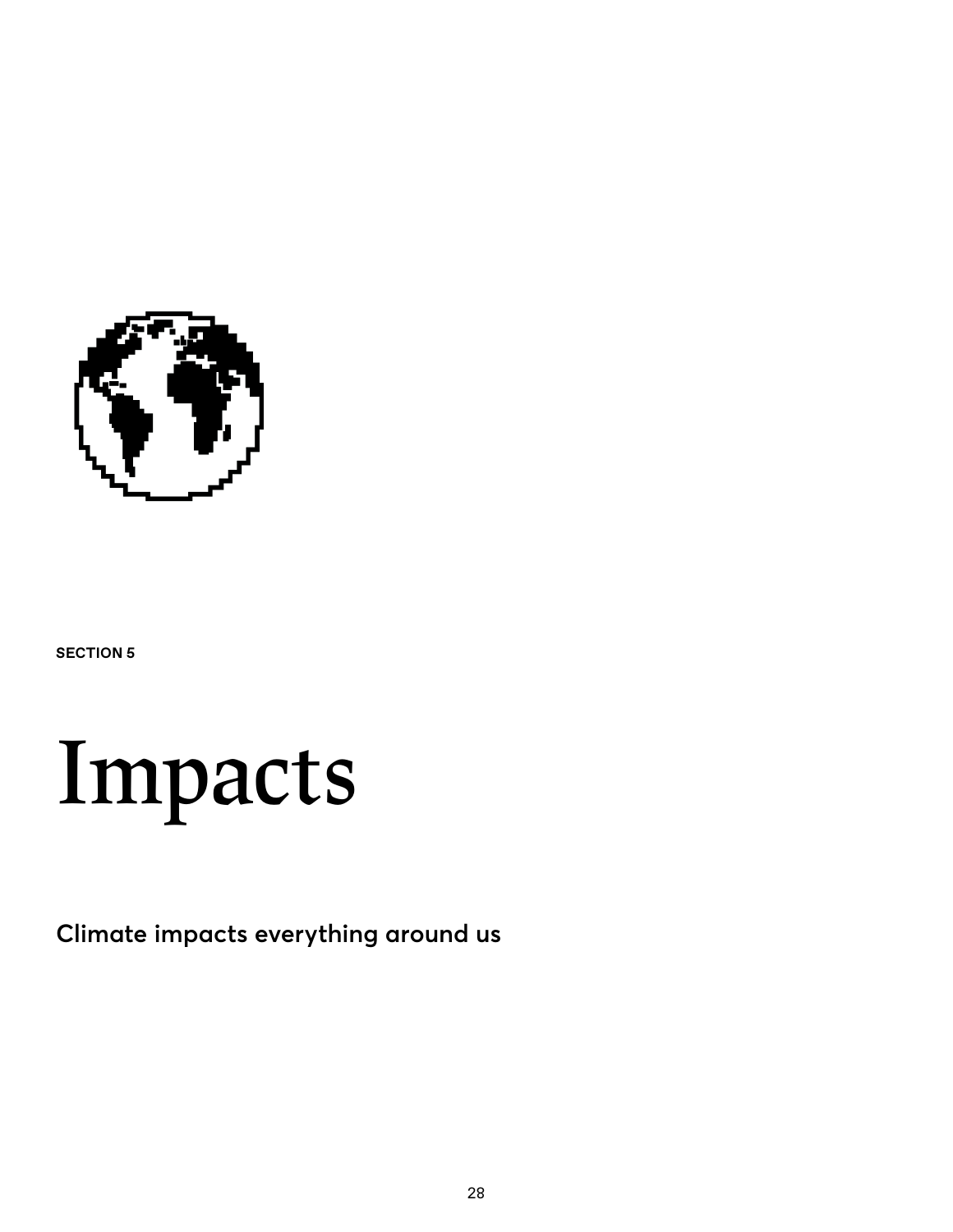## <span id="page-28-0"></span>**Climate Anxiety ,P1**

#### **AGE RANGE:** 12+

#### **SUBJECTS:** Mental and Emotional Health

#### **OBJECTIVES**:

- Learners will be able to identify when they are feeling stressed or anxious
- The learner will apply one or more of the exercises to help them de-stress and lower their anxiety.
- The learner will compare how they felt before doing the exercise and after doing the exercise and determine if they are ready to resume their other activity. If they are not ready they will do another exercise and evaluate again after completing the exercise if they are able to resume their other activity.

#### **DURATION**

• Each activity could take 30-45 minutes

#### **ENDURING UNDERSTANDING**

• The emotional toll of climate change, which can decrease motivation, providing tools to make emotions more manageable.

In 2021, several academics focused an international survey on young people aged 16-25 and concluded that "the psychological (emotional, cognitive, social, and functional) burdens of climate change are profoundly affecting huge numbers of young people around the world." Of the 10,000 participants surveyed:

- 95% of respondents were at least a little worried about climate change, with 59% of respondents feeling extremely or very worried
- 45% reported that their worries impacted their functioning
- Over 60% of respondents felt sad, afraid and anxious
- Over 50% felt angry, powerless, helpless and guilty
- *The Carbon Almanac*

#### **ACTIVITIES:**

#### **GROUP DISCUSSION:**

- When we discuss climate change facts, how does it make you feel? Brainstorm a list. (write the ideas on the board or large sheet of paper that everyone can see and refer to)
	- ʦ Is there room for optimism?
	- ʦ How can we take back some power in this situation?

#### **EXERCISE IN EMPATHY/SONDER:**

• Create a second list on the board or on a second piece of large paper. (It is important that all this information is visible to the learners)

 $\bigoplus$ 

- ʦ How do you think other people feel when faced with these numbers?
- ʦ Often young people are angry about the situation they have been left with can you imagine what emotions decisionmakers experience?

#### **RESOURCES:**

- *The Carbon Almanac* **Impacts: Eco-Anxiety, p.154/ [252](https://thecarbonalmanac.org/252/)**
- The Book of Hope, Jane Goodall, Douglas Abrams, Celadon Books, 2021
- [Exercises for Brain Integration and Stress Management](https://gemskinesiologycollege.com/2022/01/25/brain-integration-and-stress-anxiety-management-in-the-classroom/)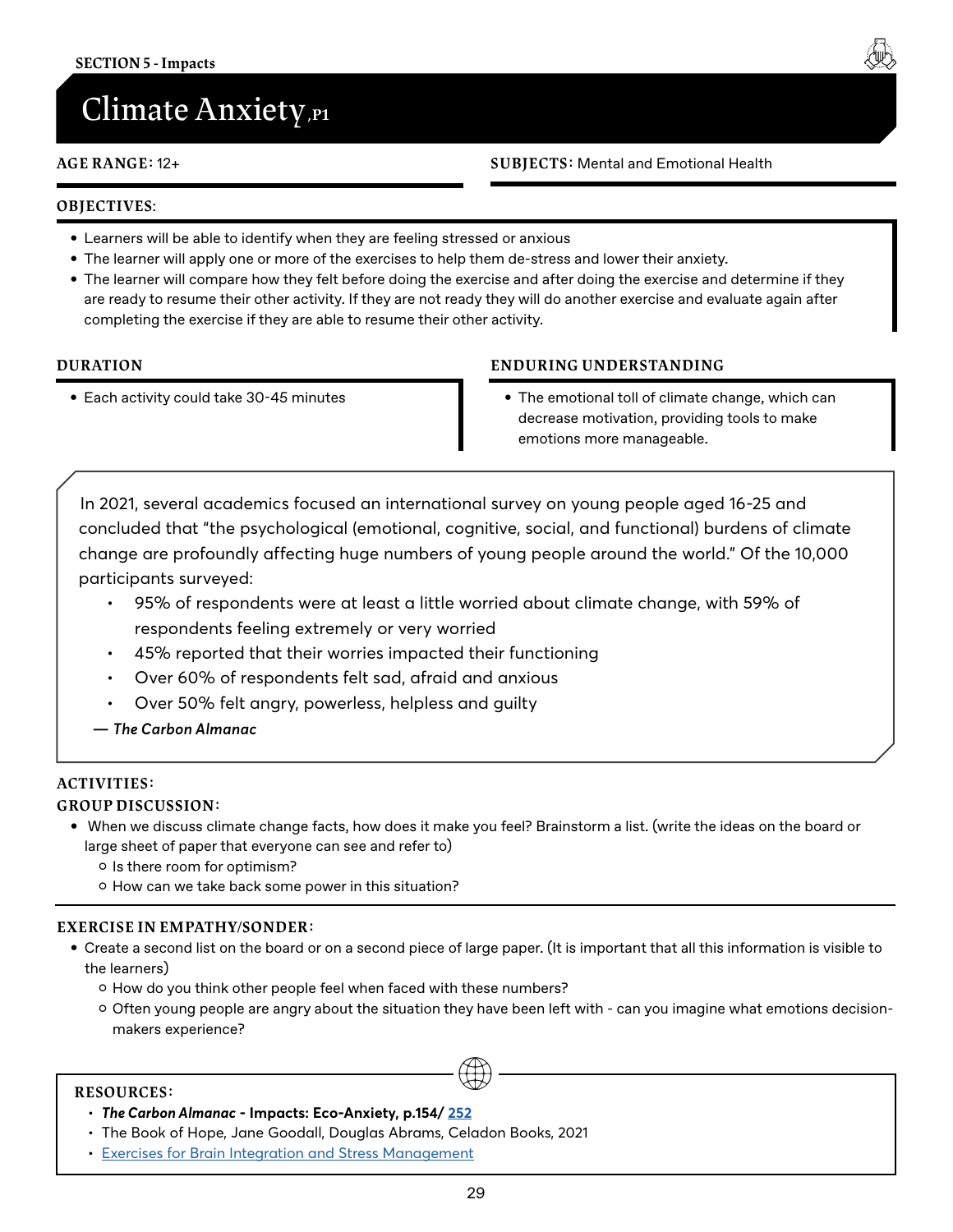## **Climate Anxiety,P2**

#### **ACTIVITES CONTINUED:**

**WRITING ASSIGNMENT:** 

(learner does this individually)

- Pick a person to write to. This could be someone you know, a celebrity, or a fictional character.
- Think about how they might feel about climate change. Are they feeling fear? Anger? Hope?
- Write to them about the issue in a way that inspires them to want to take positive action.

#### **VISUAL ARTS ASSIGNMENT - HOMEWORK:**

• individually create a piece of art (drawing, painting, collage, cartoon, sketch) that shows how you might find comfort and inspiration daily in the natural world. It can be an imaginary place, a park in your neighborhood, your backyard, or from a picture you saw--a poster, or a movie.

#### **A reminder that it is ok to be uncomfortable or feel anxious if it moves people forward.**

#### **HEALTH/PHYSICAL EDUCATION:**

- Notice if this conversation or information from the almanac creates a feeling of stress or anxiety for learners.
- This takes different forms; some will get angry or hyper, others will curl up and not want to hear anymore.
- Try working through the simple Brain Integration activities to get learners moving and ready to receive information. These are activities that can be carried forward to your work with any section of the almanac that makes learners uncomfortable.

**Note: The simple Brain Integration activities mentioned above can be found by using the link in the resource section:**  [Exercises for Brain Integration and Stress Management](https://www.google.com/url?q=https://gemskinesiologycollege.com/2022/01/25/brain-integration-and-stress-anxiety-management-in-the-classroom/&sa=D&source=docs&ust=1645320151382872&usg=AOvVaw2NeJQ5JfL-9Lr0tBocLjv5).

#### **RESOURCES:**

• [Exercises for Brain Integration and Stress Management](https://www.google.com/url?q=https://gemskinesiologycollege.com/2022/01/25/brain-integration-and-stress-anxiety-management-in-the-classroom/&sa=D&source=docs&ust=1645320151382872&usg=AOvVaw2NeJQ5JfL-9Lr0tBocLjv5)

<sup>•</sup> *The Carbon Almanac* **- Impacts: Eco-Anxiety, p.154/ 061**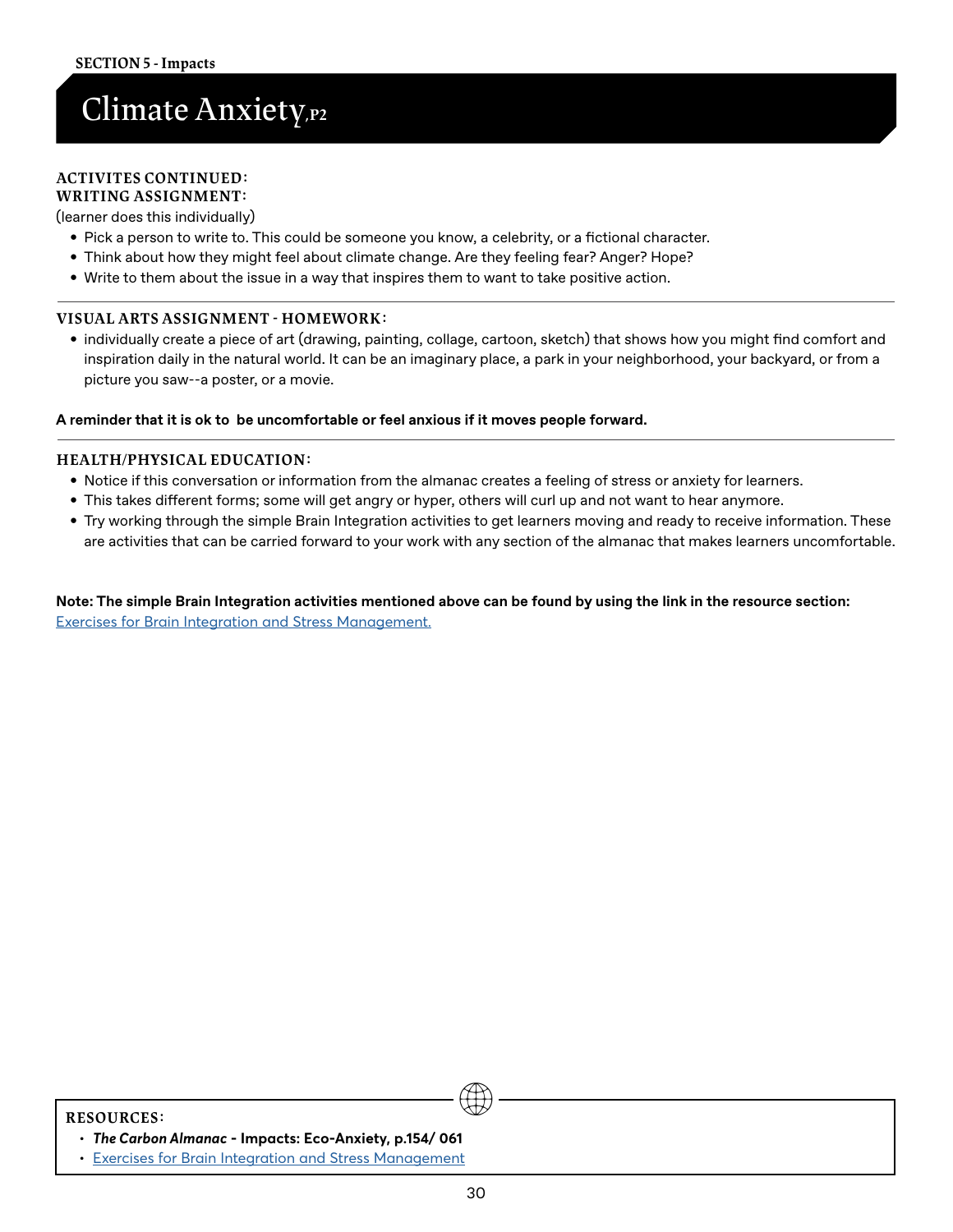## <span id="page-30-0"></span>**Seeing Plants ,P1**

#### **AGE RANGE:** 6+

#### **SUBJECTS:** Science & Arts

#### **OBJECTIVES**

- Understand "plant blindness" and the consequences of this condition in relation to food production and food insecurity.
- Identify plant structures and describe their function.
- Draw plant specimens like a botanical illustrator would for a botanist or scientist.

#### **DURATION**

• 60 minutes

#### **ENDURING UNDERSTANDING**

• To fall in love with plants.

#### **PREPARATION**:

The learners must have access to paper copies of the articles or computer access for them to do the required research

People are more familiar with animals than they are with plants. This has been observed so often that this phenomenon is referred to as "plant blindness" in botany and science education literature.

Plants exist in the background of our daily lives and mostly go unnoticed. This may not seem like an important issue. However, public indifference towards plants has consequences. The less people know about plants, the more this affects our botanical capacity. Botanical capacity refers to all factors contributing to, and the usefulness of, plant science education. Botanical capacity is necessary to enhance our understanding of the roles plants play in our lives.

Think beyond native plants and butterflies for a moment. Think food security, climate change, biodiversity, biofuel production, and sustainability. Without the botanical capacity to address these issues, we won't be able to manage them.

The objective of this activity is to encourage an interest in plants through botanical illustration. Botanical illustrators have worked with botanists for centuries and have contributed significantly to our knowledge of plants.

 $\bigoplus$ 

#### **RESOURCES:**

- *The Carbon Almanac* **Impacts: Food Production and Availability, P.116[/ 598](https://thecarbonalmanac.org/598/)**
- *The Carbon Almanac* **Impacts: Agricultural Pests and Diseases, P.118[/ 596](https://thecarbonalmanac.org/596/)**
- *The Carbon Almanac* **Impacts: Food Insecurity, P.119/ [067](https://thecarbonalmanac.org/067/)**
- *The Carbon Almanac* **Impacts: Land and Soil Degradation, P.119/ [069](https://thecarbonalmanac.org/069/)**
- Art Supplies
- Plant specimens

#### **BACKGROUND INFORMATION:**

- [Assessing botanical capacity to address grand challenges in the United States](https://www.bgci.org/wp/wp-content/uploads/2019/06/US-Botanical-Capacity-Report.pdf)
- [Plant Awareness Disparity: A Case for Renaming Plant Blindness,](https://nph.onlinelibrary.wiley.com/doi/10.1002/ppp3.10153) *Plants, People, Planet*
- [Plant Awareness Disparity: Looking to the Past to Inform the Future.](https://issuu.com/botanicalsocietyofamerica/docs/psb67_2_2021) *Plant Science Bulletin*
- Preventing Plant Blindness. *[The American Biology Teacher](https://online.ucpress.edu/abt/article-abstract/61/2/82/15933/Preventing-Plant-Blindness?redirectedFrom=fulltext)*

#### **BOTANY AND BOTANICAL ART:**

- [Parts of a plant.](https://www.dkfindout.com/us/animals-and-nature/plants/) *DK Find Out!*
- [Guild of Natural Science Illustrators](https://www.gnsi.org/)
- [Merian and Daughters \(Getty Center Exhibitions\)](https://www.getty.edu/art/exhibitions/merian/index.html)
- [What Is Botanical Art?,](https://www.kew.org/read-and-watch/what-is-botanic-art) *Royal Botanic Gardens*
- [Botany and Art and Their Roles in Conservation,](https://learninglab.si.edu/collections/botany-and-art-and-their-roles-in-conservation/cAoin2jFwq9Ux7oJ) *Smithsonian Learning Lab*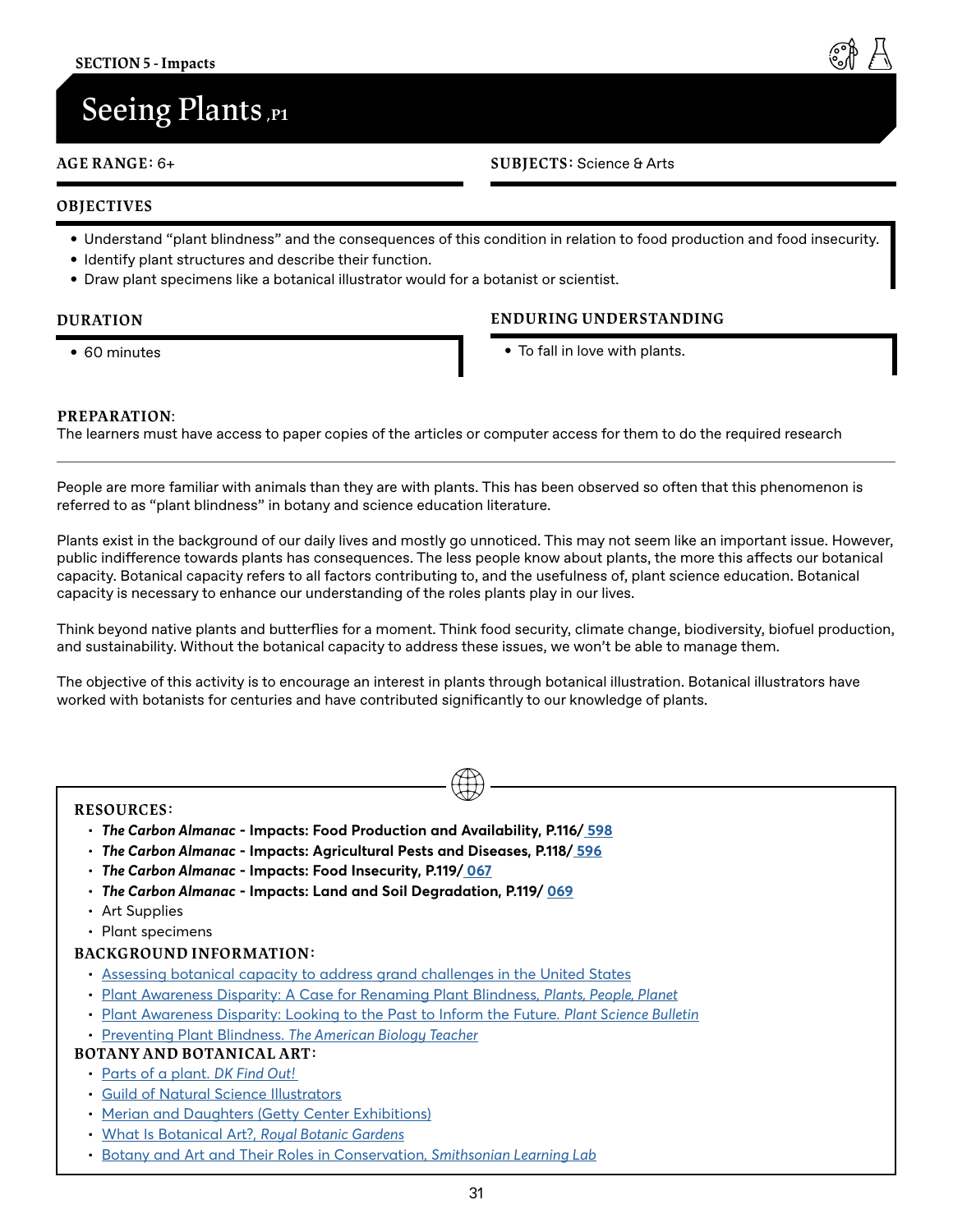## **Seeing Plants ,P2**

#### **ACTIVITIES:**

#### **RESEARCH (10 MINUTES)**

• Ask learners to research the subject of plant blindness and the subject of botanical capacity using articles below.

#### **DISCUSS (10 MINUTES)**

- Discuss what the phrase *plant blindness* is describing.
- Discuss what the phrase *botanical capacity* is describing.
- People do not need to go to a botanical garden or a national park to see plants. There are plants in home vegetable gardens, parking lots, and along sidewalks. How does knowing how to grow and care for these plants impact the health and wellness of communities? How does it strengthen a community's managed response to a changing climate?

#### **IDENTIFY (10 MINUTES)**

- Identify available plants specimens on your school ground.
- Identify the structures on plant specimens and describe their function. Use resources below to reference.

#### **DRAW (15 MINUTES)**

• Draw the stem, leaves, and flowers of available plant specimens in enough detail that a classmate would be able to tell you from which plant it came. This includes descriptions about shapes, textures, and color. Use Botany references below.

#### **RESEARCH (10 MINUTES)**

• Research how botanists and illustrators work with each other and what illustrators do that helps botanists and scientists explain their work to others.

 $\bigoplus$ 

#### **DISCUSS (5 MINUTES)**

- How did drawing plants help you see them differently?
- Why is it important to see plants and understand the role they play in our lives?

#### **RESOURCES:**

- *The Carbon Almanac* **Impacts: Food Production and Availability, p.116[/ 598](https://thecarbonalmanac.org/598/)**
- *The Carbon Almanac* **Impacts: Agricultural Pests and Diseases, p.118/ [596](https://thecarbonalmanac.org/596/)**
- *The Carbon Almanac* **Impacts: Food Insecurity, p.119/ [067](https://thecarbonalmanac.org/067/)**
- *The Carbon Almanac* **Impacts: Land and Soil Degradation, p.119/ [069](https://thecarbonalmanac.org/069/)**
- Art Supplies
- Plant specimens

#### **BACKGROUND INFORMATION:**

- [Assessing botanical capacity to address grand challenges in the United States](https://www.bgci.org/wp/wp-content/uploads/2019/06/US-Botanical-Capacity-Report.pdf)
- [Plant Awareness Disparity: A Case for Renaming Plant Blindness,](https://nph.onlinelibrary.wiley.com/doi/10.1002/ppp3.10153) *Plants, People, Planet*
- [Plant Awareness Disparity: Looking to the Past to Inform the Future.](https://issuu.com/botanicalsocietyofamerica/docs/psb67_2_2021) *Plant Science Bulletin*
- Preventing Plant Blindness. *[The American Biology Teacher](https://online.ucpress.edu/abt/article-abstract/61/2/82/15933/Preventing-Plant-Blindness?redirectedFrom=fulltext)*

#### **BOTANY AND BOTANICAL ART:**

- [Parts of a plant.](https://www.dkfindout.com/us/animals-and-nature/plants/) *DK Find Out!*
- [Guild of Natural Science Illustrators](https://www.gnsi.org/)
- [Merian and Daughters \(Getty Center Exhibitions\)](https://www.getty.edu/art/exhibitions/merian/index.html)
- [What Is Botanical Art?](https://www.kew.org/read-and-watch/what-is-botanic-art), *Royal Botanic Gardens*
- [Botany and Art and Their Roles in Conservation](https://learninglab.si.edu/collections/botany-and-art-and-their-roles-in-conservation/cAoin2jFwq9Ux7oJ), *Smithsonian Learning Lab*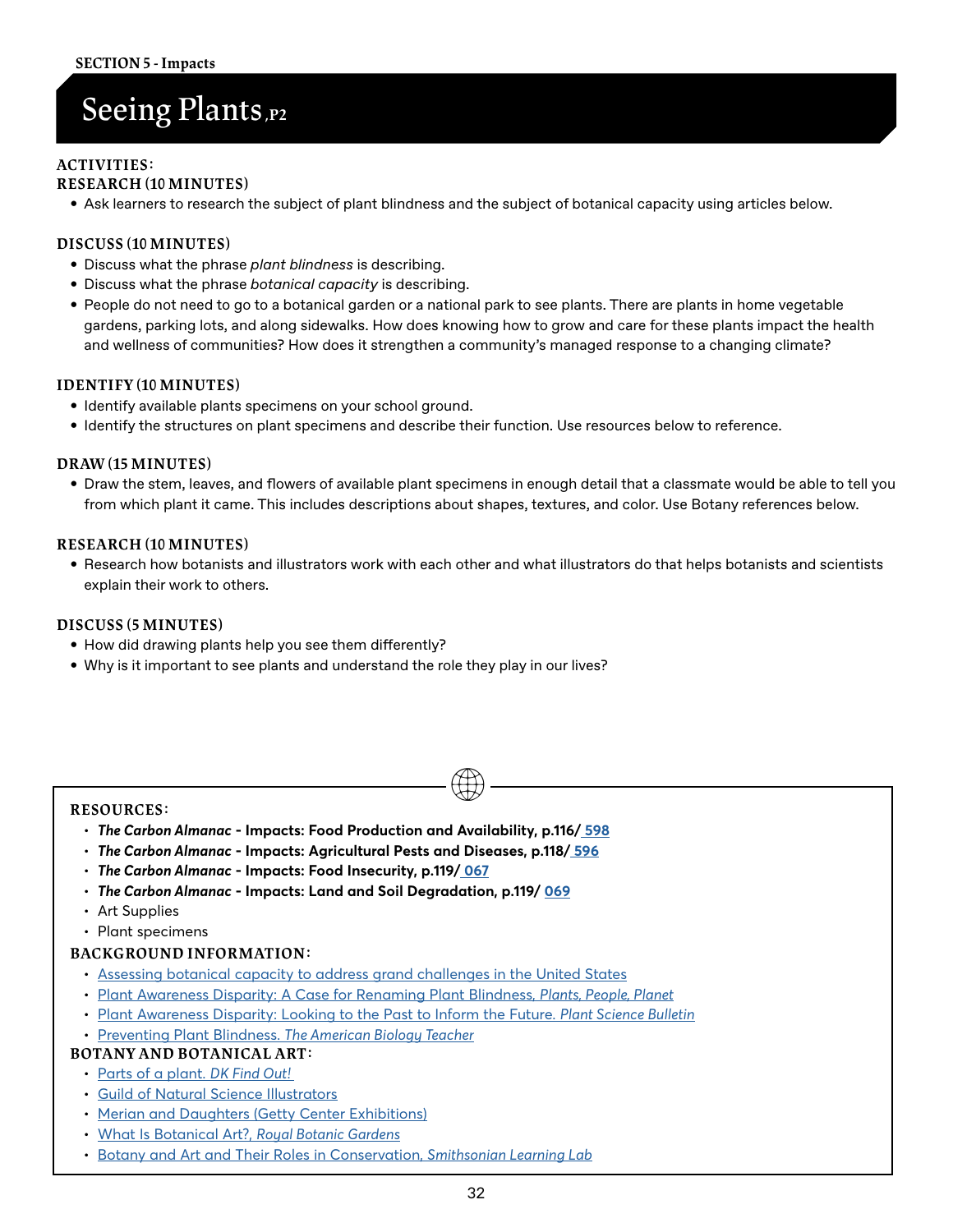<span id="page-32-0"></span>

**SECTION 6**

## **Solutions**

**Creating the world we want**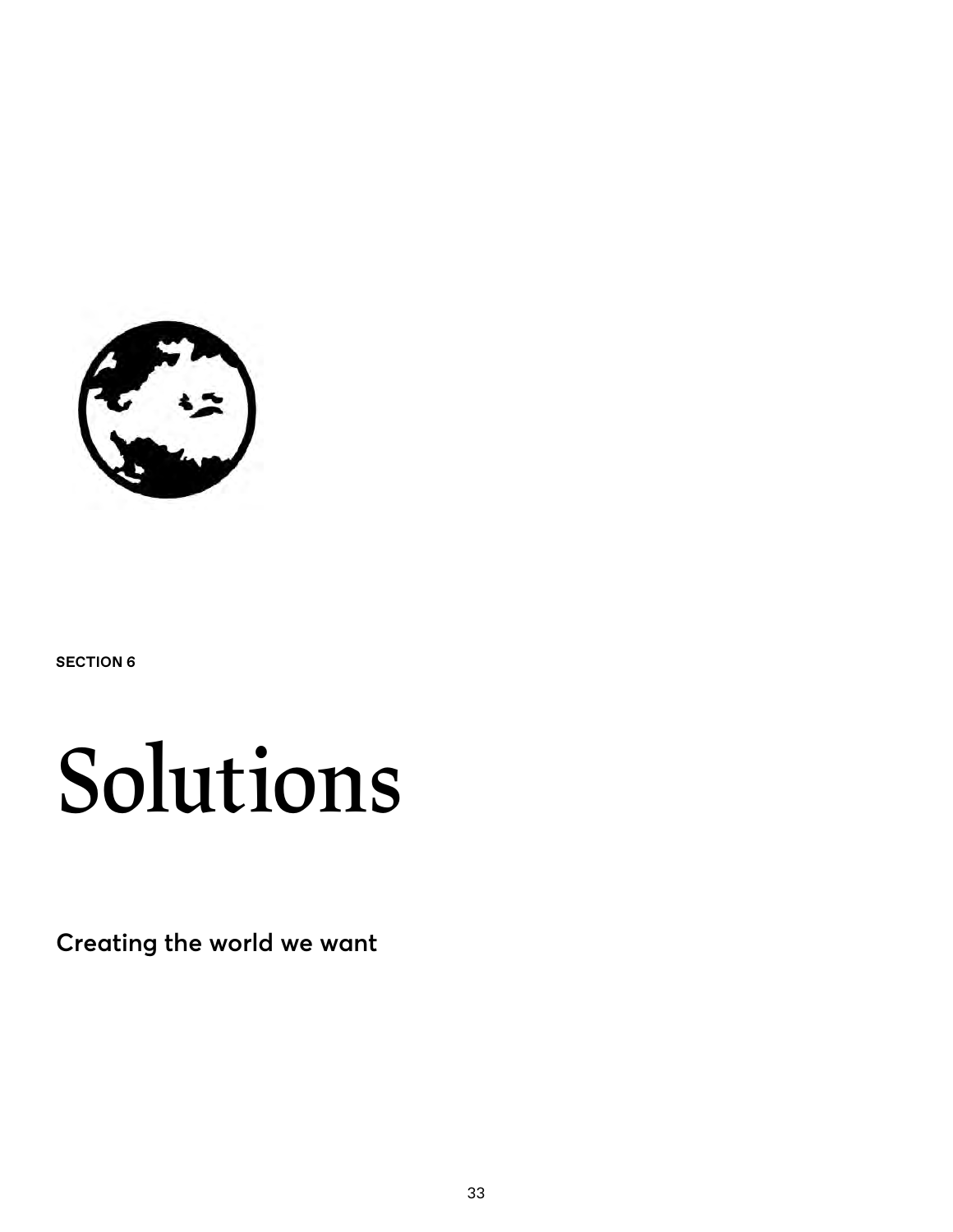## <span id="page-33-0"></span> $\bf{Carbon}$  and Fast-Fashion,<sub>P1</sub>

#### **AGE RANGE:** 12+

#### **OBJECTIVES**

- Define Fast-fashion and Greenhouse emissions.
- Examine your buying habits.
- Design a garment: shirt, jacket, pants, shorts, skirt, or dress, from used clothes.

#### **DURATION**

• 60 minutes in class, plus additional time out of class

#### **ENDURING UNDERSTANDING**

• The effect of fashion on the planet

#### **ACTIVITIES:**

#### **READ (10 MINUTES):**

- Read "Fast Fashion and Carbon" from *The Carbon Almanac*.
- After reading, ask learners to make 3 lists:
	- 1) garments they want to buy.
	- 2) garments they or their parents have purchased for them within the last 6 months.
	- 3) how often they purchase new garments.

#### **DISCUSS (20 MINUTES):**

- How does the production of garments affect greenhouse emissions? NOTE: Production is defined by growing the plants or making the substances that are used to make synthetic fabric, running the machines that sew the garments, and the costs of running the facilities where the garments are produced. These costs cover electricity, heat, insurance for employees and maintenance of the building that houses the operation.
- How does the transportation of garments from the manufacturing location to the consumer affect greenhouse gases?
- How does the disposal of garments affect greenhouse emissions?
- How do logistics affect greenhouse emissions?
- Why has the production of garments doubled since 2000? How has the supply impacted this increase? How has the demand impacted this increase?
- What is the role of the consumers?

#### **SMALL GROUP ACTIVITY (15 MINUTES):**

- Building on answers to the last question from above (the role of consumers), have small groups discuss: ʦ Can you imagine yourself purchasing fewer clothes?
	- ʦ What things can you do to make your current clothes last longer (this doesn't include growing out of the size of garment)?

 $\bigoplus$ 

ʦ What can you do if you get bored with your clothes (swap, resale, remake)?

#### **WHOLE GROUP SHARING (15 MINUTES):**

• Discuss responses from subgroups with the whole class.

#### **RESOURCES:**

- *The Carbon Almanac* **Solutions: Fast Fashion and Carbon, p.162[/ 101](https://thecarbonalmanac.org/101/)**
- Old garments and imagination
- Chapter twelve: "A Better Business Plan" from "This Is Marketing" by Seth Godin
- [How fast fashion adds to the world's clothing waste problem](https://www.youtube.com/watch?v=elU32XNj8PM), documentary

#### **SUBJECTS:** Arts, Economics, & Science

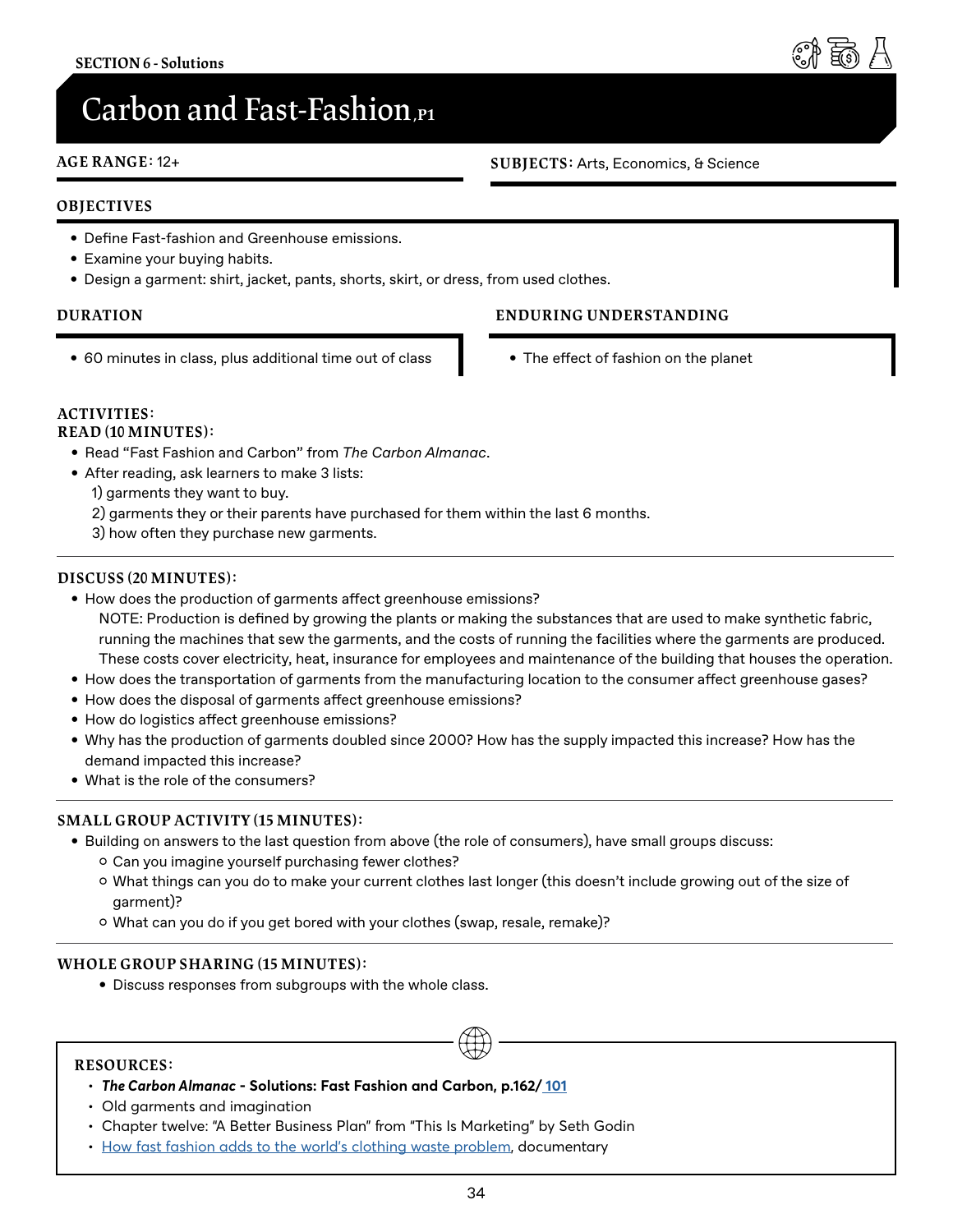## **Carbon and Fast-Fashion,P2**

Educators will need to decide how long the learners will have to complete the homework.

#### **ASSESSMENT(PART 1) - HOMEWORK:**

Learners choose:

- 1. To design a garment or to alter an existing garment.
- 2.Write a paper with at least 3 high-quality sources of data (more is encouraged), on the subject of Fast-fashion and the Greenhouse effect.
- 3.Write a business plan using a peer-to-peer business model and principles to increase the lifecycle of the garment (resale, swap or barter, or rental are examples). This document must also provide at least 3 or more data resources. An excellent place to start would be to look at the resource list below.

#### **ASSESSMENT (PART 2) - PRESENTATION:**

- 1. Learners who alter or create garments share their design documents and/or pattern pieces, as well as the completed garment with the class (if the learner has had outside help constructing the garment, they should be clear about that) and talk about what they have learned (e.g. to use a sewing machine, or sew by hand.) The learner hangs tags on their garment guesstimating how much greenhouse gas their project generated, and how much greenhouse gas they prevented being generated by reuse or repurposing.
- 2.Learners who write papers give a 5-minute talk to their peers about Fast-fashion and the Greenhouse effect (points here are for research and suggesting inventive solutions).
- 3.Learners who create a business plan pitch their idea to their classmates and provide documentation that traditionally is used by entrepreneurs such as a statement of the problem you're solving, your partners, how much you will need to get your business up and running, how you plan on letting consumers know you exist.

#### **RESOURCES:**

- *The Carbon Almanac* **Solutions: Fast Fashion and Carbon, p.162[/ 101](https://thecarbonalmanac.org/101/)**
- Old garments and imagination
- Chapter twelve: "A Better Business Plan" from "This Is Marketing" by Seth Godin
- [How fast fashion adds to the world's clothing waste problem](https://www.youtube.com/watch?v=elU32XNj8PM), documentary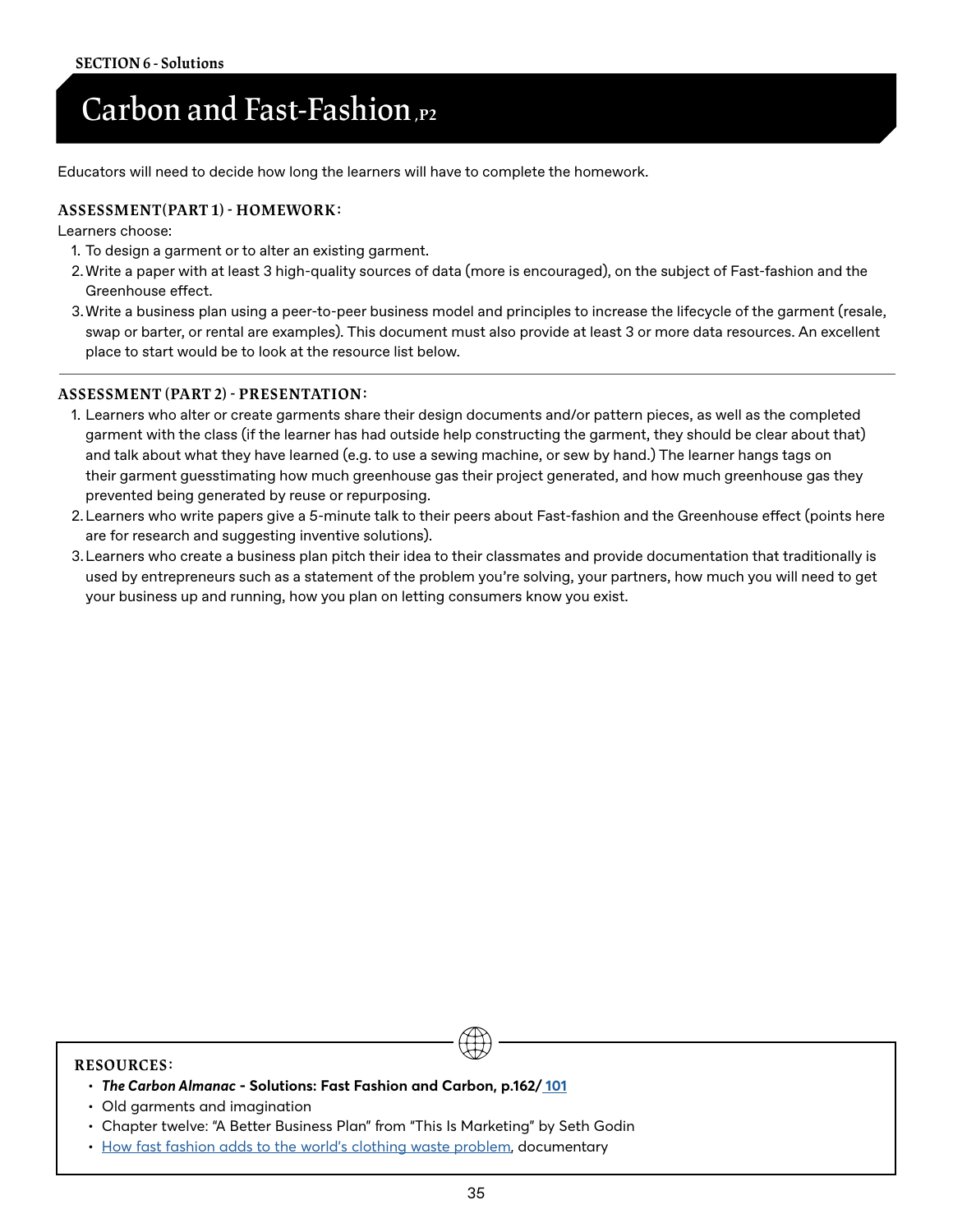## <span id="page-35-0"></span>**Edible Insects**

**AGE RANGE:** 12+ **SUBJECTS:** Arts, Literature, Science, & Social Studies

#### **OBJECTIVES**

- Identify the barriers to eating insects, which is called called entomophagy.
- Prepare and taste an alternative protein source like a cricket or vegan burger.
- Compare the taste, texture, and how you feel after consuming an alternative protein source with a beef or chicken and predict how likely you are to change your diet to include at least one alternative protein source a week.

#### **DURATION**

• Each activity could be 30-45 minutes

#### **ENDURING UNDERSTANDING**

• Insects as viable sources of nutrition that are much better for the environment than eating meat.

In many countries around the world, eating insects is very common, but in North America, it might sound strange or 'gross'. This is because it's not part of our culture yet, but this is changing.

**—** *The Carbon Almanac*

**Read some of the information from the almanac about the prevalence of entomophagy worldwide.** 

#### **ACTIVITIES:**

#### **DISCUSSION:**

- In whole group or small groups discuss and write down the groups ideas on:
	- ʦ the barriers to eating insects
	- ʦ ideas that would make people more open to the idea of eating insects

#### **RESEARCH:**

- Using a computer, The Carbon Almanac, or another resource provided by your educator, research the topic of edible insects to discover if entomophagy is a good nutritional source.
- Choose one insect and research it
- List the nutritional information you find about your chosen insect
- Create a visual representation (graph, pie chart, etc) showing clearly the difference in resources consumption and carbon emissions between cattle and a chosen edible insect, i.e. crickets.

#### **TASTE TESTING (REQUIRES ACCESS TO A KITCHEN SPACE):**

- Prepare with the learners or ask for volunteers to prepare the cricket burgers at home and bring in for the group to sample (the recipe is in the Carbon Almanac)
- Ask another volunteer to prepare some vegan burgers to sample
- Conduct a taste-testing

#### **ANALYSIS:**

- List five literary characters that you know from stories or novels that you have read.
- After each character's name answer the questions:
	- ʦ Do you think this character would be willing to try something new?
	- ʦ Then after that answer, explain why or why not they would be willing to try something new.

#### **RESOURCES:**

- *The Carbon Almanac***: Solutions: Edible Insects, p.208-209/ [104](https://thecarbonalmanac.org/104/)**
- *• [Generation Carbon, An Almanac for Kids](https://thecarbonalmanac.org/wp-content/uploads/2022/04/GenC_Book.pdf)***[, ebook, p.3](http://)6**
- [2016 study comparing nutritional stats of various meats and insects](https://www.ncbi.nlm.nih.gov/pmc/articles/PMC4781901/)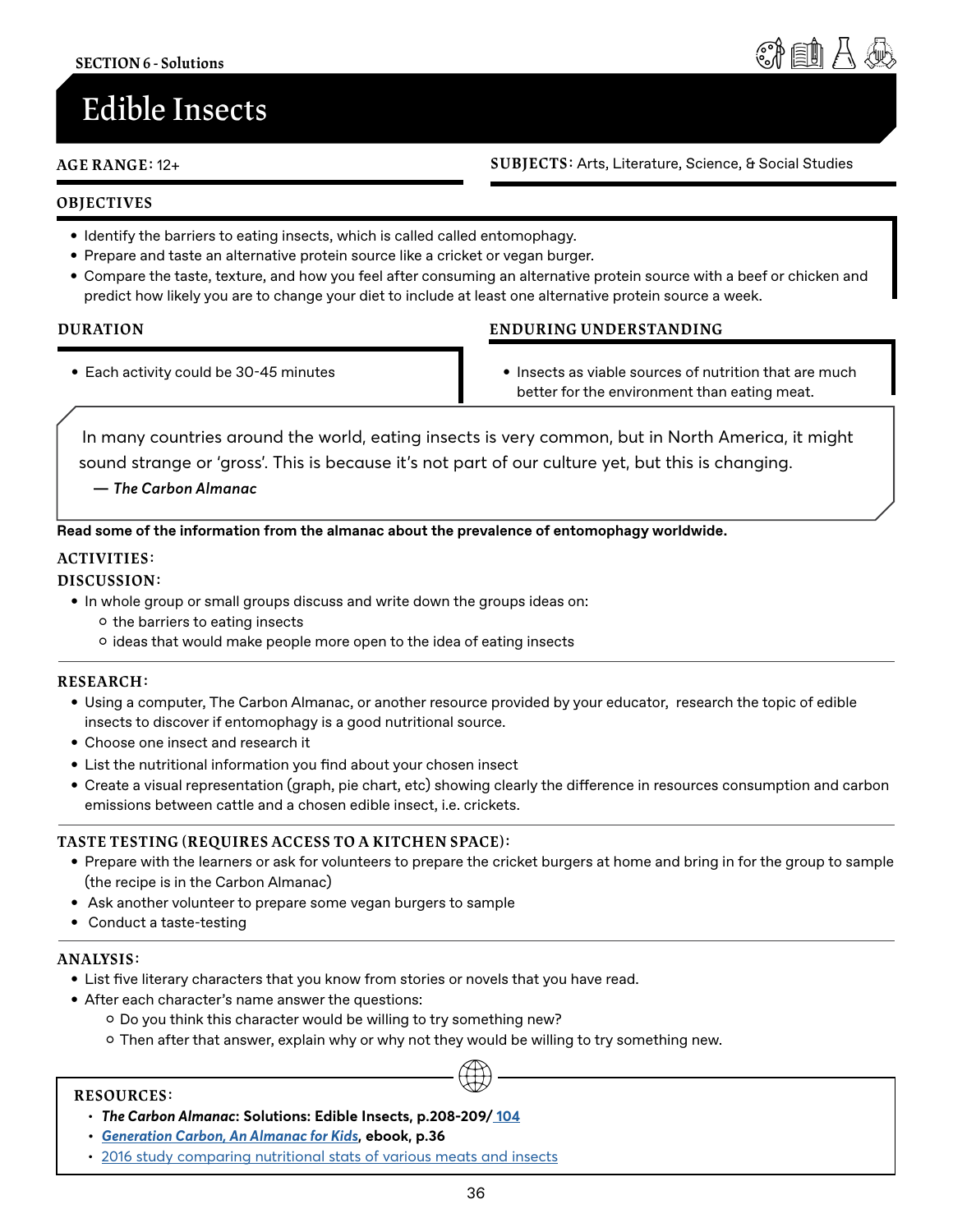## <span id="page-36-0"></span>**Food Waste and Food Loss**

#### **AGE RANGE:** 12+

#### **SUBJECTS:** Science & Economics

#### **OBJECTIVES**

- Recognize ways that food is wasted.
- Apply 3 ways to limit food waste in their households
- After two weeks, evaluate how successful they have been in reducing food waste within their households

#### **DURATION**

• 3, 30-45 minute sessions

#### **ENDURING UNDERSTANDING**

• Human food waste can be reduced.

#### **ACTIVITIES:**

- In *The Carbon Almanac* (in paper or as an ebook) read the section on food waste and solutions. You will need to provide ample time for the students to do this.
	- NOTE: Educator explains the concept of per capita
- Research in small groups or individually on-line or library how much food is wasted in their country.
- Learners create charts displaying how much food is wasted in their country.

#### **DISCUSSION:**

- Discussion Questions/Topics:
	- ʦ What is a carbon footprint?
	- ʦ What is the carbon footprint of food?
	- ʦ Learners brainstorm ways foods can be treated so that it can be preserved. Write their ideas down and display them. (pickling, stewing, freezing, drying are examples)
	- ʦ Ask your learners how many of them have eaten: dried fruit (for example), or a pickled vegetable (go down the list)
	- ʦ Think about what you had to eat this morning. Did you eat it all? Why didn't you eat it all? (write down their responses)
	- ʦ Now, I want you to think about that food that was leftover this morning, can you think of a way that it could have been saved for later consumption? (write down their ideas)
- Put up the learners charts about the room that show the amount of food waste created in their country.
- Give the learners enough time to look at everyone's work.
- Come back together as a group and ask the learners what they noticed, what did the charts reveal to them?
- As a class, predict how many days it will take an average household to fill a school bus with food waste.

#### **HOMEWORK**

• For the next two weeks I want you to log how much food your household throws away. Make sure to let your parents know this is a school assignment.

#### **ASSESSMENT:**

• After two weeks each learner tells the class one instance where they used the lesson to prevent food waste.

#### **RESOURCES:**

- *The Carbon Almanac* **Solutions: Food Waste and Food Loss, p.201/ [031](https://thecarbonalmanac.org/031/)**
- flipcharts and markers or digital documents for displaying the results of the class discussion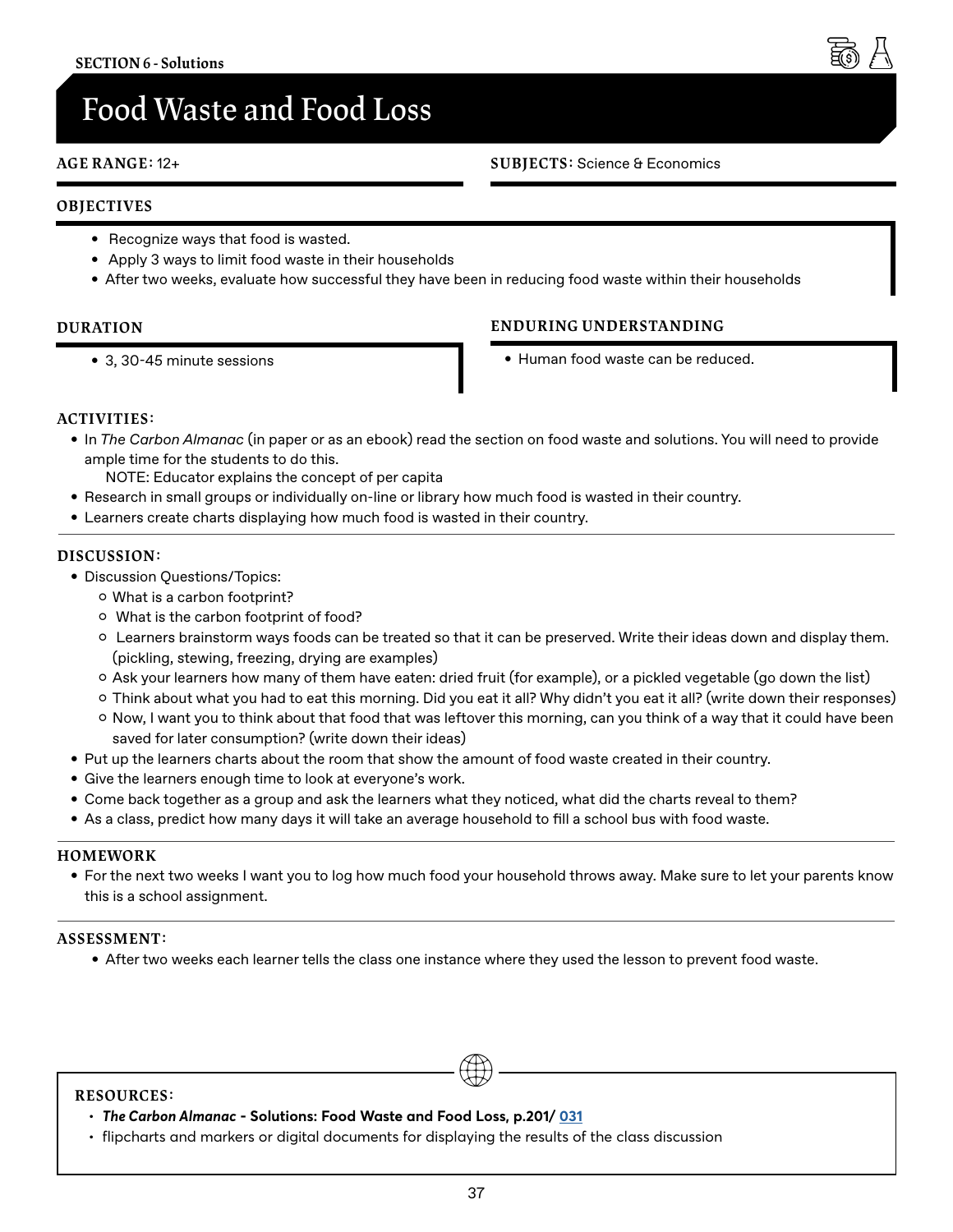## <span id="page-37-0"></span>**I Didn't Eat the Whole Thing, part a**

#### **AGE RANGE:** 10+

#### **SUBJECTS:** Math, Science, & Economics

#### **OBJECTIVES PART A**

- Define the following terms: greenhouse gas, food waste, climate change, portion.
- Examine personal food consumption and waste (this can be done for one meal, like breakfast or lunch by using the matrix below, or learners can track what they consumed and what was left over for a week–one matrix per day).
- Assess current eating habits and choose an alternative strategy for lowering the amount of food sent to the landfill.

#### **DURATION**

• 50-minute session

#### **ENDURING UNDERSTANDING**

• Food makes up the largest percentage of landfills; composting is part of the solution to lower greenhouse gas production.

#### **ACTIVITIES:**

#### **PREPARATION/HOMEWORK:**

• Learners read, or listen to someone read, the articles listed (doing this as preparation/homework for this unit relieves the stress on the slower readers or the educator can choose to carve out time within the unit to ask learners to read the articles.)

#### **DISCUSSION (10 MINUTES)**

• Play the Dictionary activity in Section 1, using only terms that apply to this subject. The aim is to create a common language to be used throughout this unit.

#### **INDIVIDUAL OR GROUP ACTIVITY (10 MINUTES)**

(if you have younger learners who will have difficulty filling out and doing the math involved, you can choose to do this as a large group activity).

- Each learner fills out the table/matrix listing what they ate so far today. Each item listed (e.g. bread, mayonnaise, apple) is given 10 points.
- In groups, learners share how much of the food they were given ended up as waste and how much in compost.(Example: only 1/2 the apple was eaten, so 5 points goes in the eaten column, & 5 goes in the not eaten column. Then depending on what happened to the other half of that apple, those 5 points will end up in compost or landfill.)
- Learners brainstorm ways to lower their number in the waste/landfill column and raise their number in the composting column. This exercise is meant to create a direct link for them between their choices and the world they wish to help preserve.

#### **SHARE OUT (10 MINUTES)**

• Come back together as a larger group and share "aha" learnings with the entire class.

#### **ASSESSMENT (15 MINUTES)**

- Each learner writes up a personal strategy. They should include:
	- What motivated them to make this choice, which will serve to remind them that their choices have consequences.
	- Rate themselves on how successful they think they will be at making this change.  $\bigoplus$

#### **RESOURCES:**

- *The Carbon Almanac* **Solutions: Composting, p.212/ [260](https://thecarbonalmanac.org/260/)**
- *The Carbon Almanac* **Here's What's True: Agriculture and Meat Production's Role in Climate Change, p.76/ [022](https://thecarbonalmanac.org/022/)**
- *The Carbon Almanac* **Solutions: Food Waste and Food Loss, p.201/ [031](https://thecarbonalmanac.org/031/)**
- Worksheet: Eating Habits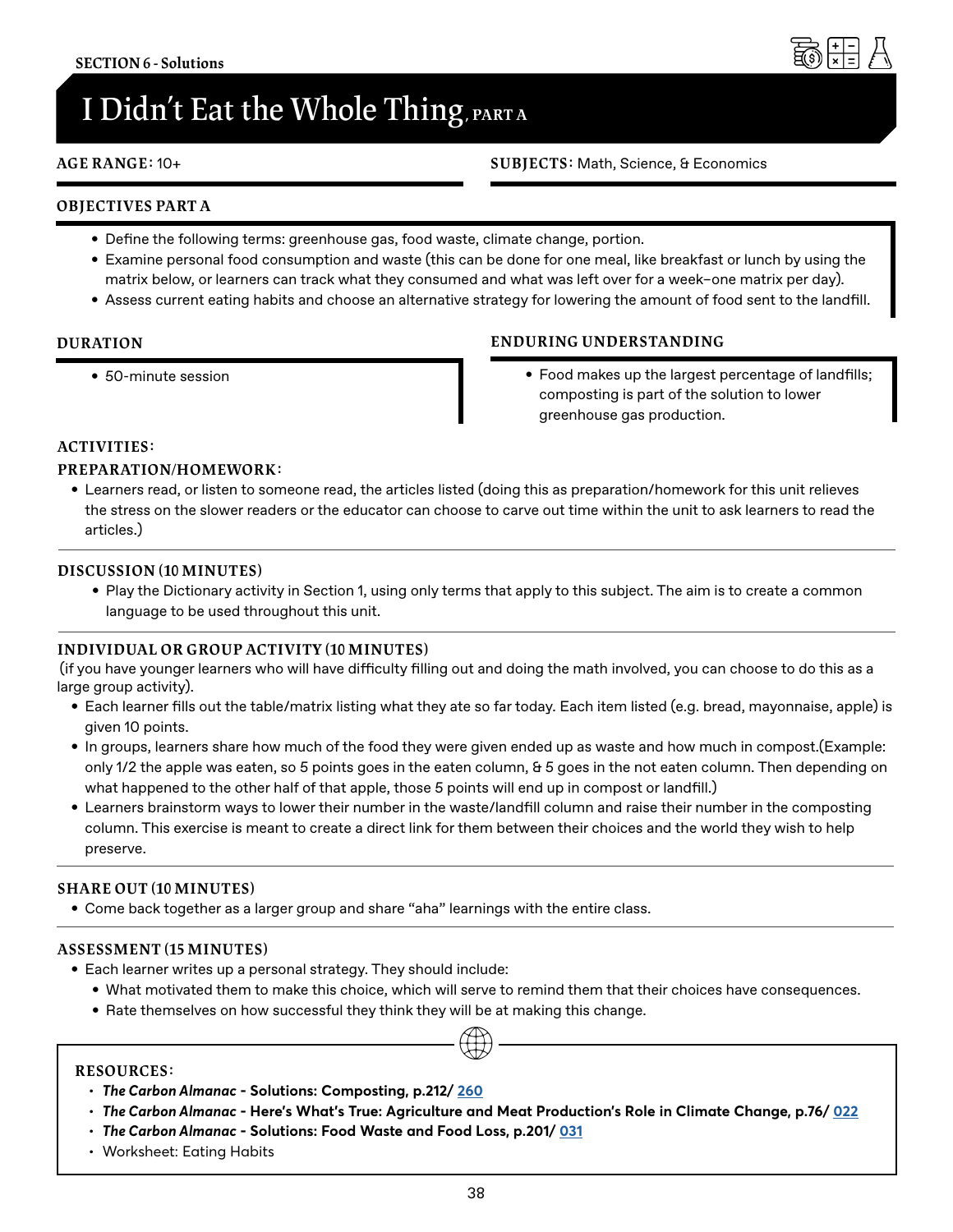<span id="page-38-0"></span>**Worksheet: Matrix to Analyze Eating Habits for: I Didn't Eat the Whole Thing**

| Day One                              | Points<br>(Eaten) | Points<br>(Not Eaten) | How much to<br>Landfill? | How much<br>Composted? |
|--------------------------------------|-------------------|-----------------------|--------------------------|------------------------|
| <b>Breakfast</b>                     |                   |                       |                          |                        |
|                                      |                   |                       |                          |                        |
|                                      |                   |                       |                          |                        |
|                                      |                   |                       |                          |                        |
|                                      |                   |                       |                          |                        |
|                                      |                   |                       |                          |                        |
| Lunch                                |                   |                       |                          |                        |
|                                      |                   |                       |                          |                        |
|                                      |                   |                       |                          |                        |
|                                      |                   |                       |                          |                        |
|                                      |                   |                       |                          |                        |
|                                      |                   |                       |                          |                        |
|                                      |                   |                       |                          |                        |
| <b>Dinner</b>                        |                   |                       |                          |                        |
|                                      |                   |                       |                          |                        |
|                                      |                   |                       |                          |                        |
|                                      |                   |                       |                          |                        |
|                                      |                   |                       |                          |                        |
|                                      |                   |                       |                          |                        |
|                                      |                   |                       |                          |                        |
|                                      |                   |                       |                          |                        |
| <b>Totals landfill vs</b><br>Compost |                   |                       |                          |                        |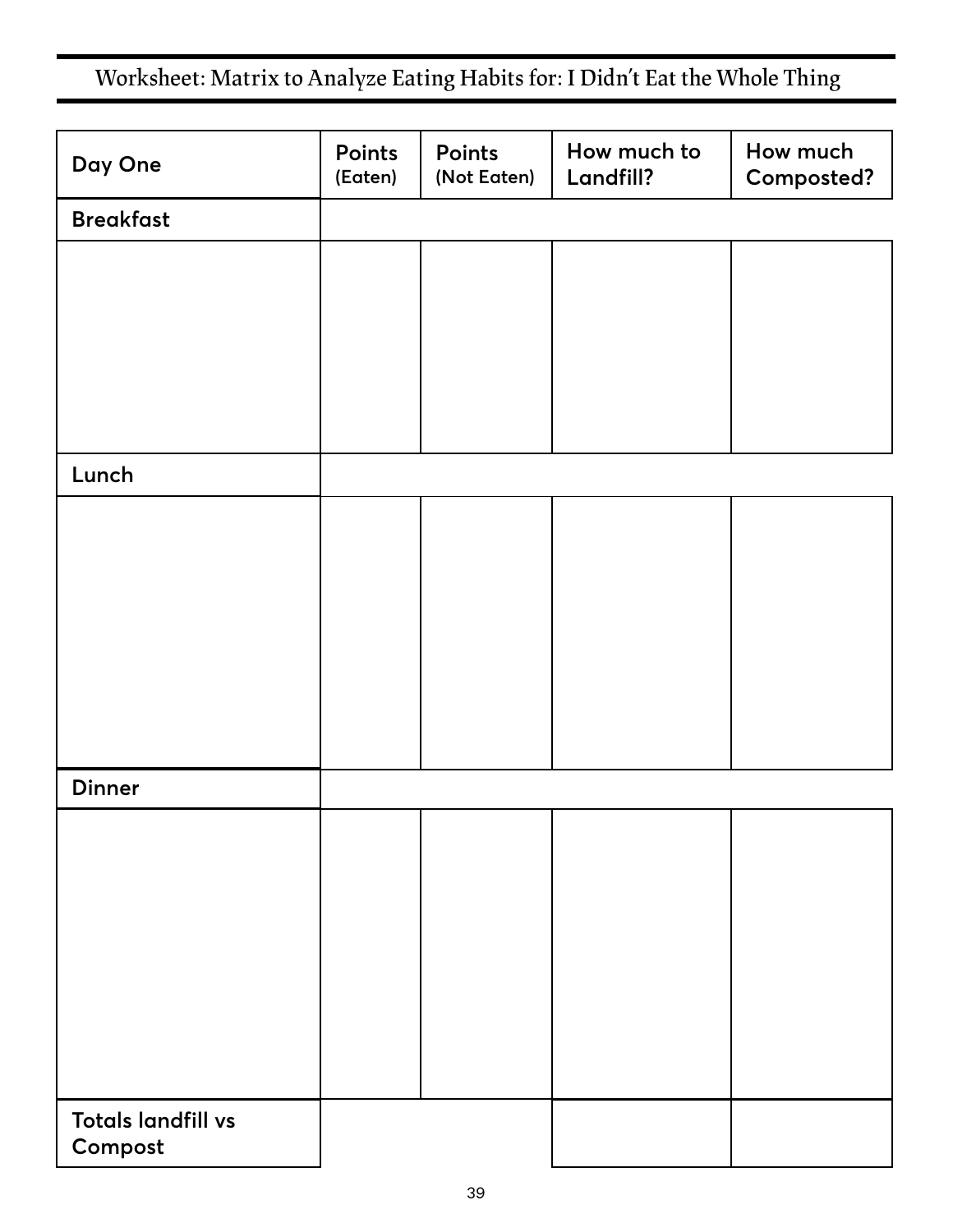## <span id="page-39-0"></span>**Compost-ables , PART B, P1**

#### **AGE RANGE:** 10+

#### **OBJECTIVES PART B**

- Define carbon sink, compost, soil, photosynthesis and carbon footprint.
- Analyze whether or not a food is compostable.
- Build a composting unit.

#### **DURATION**

- 2, 30-minute sessions
- Additional 30 minute sessions for assessment

#### **ENDURING UNDERSTANDING**

• Composting is an easy solution to decreasing the production of greenhouse gasses.

#### **ACTIVITES FIRST SESSION, PART B:**

#### **PREPARATION/HOMEWORK:**

Learners read, or listen to someone read, the articles listed (doing this as preparation/homework for this unit relieves the stress on the slower readers or the educator can choose to carve out time within the unit to ask learners to read the articles.)

#### **INTRODUCTION (10 MINUTES):**

One of the ways families and individuals can help solve the problem of generating greenhouse gas—particularly methane from food waste—is to use the organic matter generated by their household for compost. For smaller households, mechanical composters are readily available.

Think of composting as the natural breaking down of organic materials. The term organic in this instance doesn't refer to farming practices that do not use chemical fertilizers or pesticides. It refers to organic compounds as opposed to inorganic compounds. Organic compounds always have a carbon atom while most of the inorganic compounds do not. Almost all the organic compounds contain carbon-hydrogen or a simple C-H bond in them. Telling the difference between organic compounds and inorganic compounds is easy. Organic compounds result from activities of a living entity—think of a flower, an apple, or you.

 $\bigoplus$ 

#### **RESOURCES:**

- *The Carbon Almanac* **Solutions: Using Agriculture as a Carbon Sink, p.202/ [218](https://thecarbonalmanac.org/218/)**
- *The Carbon Almanac* **Solutions: Drip Irrigation, p.204/ [248](https://thecarbonalmanac.org/248/)**
- *The Carbon Almanac* **Solutions: Backyard Regeneration, p.210/ [108](https://thecarbonalmanac.org/108/)**
- *The Carbon Almanac* **Solutions: Forests Support Food Security, p. 213/ [250](https://thecarbonalmanac.org/250/)**
- Worksheet: Eating Habits
- 1 empty 2-liter soda bottle per learner (rinsed, label removed and top cut off 2" below the neck of the bottle (keep the top).
- Sharp knife.
- Nail.
- Shredded newspaper.
- Dirt from outside. Learners can bring in soil from home, purchase soil from a store, or dig it up from somewhere on the school grounds. The poorer the soil quality, the better.
- Compostable vegetation (yard waste or non-meat food).
- Handful of dry leaves.
- Spray bottle full of water.
- A journal of some sort to keep notes of changes. This can be paper and pencil or computer, educator's choice.

**SUBJECTS:** Agriculture & Science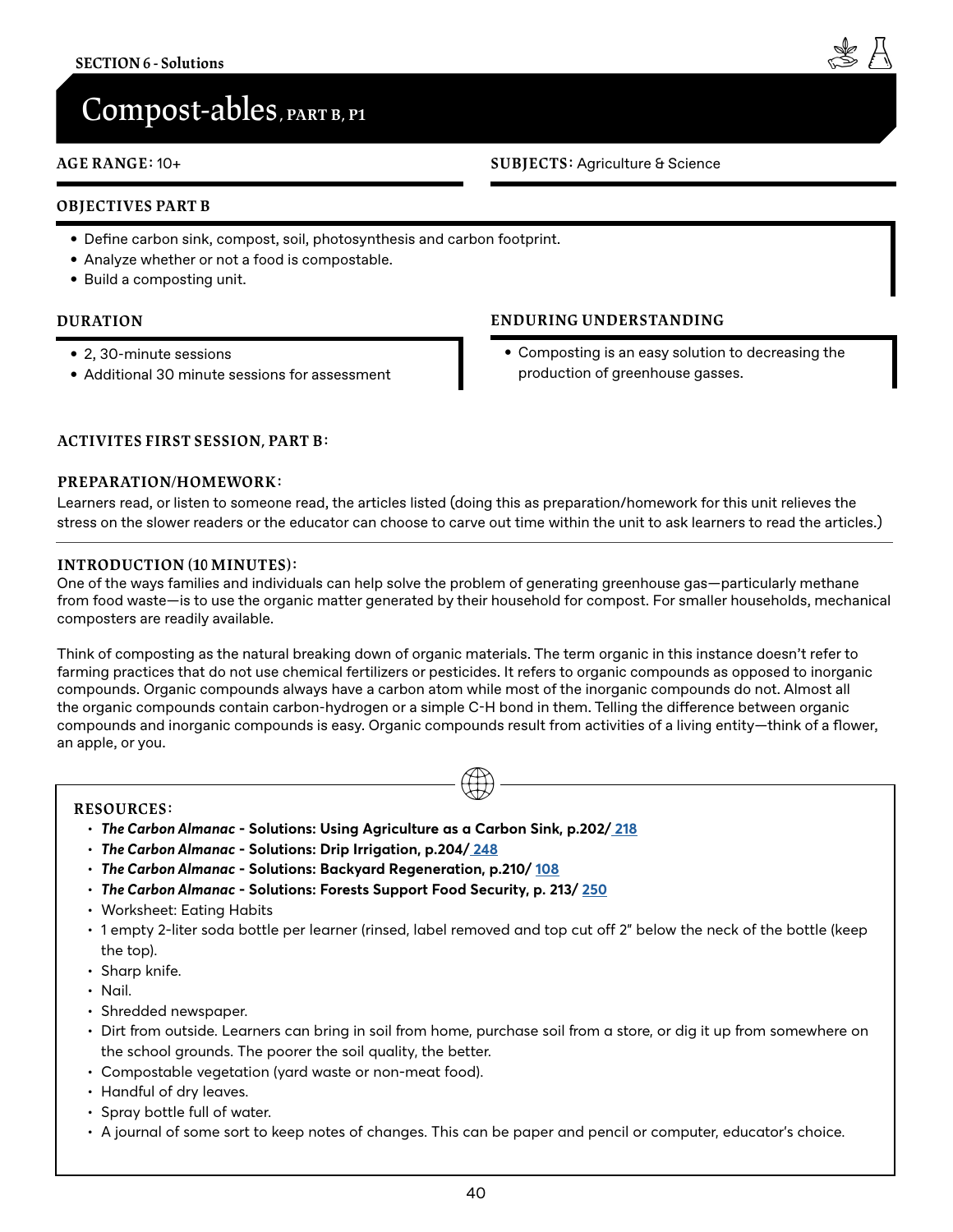## **Compost-ables, PART B, P2**

#### **ACTIVITIES FIRST SESSION, CONTINUED.**

#### **What makes great compost:**

- Brown matter: Brown matter includes materials such as twigs, branches, paper, and cardboard—basically anything dry or woody. In most cases, items in the "brown" category will be naturally brown, but there are certainly exceptions to that rule. Brown matter contains carbon, which provides energy for the beneficial microbes in the compost.
- Green matter: When it comes to composting, green matter refers to natural waste products that were recently growing and have moisture. This could include things like fruit and vegetable waste and grass clippings, but materials such as coffee grounds are also considered to be green matter.
- Water

#### **What is better to leave out of your compost:**

- Consider what goes into your composter and the potential harm it can do to your plants. Most animal byproducts need to be left out of your composter:
- Meat, fish, egg, dairy, and poultry products (the exception here is eggshells, dry them first and break them into small pieces before putting them into your compost).
- Oils, both cooking and vegetable oils.
- Coal or charcoal ash which could contain substances harmful to plants.
- Leaves, twigs, and the fruit from black walnut trees which contain the toxin juglone, which is known to harm many plants.
- Trimmings from plants previously treated with pesticides.

#### **GROUP ACTIVITY**

- Play the Dictionary activity, using only terms that apply to this subject. The aim is to create a common language to be used throughout this unit. (*Compost, carbon sink, organic matter, carbon sequestering.*) **(10 minutes)**
- Using the matrix, analyze what the learner(s) had for breakfast or lunch (depending on the time of day) in terms of how much of what they did not eat can be composted. This includes peelings from fruit and vegetables, bread, noodles, protein, etc. **(20 minutes)**

#### **ACTIVITIES SECOND SESSION, PART B**

#### **BUILD A COMPOSTER:**

for younger learners prep the bottles ahead of time so they won't have to use the knives. (10 minutes)

- Use a nail to punch 10 holes into the sides of the bottle. Scatter these holes randomly about the bottle. Do not punch holes in the bottom
- Fill the bottle with alternating dirt, newspaper and leaves.
- Spray with water.
- Begin to add the compostable vegetation.
- Put the top of the bottle into the bottle as a funnel for water (keep a towel over top when not in use).
- Label the bottle with the learner's name.
- Put in sunlight.
- Stir every couple of days.
- Add more compostable vegetation and soil regularly.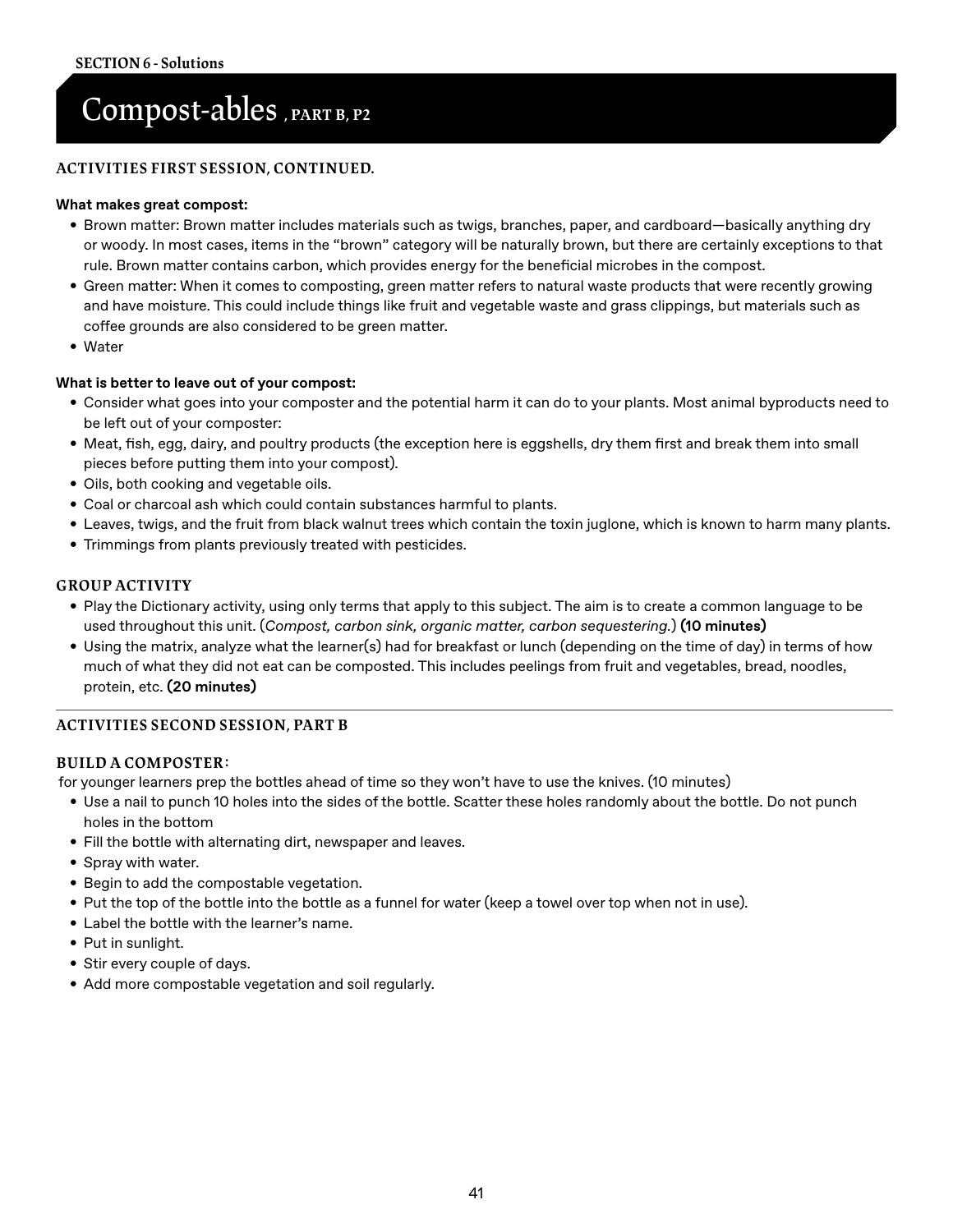## **Compost-ables - Germination (Optional Activity) , PART B, P3**

#### **DURATION**

- 30-minute sessions for assessment as desired
- Additional 30 minute sessions for germination activity

#### **ENDURING UNDERSTANDING**

• Transferring carbon back into our soils

#### **ASSESSMENT ACTIVITIES**:

- Have the learners make a simple log to write down and/or draw their observations. Each section of the log should begin with the date and time of day the observation was made.
- For a week, or longer, schedule a time during the day that the learners will tend their composters (add moisture, stir the contents, and add more dirt or matter) and write down or draw the changes they see and smell in their logbooks.
- At the end of the week, gather the entire group to share key learnings.

#### **To extend the period of time for this activity—say, 3 weeks or a month—once the compost has decayed, the next step would be to test the composted material by germinating seeds.**

#### **GERMINATION ACTIVITIES:**

- When the decay is advanced (this could take several weeks, depending on your climate) give each learner 3 seeds to drop into their bottles (vegetable, herb, or flower).
- The educator also plants 3 seeds in plain dirt in a pot and keeps it in the same location as the composters. Water the seeds when the learners water their seeds, and in general, care for the potted, no-compost seeds as the learners are caring for their seeds.
- For the next 2 weeks, learners should keep the compost moist but do not stir it.
- Have the learners log what is happening.
- Share in a large group what has happened over this period, especially comparing what has happened to their seeds and what has happened to the educator's seeds planted without compost.
- Have the learner take their composters and plants home to share with their families and to stimulate conversations about family composting.

#### **RESOURCES:**

- *The Carbon Almanac* **Here's What's True: Agriculture, Forestry, Land Use, p. 68/ 013**
- *The Carbon Almanac* **Solutions: Using Agriculture as a Carbon Sink, p.202/ [218](https://thecarbonalmanac.org/218/)**
- *The Carbon Almanac* **Solutions: Drip Irrigation, p.204/ [248](https://thecarbonalmanac.org/248/)**
- *The Carbon Almanac* **Solutions: Backyard Regeneration, p.210/ [108](https://thecarbonalmanac.org/108/)**
- A log or journal of some sort to keep notes of changes. This could be paper and pencil or computer.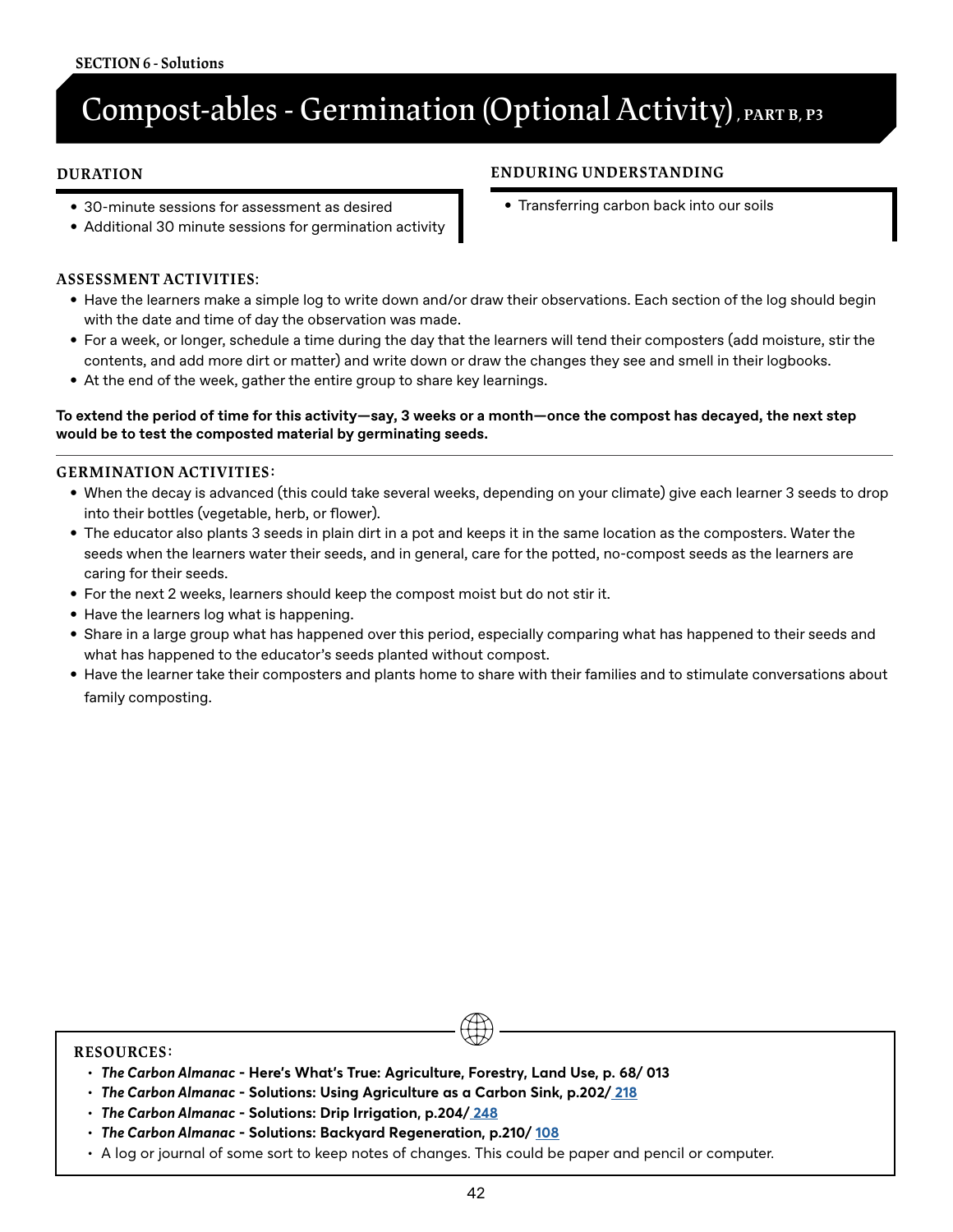

## <span id="page-42-0"></span>**Greenwashing Theater**

#### **AGE RANGE:** 12+

#### **SUBJECTS:** Arts, Literature, Math, & Science

#### **OBJECTIVES**:

- Describe the process of 'Green Washing'
- Compare a company or product that uses a green washing strategy vs a company or product with environmentally sound practices.
- Predict what will happen if we continue to support companies that Green Wash vs companies that are conscientious, honest about their practices, and good stewards of our resources which includes their employees.

#### **DURATION**

• 2 hours (could be split into 2 sessions)

#### **ENDURING UNDERSTANDING**

• Supporting companies that don't Green Wash

Some organizations have had great success in decreasing the impact of the goods and services they provide. However, corporations that hide harmful practices behind the appearance of environmental stewardship are practicing "greenwashing."

#### **PREPARATION:**

Provide time for students to read *The Carbon Almanac* - Solutions: Greenwashing and Recycling Theater, p.160

#### **ACTIVITIES: DISCUSSION:**

- On board or on large sheets of paper write down learner responses to these questions/topics:
	- ʦ Define the process of Green Washing
	- ʦ Why would an individual or company use green washing?
	- ʦ List of types of jobs or products that would benefit or gain favor with the public or in the market by presenting themselves as "Green".

#### **INVESTIGATE:**

- We've been thinking globally, let's move our focus to the local--our own school.
	- ʦ If the school has recycling bins do the learners know where the material goes? If not, how can they find out?
	- ʦ Let's make 2 lists. On one side write down those things that are marketed to us or our parents as 'sustainable', 'ecofriendly', or natural. This list can include: food, clothing, household goods, anything we buy.
	- ʦ Now next to each item let's think about the advantages to a person or company for telling us they are eco-friendly
- Pick a product you or your family use that says it is eco-friendly
- Research and write down the company's claims (lower phosphates, made from 50% recycled material, etc)
- Learners write a letter or email to the president of that company requesting the data to support its claims.
- If the company responds, compare the data you receive from them with the claims in its advertising, marketing materials or product packaging.
- If the company doesn't respond, what can you do? Write them again, or check with a local consumer protection agency.
- Discuss how it feels when you receive no response. What choices do you have as a consumer? You do have power because you can tell your friends what happened, or post on line what happened when you asked your questions. Do not exaggerate. Tell the facts. Truth is powerful.

 $\bigoplus$ 

#### **ASSESSMENT**:

• Have the learners write a reflection about this experience.

#### **RESOURCES:**

- *The Carbon Almanac* **Solutions: Greenwashing and Recycling Theater, p.160/ [089](https://thecarbonalmanac.org/089/)**
- *• [Generation Carbon, An Almanac for Kids](https://thecarbonalmanac.org/wp-content/uploads/2022/04/GenC_Book.pdf)***[, ebook, p.3](http://)2**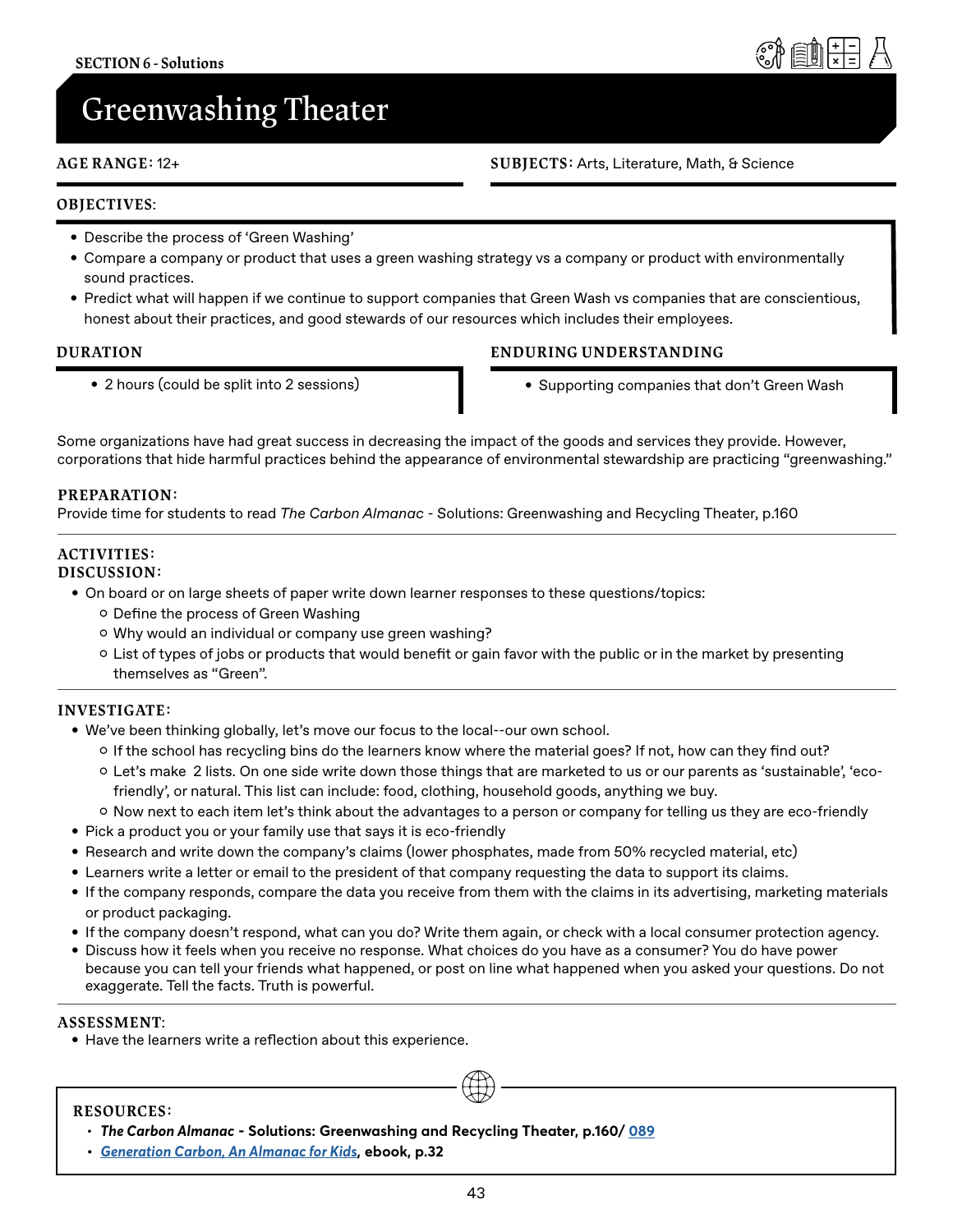## <span id="page-43-0"></span>**Replacing the Automobile**

#### **AGE RANGE:** 12+

#### **LEARNING OUTCOMES**

• Identify the transportation modes that create the most greenhouse gasses and thoughtfully present possible alternatives to the automobile.

#### **DURATION**

• 50 minutes

#### **ENDURING UNDERSTANDING**

• Automobile alternatives for the 21st century

#### **READ (10 MINUTES):**

- Ask learners to read
	- ʦ The Carbon Almanac Solutions: Electric Vehicles, p.167/ 100
	- ʦ The Carbon Almanac Solutions: Energy-Efficient Cars, p.169/ 226
- While reading, ask learners to think about the last time they traveled anywhere NOT in a car.

#### **DISCUSS (15 MINUTES):**

- As a full class or in small teams, discuss "Replacing the automobile."
	- ʦ How does the use of the automobile affect greenhouse gas emissions?
	- ʦ Where are electric vehicle sales the most robust? Why?
	- ʦ What alternative modes of transportation could work in your life?

#### **RESEARCH (10 MINUTES):**

- Using the discussion questions as a prompt, ask learners to begin researching ways they can reduce their dependence on the automobile.
- Instruct learners to keep a list of alternative modes of transportation.

#### **SHARE OUT (10 MINUTES):**

• As a full class, ask for several learners to share one item of interest from their research.

#### **HOMEWORK (5 MINUTES)**:

- "A Letter to the Mayor": Based on what you've discovered, your task is to write a single page letter to the mayor of your town (500 words or less).
	- ʦ Explain to your mayor how your community can reduce its dependency on the automobile.
	- ʦ Be polite and professional.
- Optional: Have the class send emails to the mayor instead of letters.
- Extension or Enhancement Activity: Encourage learners to make connections with local government and business leaders by sending emails or calling local representatives who are already advocating for automobile replacements (such as bicycle shop owners).

 $\bigoplus$ 

#### **RESOURCES:**

- *The Carbon Almanac* **Solutions: Electric Vehicles, p.167/ [100](https://thecarbonalmanac.org/100/)**
- *The Carbon Almanac* **Solutions: Energy-Efficient Cars, p.169/ [226](https://thecarbonalmanac.org/226/)**

#### **SUBJECTS:** Economics & Social Studies

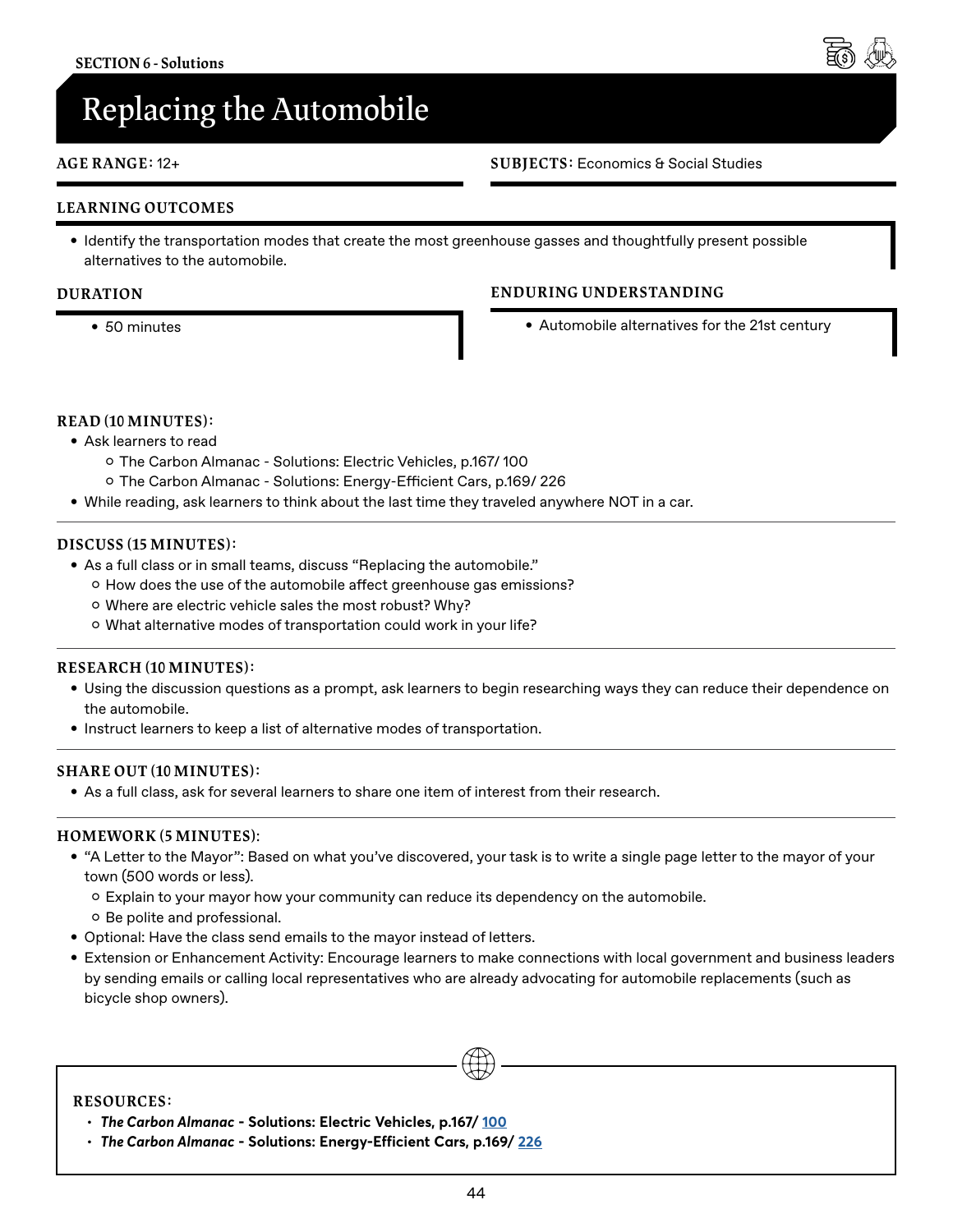

## <span id="page-44-0"></span>**How Much Do Your New Pants Really Cost? P1**

#### **AGE RANGE:** 12+

#### **SUBJECTS:** Math, Science, & Social Studies

#### **OBJECTIVES**

- Define the terms: Greenwashing, lifecycle, greenhouse gasses.
- Identify, examine, and analyze the positive and negative changes to carbon emissions from purchasing new garments.
- Come up with a personal clothes-buying strategy based on lowering the volume of greenhouse gasses.

#### **DURATION**

• 90 minutes

#### **PREPARATION:**

- **ENDURING UNDERSTANDING**
	- Becoming a thoughtful consumer is important to the health of our planet
- Advance homework: Have the learners read or listen to someone reading the articles listed above aloud.
- Ask learners to bring a garment to class with labels detailing:
	- composition of materials used in manufacturing the garment
	- country where the garment was produced
	- washing and care instructions.

#### **PRESENTATION (10 MINUTES):**

#### **Present the product life-cycle framework/pie chart (next page)**

Some definitions the learners will need to complete this activity:

- *• natural fiber*: either plant or animal-based; examples include cotton, silk, linen, wool, or hair (camel hair, mohair, & angora).
- *• synthetic:* made from chemicals that are derived from coal, petroleum, or natural gas; examples include polyester, nylon, spandex, synthetic furs or leather, polar fleece, and others.
- *• hybrid:* a mix or blend of natural and synthetic fibers.

#### **PARTNER OR GROUP WORK (30 MINUTES):**

- Each learner looks at the tags on their own garments and shares with their partners:
	- The composition of the material , Country of manufacture, Care instructions
- Learners build a matrix on paper or computer for each garment as shown on next page (this can be done together).
- Learners answer questions with guesstimates.
	- How long will they wear this item?
	- Will you replace this garment?
		- ʦ If no, then explore what happens when you discard the garment.
		- ʦ If yes, then guesstimate how much greenhouse gas the purchase will put into the Earth's atmosphere when you buy a new garment.
- Each learner formulates a strategy to maximize their wardrobe while lowering greenhouse gasses.

#### **PRESENTATION (30 MINUTES):**

• Each group presents their "aha" moments about their habits.

#### **ASSESSMENTS:**

• Each learner writes down their personal strategies and submits to the educator.<br>
RESOURCES:

#### **RESOURCES:**

- *The Carbon Almanac* **Solutions: Fast Fashion and Carbon, p.162[/ 101](https://thecarbonalmanac.org/101/)**
- *The Carbon Almanac* **Solutions: Greenwashing and Recycling Theater, p.160/ [089](https://thecarbonalmanac.org/089/)**
- *The Carbon Almanac* **Here's What's True: The Plastic Lifecycle, p.78/ [027](https://thecarbonalmanac.org/027/)**
- *The Carbon Almanac* **Here's What's True: The True Cost of Plastic, p.79/ [346](https://thecarbonalmanac.org/346/)**
- *The Carbon Almanac* **Here's What's True: Recycling Paper, p.89/ [372](https://thecarbonalmanac.org/372/)**
- *The Carbon Almanac* **Here's What's True: CO2 Emissions from Global Shipping, p.83/ [373](https://thecarbonalmanac.org/373/)**
- Ask learners to bring one piece of fashion clothing with composition labels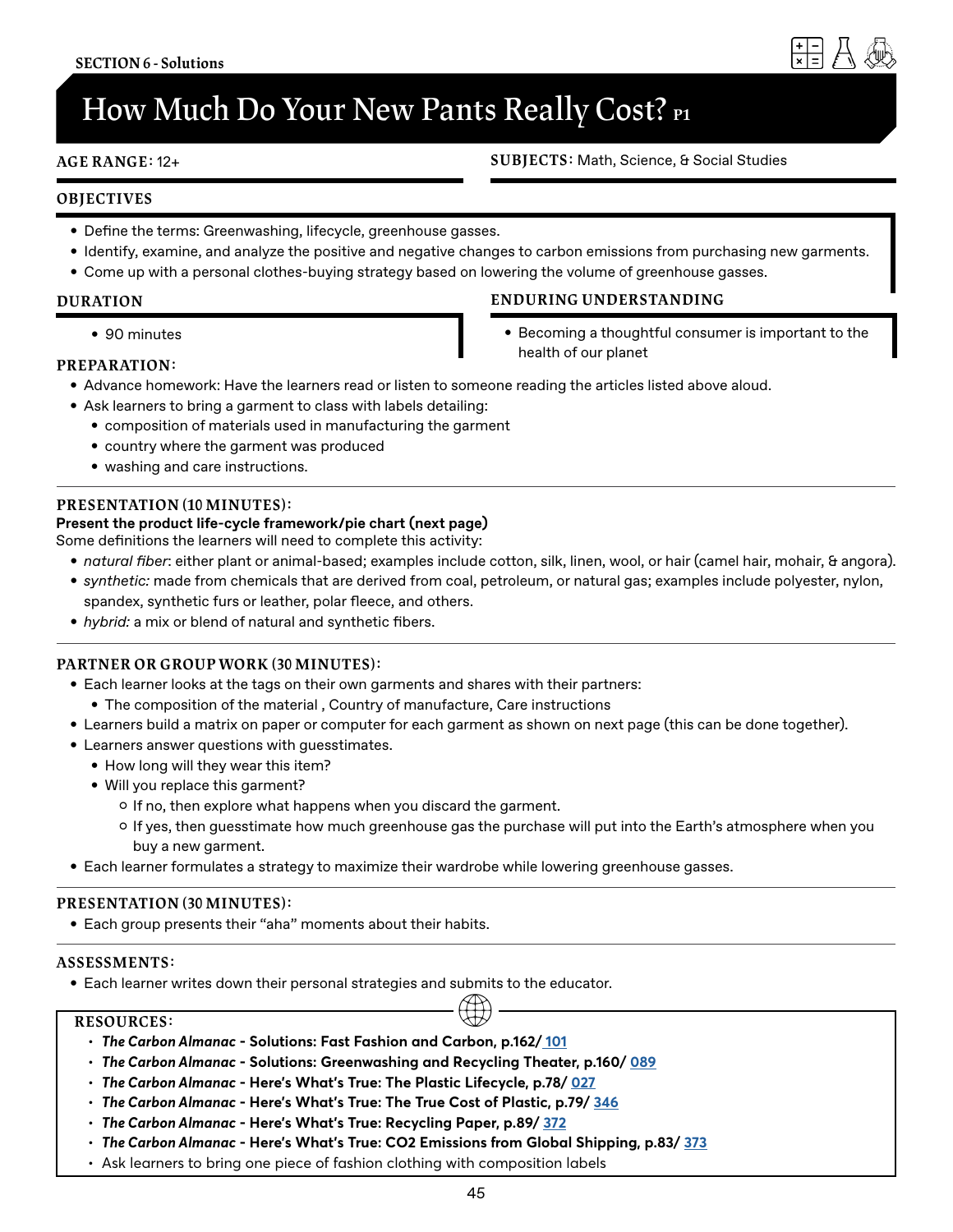#### **SECTION 6 - Solutions**

## **How Much Do Your New Pants Really Cost? P2**



#### Sample Matrix with some possible answers shown

|                             | <b>Raw Material</b> | How was raw material<br>produced?                                                     | <b>Fabric produced</b> | What kind of<br>equipment was used<br>to make and then<br>transport fabric & fuel<br>used?                                     | <b>Guesstimate how</b><br>much greenhouse<br>gas was generated                                                              |
|-----------------------------|---------------------|---------------------------------------------------------------------------------------|------------------------|--------------------------------------------------------------------------------------------------------------------------------|-----------------------------------------------------------------------------------------------------------------------------|
| Fabric                      | Polymer             | Mixing of macroglycol<br>With diisoscyante-<br>it is a totally human-<br>made product | Spandex                | A multitude of<br>processes and<br>machinery is used to<br>produce this fiber, then<br>the fiber is spun and<br>finally woven. | (add together the<br>greenhouse gasses<br>from farming plus the<br>factory equipment<br>to arrive at your<br>guesstimation) |
| Country of<br>manufacture   | Viet Nam            |                                                                                       |                        | Truck to port, cargo<br>ship, truck to retailer                                                                                |                                                                                                                             |
| Care<br><b>instructions</b> |                     |                                                                                       | Wash in cold<br>water  | Water heater, washing<br>machine, dryer or<br>clothesline                                                                      |                                                                                                                             |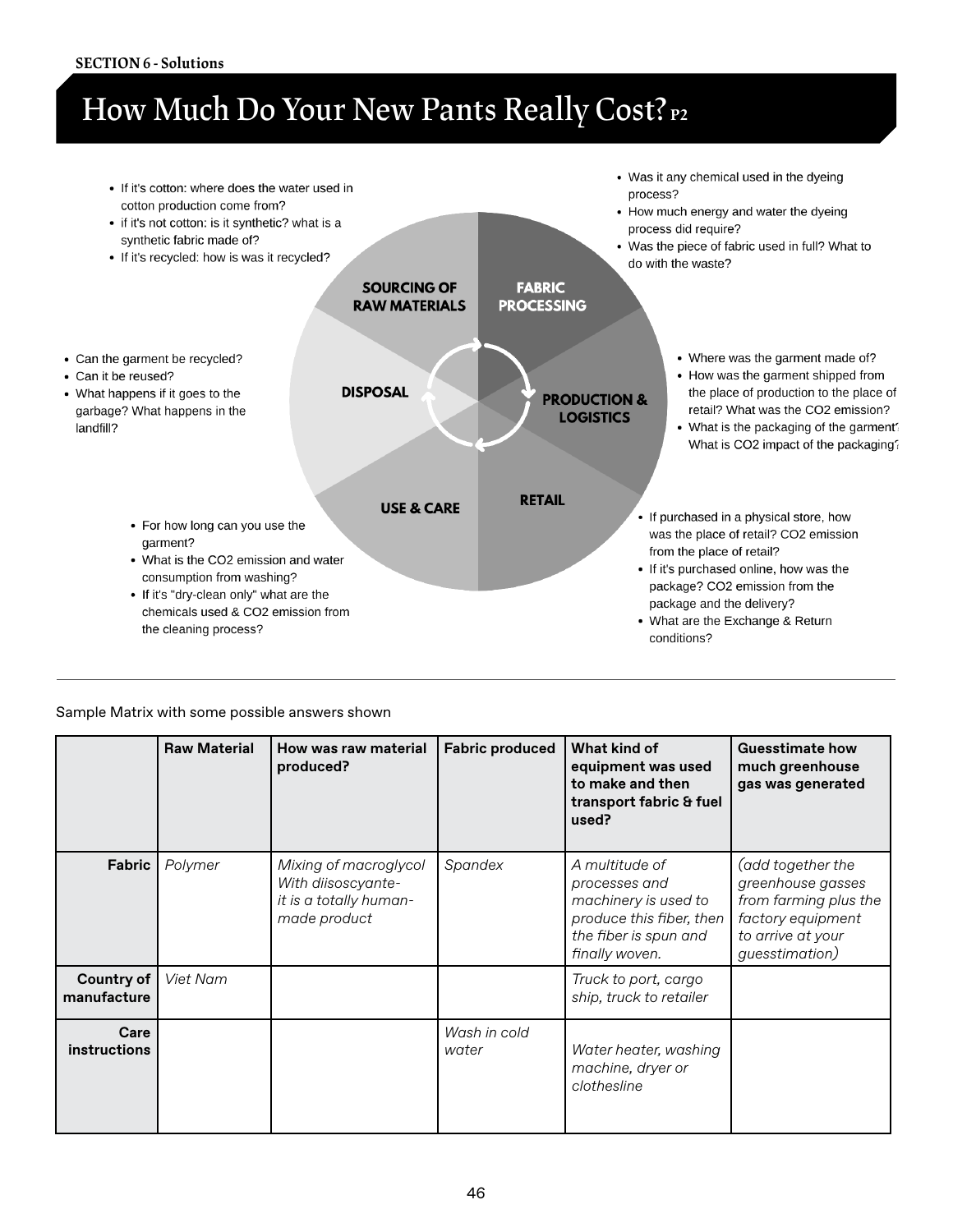## <span id="page-46-0"></span>**Schools and Solar Power/Solar Energy**

#### **AGE RANGE:** 12+

#### **SUBJECTS:** Science & Social Studies

#### **OBJECTIVES**

- Identify the benefits of using solar energy
- Compare and analyze a period of time in their day with and without electricity
- Predict the benefits and disadvantages of using solar energy

#### **DURATION:**

- First session 3 hours
- Next sessions 30-45 minutes

#### **ENDURING UNDERSTANDING**

• The importance of moving away from fossil fuels to produce electricity and towards alternative means: solar, wind, and water.

One study reported, "If all the K-12 schools in the US were completely powered by the sun, it would eliminate CO2 pollution equivalent to shutting down 18 coal-fired power plants.

**—** *The Carbon Almanac*

#### **ACTIVITIES FIRST SESSION :**

- Read the section from *The Carbon Almanac* Whose Job is it?: Schools and Solar Power, p245/ [116](https://thecarbonalmanac.org/116/)
- For a 2 hour period in the school day, to be determined by the Educator, you and your learners will not use anything that requires electrical energy. This includes: phones (battery power), calculators, lights, computers, electric pencil sharpeners, any device that is plugged in or uses batteries to store electrical energy.
- Set a timer so that everyone can monitor themselves.
- During the 2 hours ask the learners to log each incidence of non-use and a one word feeling about not using that device. (Example: calculator, frustrated)
- At end of the two hours have the learners write a short reflective essay answering:
	- ʦ How it felt not to have lights, music, a computer?
	- ʦ There are many learners around the world who do not have lights, computers, calculators, how do you think they feel?
	- ʦ How did not having access to electricity change your experience of doing your work these past two hours.
	- ʦ Have them include a paragraph on their own conclusions to this experiment.

#### **SOLAR POWER:**

- Read the section *The Carbon Almanac* Solutions: Solar Energy, p.174/ [091](https://thecarbonalmanac.org/091/)
- Learners write a page answering the questions: What do solar panels do? Do solar panels work on cloudy days and why?

#### **DISCUSSION:**

- As a class, look up the [average sunny days per year](https://www.currentresults.com/Weather/Washington/annual-days-of-sunshine.php) in your city, or compare a few cities in different parts of the world.
- Notice how your school is situated.
- If you were going to mount panels on your school, where would they have the most impact? Why?

#### **RESOURCES:**

- *The Carbon Almanac* **Whose Job is it?: Schools and Solar Power, p245/ [116](https://thecarbonalmanac.org/116/)**
- *The Carbon Almanac* **Solutions: Solar Energy, p.174/ [091](https://thecarbonalmanac.org/091/)**
- [National Geographic PDF](https://www.nationalgeographic.org/media/solar-cells-how-solar-panels-work/#how-solar-panels-work) How Solar Panels Work
- Internet access to look up [this calculator](https://www.currentresults.com/Weather/Washington/annual-days-of-sunshine.php) or equivalent average sunny days per year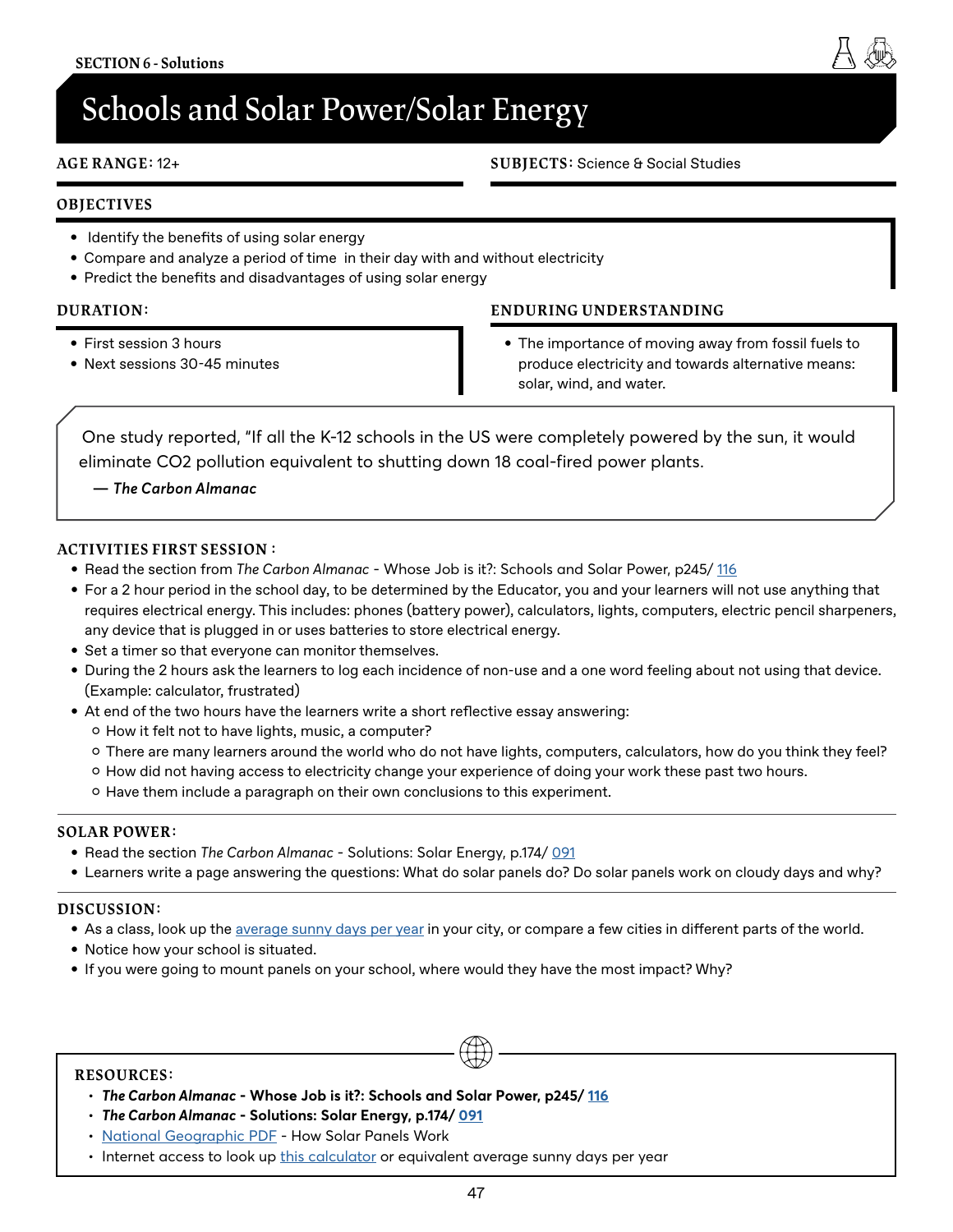<span id="page-47-0"></span>

**SECTION 7**

## **Whose job is it?**

**The roles of government, business, and individuals in creating change**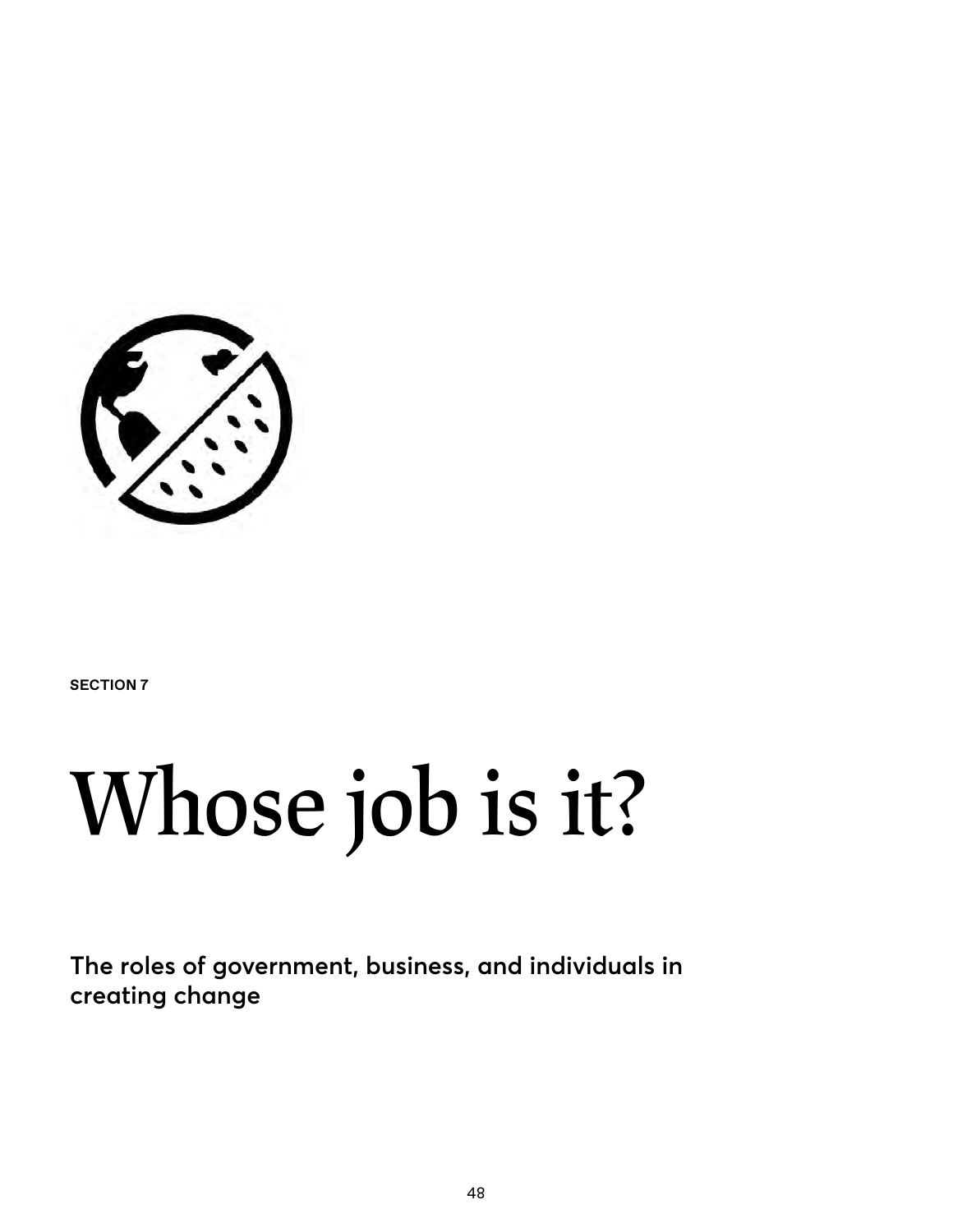## <span id="page-48-0"></span>**The Spirit of Change ,P1**

#### **AGE RANGE:** 12+

#### **OBJECTIVES**

- List the qualities of a change-maker.
- Identify messages that change-makers say or do.
- Create an electronic post/artwork/program "in the spirit" of their work.

#### **DURATION**

- 3, 30-45 minute sessions
- Additional time for sharing assessments

#### **ENDURING UNDERSTANDING**

• How change makers/leaders make change

#### **PREPARATION:**

Read articles as homework activity or provide class time for learners to read the articles before the session.

- 354/Climate change for rookies: What is climate change?
- 139/Global climate youth activists
- 142/Influential artists and climate
- 143/Leaders of civics programs addressing environmental issues

#### **INTRODUCTION**

Our weather and climate are changing and not for the better. Human behavior is responsible for most of this change. People, young and old, are organizing a social movement all over our planet to stop or reverse some of these changes.

There have been other social movements throughout history: for human rights, voting rights for African-American citizens, equal pay for equal work, and women's rights to name a few. An important element of a social movement is leadership.

Political leaders are critical of social movements because they upset the status quo, inspire commitment, mobilize resources, create and recognize opportunities and devise strategies. They also frame demands and influence outcomes.

Xiuhtezcatl Martinez (pronounced shu-tez-cot) is an example of a young leader of the environmental social movement. He is an American environmental activist and a hip hop artist.

**Xiuhtezcatl's message:** Inspire youth to become leaders and take action while raising awareness on climate issues (Quote: "The biggest challenge we face is shifting human consciousness, not saving the planet. The planet doesn't need saving. We do.")

Xiuhtezcatl uses his hip hop music to convey his message. Website • Instagram • [Speeches on YouTube](https://www.youtube.com/watch?v=27gtZ1oV4kw) • [interviews](https://www.youtube.com/watch?v=97a-WhYpFfE)

**Xiuhtezcatl's Style:** down-to-earth talking directly to youth, authentic

#### **RESOURCES:**

- *The Carbon Almanac* **Climate Change for Rookies: What Is Climate Change?, p.20[/ 354](https://thecarbonalmanac.org/354/)**
- *The Carbon Almanac* **Leading the Way: Global Climate Youth Activists, p.274/ [139](https://thecarbonalmanac.org/139/)**
- *The Carbon Almanac* **Leading the Way: Influential Artists and Climate, p.282/ [142](https://thecarbonalmanac.org/142/)**
- *The Carbon Almanac*  **Leading the Way: Leaders of Civics Programs Addressing Environmental Issues, p.280/ [143](https://thecarbonalmanac.org/143/)**

 $\bigoplus$ 



#### **SUBJECTS:** Arts, Literature, & Social Studies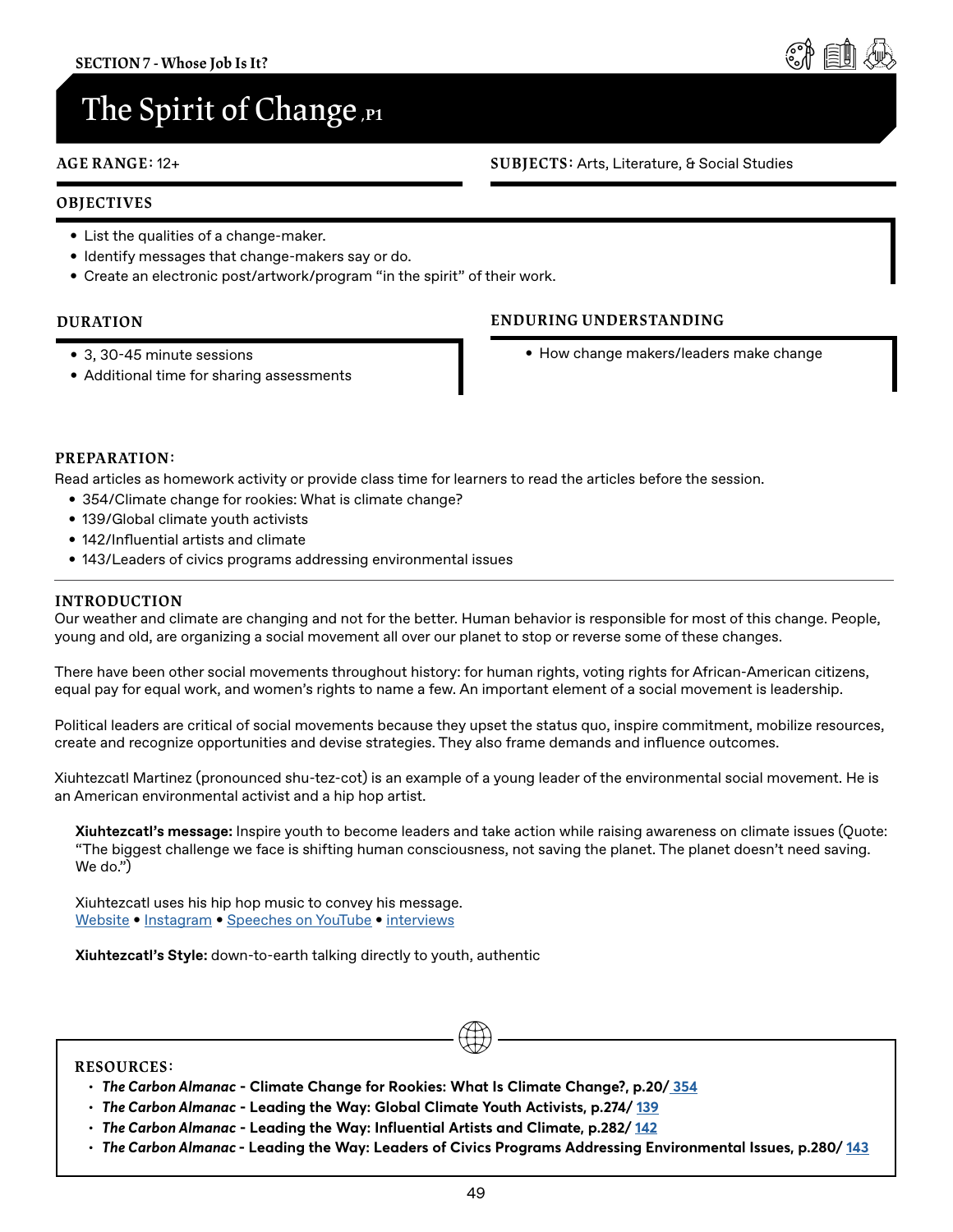## **The Spirit of Change ,P2**

#### **ACTIVITIES:**

#### **GROUP DISCUSSION:**

#### **Whole group or small groups. Use the following questions:**

- What is a leader?
- Who do you think of when I say the word leader? [Note: at this point in the unit, the learners' answers may not be environmental leaders]
- What makes them "enviromental leaders"?
- What are some of the characteristics of this leader?
- How does leadership apply to climate change?
- What is the style of the people on your list?
- Why you are drawn to their message (both spoken and demonstrated or shown)

#### **RESEARCH:**

• Ask the learners to choose one leader that inspires them from the articles (or from the web) - one they personally identify with because of the leader's message and style:

Note: You know your learners and classroom resources best. Time and access to resources such as computers or phones for research will affect when the learners can complete their assessments.

- Learners consult and document 2 other resources about that person (so they have a total of 3 resources), it can be another article in *The Carbon Almanac*, an online posting or article, a magazine, a youtube video of a speech they gave, anything that exposes the learner to the person's message.
- Learners dentify their chosen leader's:
	- ʦ Message
	- ʦ The media they are using
	- ʦ The group/community they are talking to/targeting
	- ʦ The style they are using

#### **CREATION**

- Learners create samples based on and inspired by the work of the leader they have chosen, such as but not limited to: ʦ a post on social media (TikTok, Instagram, blog post, etc.)
	- ʦ an artwork (photography, installation, painting, song, etc.)
	- ʦ an activity (event at school, day of action, etc.)
	- ʦ a program (peer-support group, waste reduction program at the cafeteria, educational campaign, etc.)

#### **SHARING ASSESSMENTS WITH THEIR COMMUNITY:**

- Display or perform in a public space such as a library, school function, town square
- Post to a social media platform (using hashtags #CarbonAlmanacLearning, #EDUCarbonAlmanac)

**Note: Rubric for assessment** Is based on the effort put in their chosen project, how well learners were able to identify the message, the media they are using, the target group/community, and the style used.

#### **ONE STEP FURTHER:**

If your learners are deeply engaged in this idea of environmental activism, lead a brainstorm session about other potential local and digital venues to share the work they created.

#### **RESOURCES:**

- *The Carbon Almanac* **Leading the Way: Influential Artists and Climate, p.282/ [142](https://thecarbonalmanac.org/142/)**
- [Earth.org 10 Inspiring Climate Activists List](https://earth.org/young-climate-activists-leading-the-way-on-global-climate-action/)
- [NAAEE Change Fellowship](https://naaee.org/our-work/programs/ee360/ceechangefellows)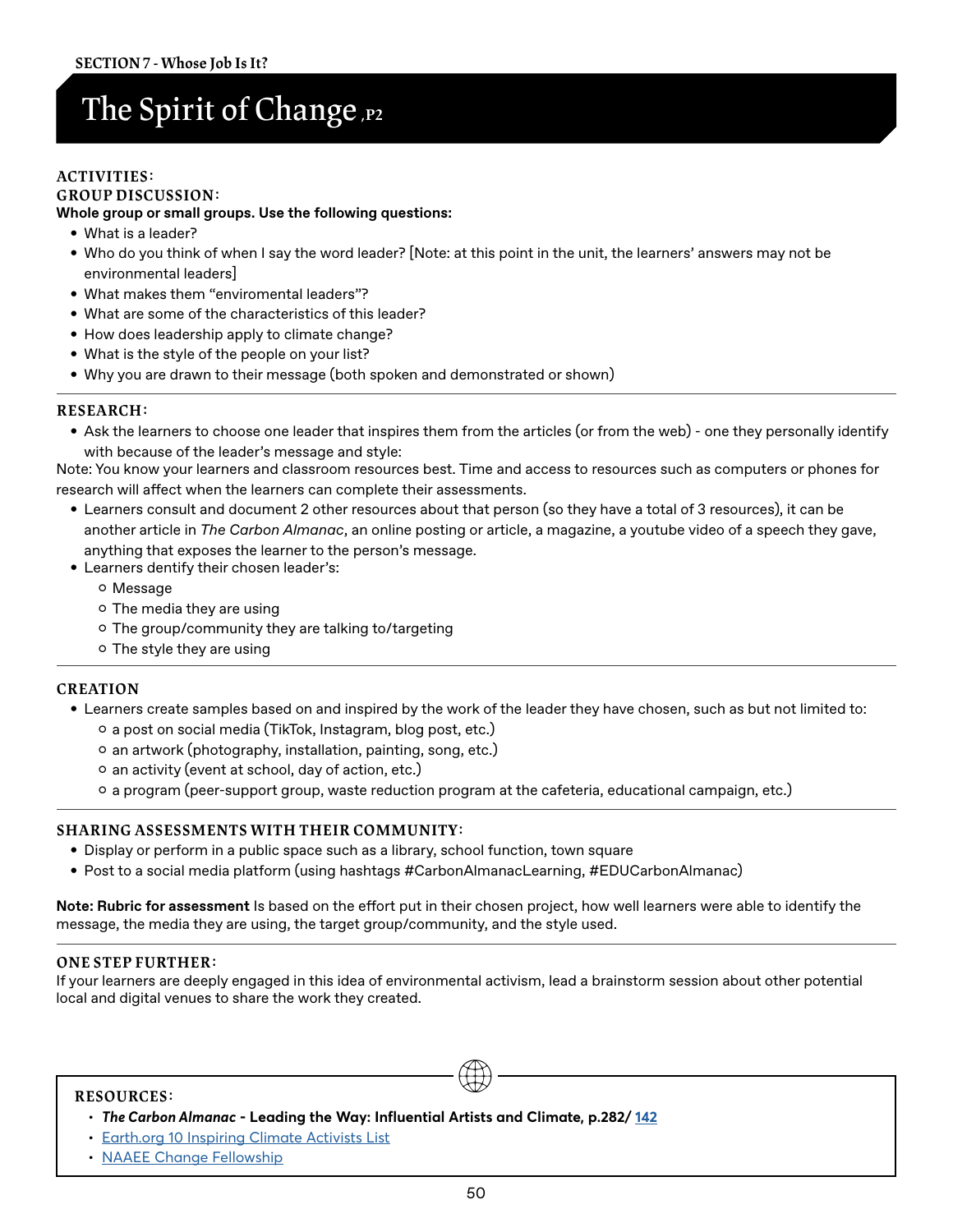## <span id="page-50-0"></span>**Environmental Report Card; Pass or Fail?**

#### **AGE RANGE:** 8+

#### **LEARNING OBJECTIVE**

- Define the phrase Carbon Footprint
- Explain the importance of Carbon Footprints
- Analyze a scenario to assess its carbon footprint

#### **DURATION**

• 50 minutes

#### **ENDURING UNDERSTANDING**

• To become aware that our actions have consequences

#### **ACTIVITIES:**

- Read the articles "Footprints and Labels" and/or "Individual Carbon Footprint and Collective Action" from *The Carbon Almanac* and devise a definition for the environmental term "carbon footprint".
- Rad a short story or a novel assigned by Educator.
- Analyze a literary work and determine the carbon footprint of the story in terms of travel, food, and shelter.
- Determine the scale of the carbon footprint of the literary work and assign it a pass or fail grade.

With worksheet, learners work independently - without worksheet, can work as a group lesson or complete analysis on paper using these prompts:

- List examples of travel, food, and shelter from the literary work.
- Form and express an opinion in sentence form that relay whether the characters created large or small carbon footprints.
- Illustrate written ideas.
- Evaluate the literary work using learned information.

#### **RESOURCES:**

- *The Carbon Almanac* **Solutions: Footprints and labels, p.216/ [212](https://thecarbonalmanac.org/212/)**
- *The Carbon Almanac* **Whose Job is it?: Individual Carbon Footprint and Collective Action, p.260/ [119](https://thecarbonalmanac.org/119/)**
- Short Story or Novel of Educator's Choice
- "Environmental Report Card; Pass or Fail" worksheet
- Pencil, colors optional

 $\bigoplus$ 

#### **SUBJECTS:** History & Social Studies

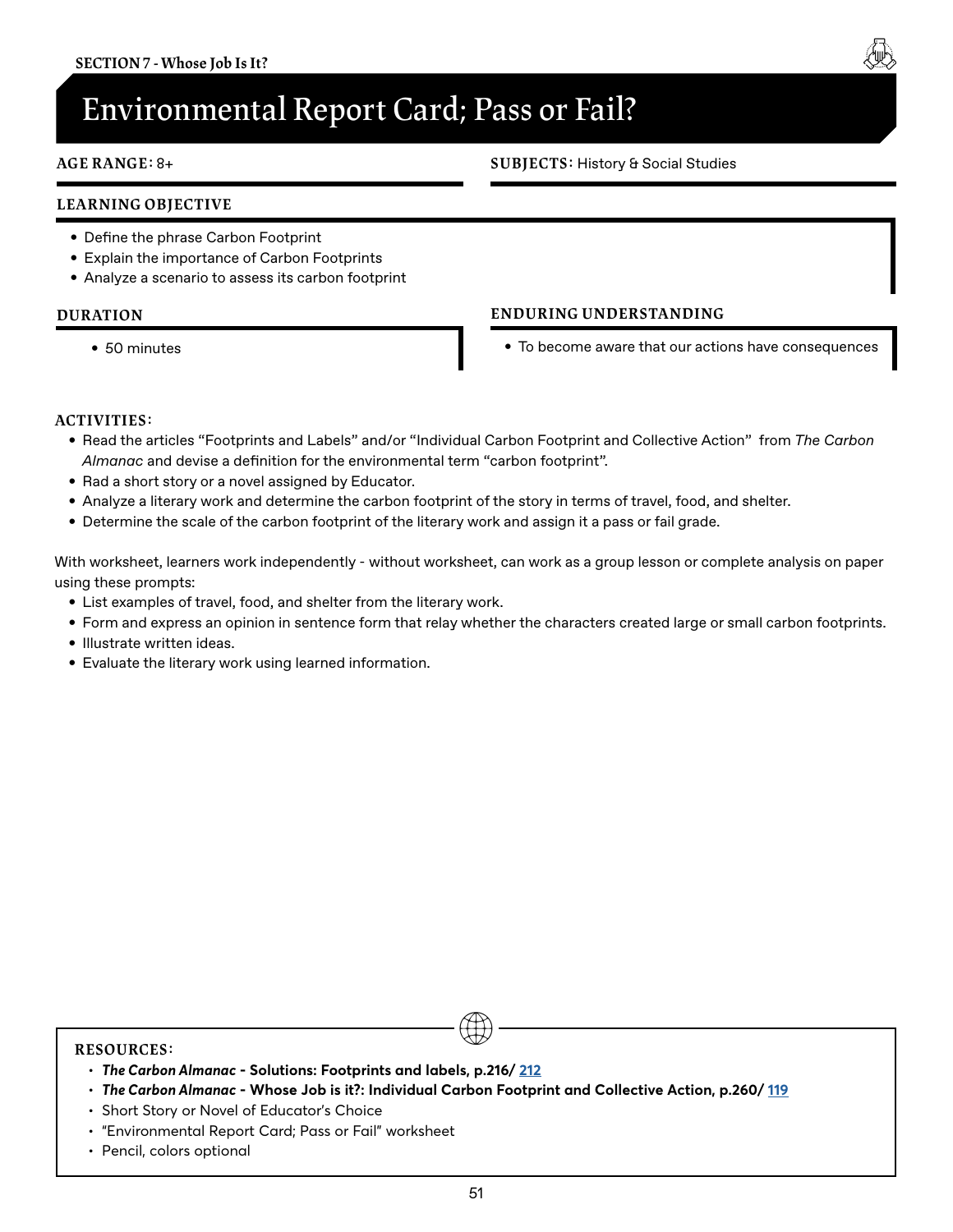### **Worksheet: Environmental Report Card; Pass or Fail? P1**

<span id="page-51-0"></span>Hello! You have just read a novel or short story, and your educator has assigned you this lesson so you can assess the *CARBON FOOTPRINT* of the literary work. (Get excited! You are going to give the novel or short story a grade!)

Your first task is to understand the concept of carbon footprints. To accomplish this, read the article "*Foot Prints and Labels*" or "*Individual Carbon Footprint and Collective Action*" from *The Carbon Almanac*.

#### **Your second task is to write a sentence defining the term "carbon footprint". Use your own words. (No pressure—just write enough to show that you understand the main idea.)**

Now take a minute and think about the novel or short story that you have read. If the literary work mentioned travel, food, and shelter, you will be able to complete this assignment.

#### Let's Get Started!

*Transportation:* Transportation is the movement of goods and persons from place to place and the various means by which such movement is accomplished.

#### **Ask yourself: How did the main character(s) get to where he or she needed to be?**

If your character traveled by plane, that used a lot of fuel and created a large carbon footprint. If he or she traveled by car, that's better than a plane but not as good as mass transit, such as buses, trains, and subways. Maybe they traveled by horse. If your character traveled by bike, foot, skateboard or scooter, they created a small carbon footprint.

#### **List the ways your character traveled.**

**Did they create a large carbon footprint or a small carbon footprint?** Go back to *The Carbon Almanac* article and think about your list. Once you get your thoughts together, write two or three sentences that support your opinion. Your answer could look something like this..." In the novel/short story\_\_\_\_\_\_\_\_\_ the characters mostly traveled by walking, which indicates that they had a small carbon footprint. An example from the literary work that supports this idea is \_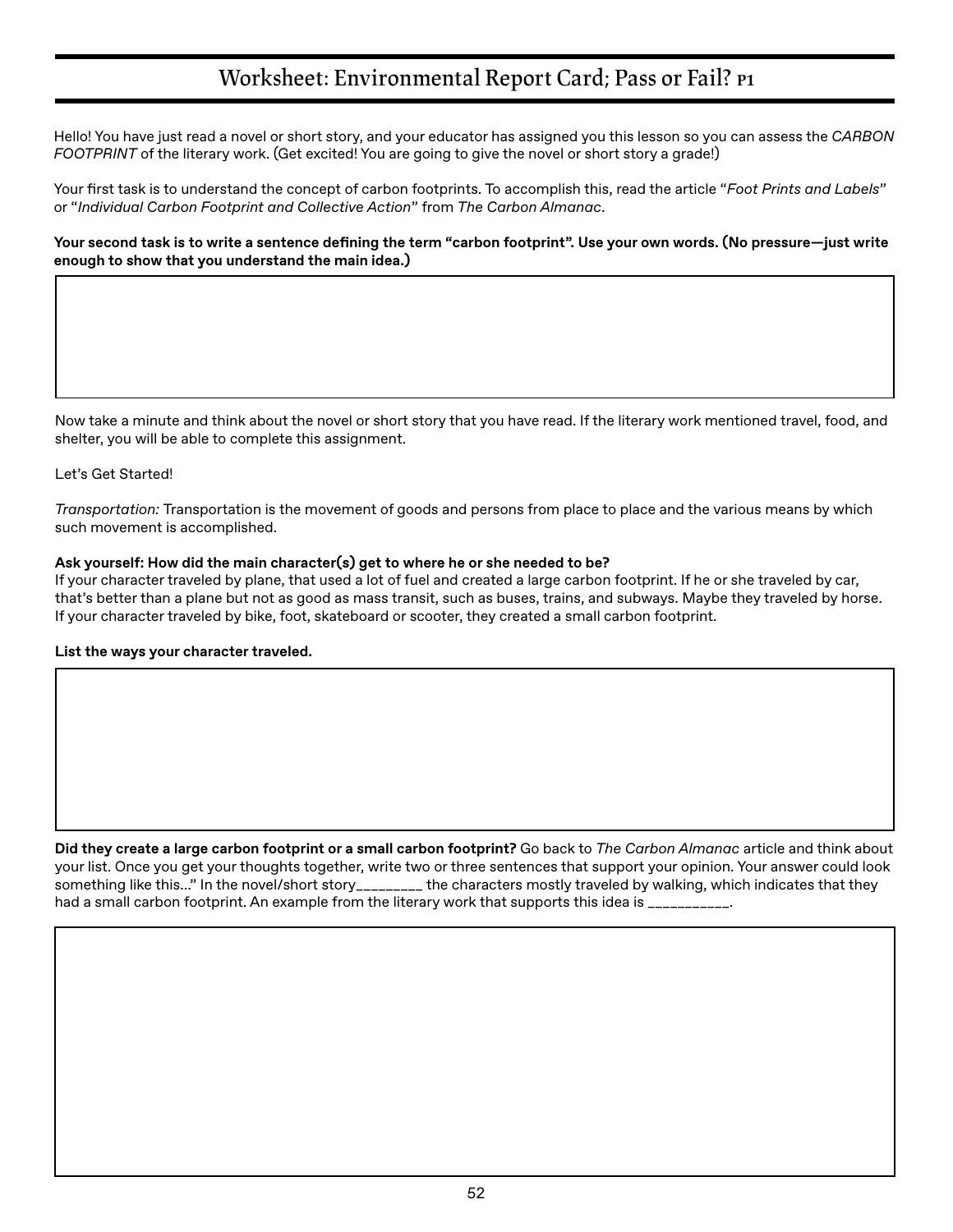### **Worksheet: Environmental Report Card; Pass or Fail? P2**

**Draw a picture in the space provided of an energy-efficient (small footprint) way your character(s) traveled, making sure to include a depiction of the setting (time and place) in your illustration.**

*Food:* Food is any nutritious substance that people or animals eat or drink or that plants absorb in order to maintain life and growth.

**Ask yourself: Did your main character(s) consume food?** When was food mentioned in your literary work? Was this food processed and packaged, like chips and candy bars? Did it create waste? That creates a big carbon footprint since it is made in a factory that pollutes the environment, and also ends up in a landfill. Perhaps the food was prepared in a restaurant, or in a home. Can you guess or do you know how the food was cooked? Was the food gathered from a home garden or foraged in the woods?

#### **List the times food is mentioned.**

#### **Did the food create a large carbon footprint or a small carbon footprint?**

Go back to *The Carbon Almanac* article and think about your list. Once you get your thoughts together, write two or three sentences that support your opinion. Your answer could look something like this... "In the novel/short story \_\_\_\_\_\_\_\_\_\_\_ the food mentioned was prepackaged and made in factories, which indicates they created a large carbon footprint. An example from the literary work that supports this idea is \_\_\_\_

#### **Draw a picture in the space provided of a time where food is mentioned in your novel and indicate through your illustration if the food created a large or small carbon footprint.**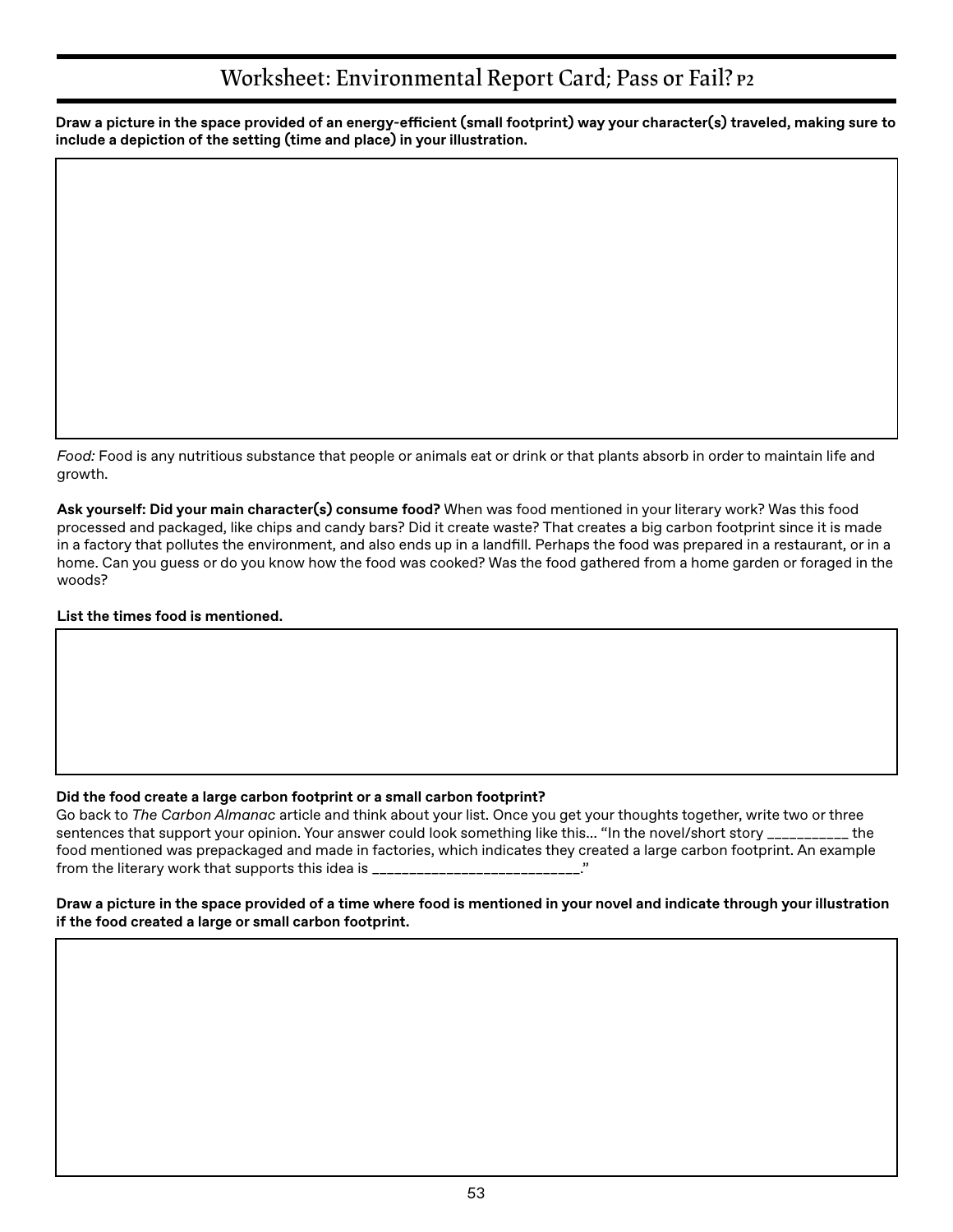### **Worksheet: Environmental Report Card; Pass or Fail? P3**

*Shelter:* Shelter refers to where humans and animals go to protect themselves from the elements.

**Ask yourself: Where did your main character(s) go to shelter themselves from the weather?** Some shelters or homes are made with concrete and steel, which create large carbon footprints in production and disposal. Electricity which powers lights, appliances, computers and air conditioning systems also put out a large footprint. Did your novel take place inside big buildings, or were your characters out in nature?

#### **List the shelters/buildings from your story.**

#### **Did the shelters create large or small carbon footprints?**

Go back to *The Carbon Almanac* article and think about your list. Once you get your thoughts together, write two or three sentences that support your opinion. Your answer could look something like this: In the novel/short story \_\_\_\_\_\_\_\_\_\_\_ the character spent equal amounts of time in nature and in his school classroom, which indicates both small and large carbon footprints. Two examples from this literary work that support this are  $\frac{1}{2}$ 

**Draw a picture of a shelter from the novel in the space provided.**

**Great work! Now it is time to give your novel a grade! Forming your opinion on what you have learned from** *The Carbon Almanac* **article, did what you read Pass or Fail its environmental assessment? Write three to five sentences supporting your answer.**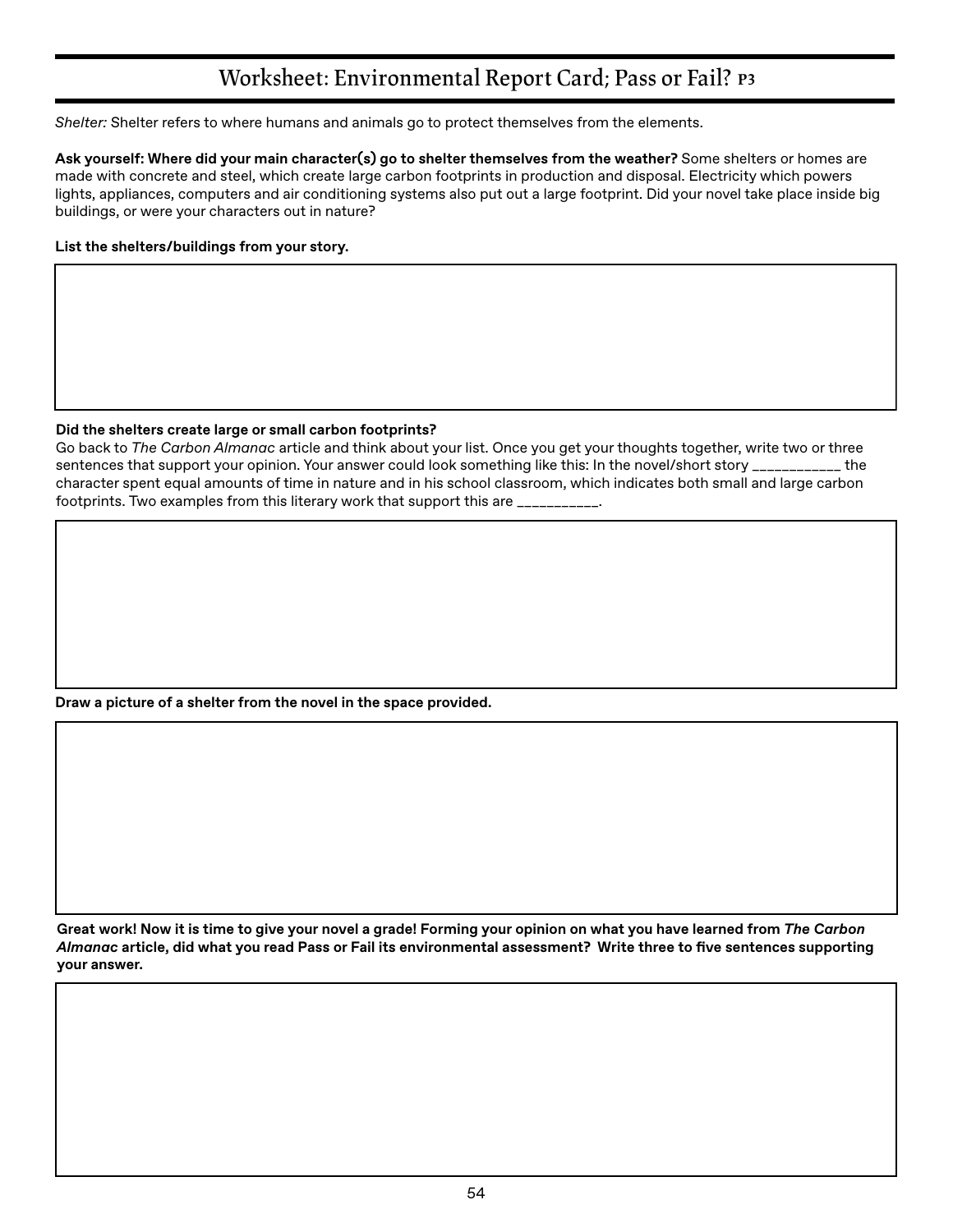## <span id="page-54-0"></span>**Whole Almanac**

**Get engaged**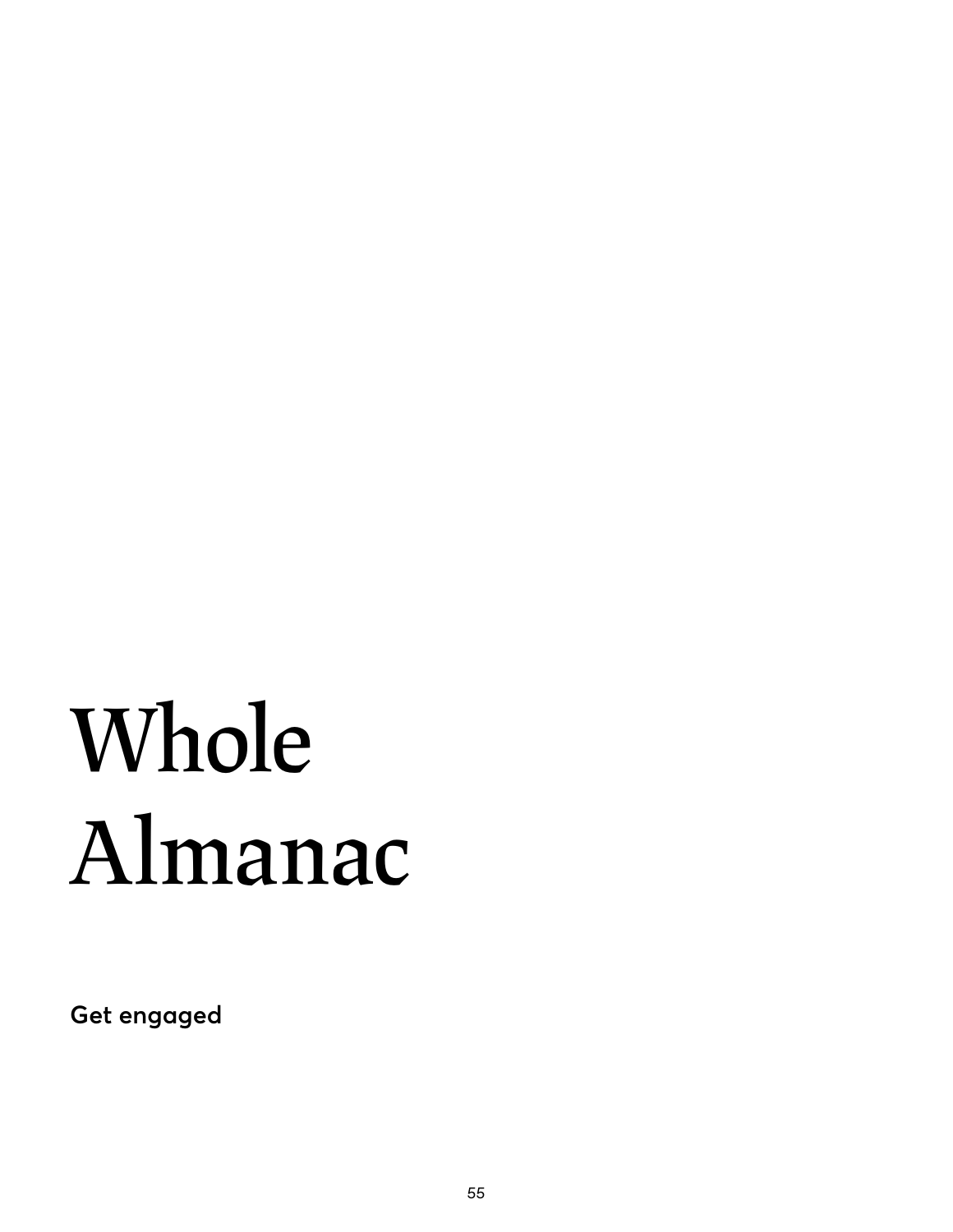

## <span id="page-55-0"></span>**Carbon Celebrity**

#### **AGE RANGE:** 12+

**SUBJECTS:** Arts, Literature, & Social Studies

#### **OBJECTIVES**

• Using platforms like TikTok, Instagram and YouTube to create TED Talk-style presentations about a topic in *The Carbon Almanac* that you are concerned or inspired by.

#### **DURATION:**

• This is an extensive project-based activity. You the educator must decide how much class time you will devote to this unit. Minimum time requirements would be 90 minutes per day for a week.

#### **ENDURING UNDERSTANDING**

• Using my voice responsibly to make a positive impact on something I care about.

Many school districts require that learners practice public speaking to their peers once a year. This assignment would allow the learner to pick a platform that they enjoy and a topic from *The Carbon Almanac* that they want to explore and tell more people about.

Note: This activity could also be done simply as a presentation in front of a class without the social media component.

#### **ACTIVITIES:**

- As a group make a list of topics from *The Carbon Almanac* that you'd like to share with others (write the list on the board or on a large piece of paper)
- Next to each topic say why you want to share it (this is also done in a group)

The learners need to be divided into production teams, educator decide how you want to accomplish this. Production teams should be no larger than 3 learners per team. A team could be determined by a common interest or topic from the almanac.

- Team Meetings
	- Objective for this first meeting is to choose the one idea they will focus on.
	- Future meetings will work on script writing and story boarding as prep. Eventually these meetings will be working on production issues of costume, location scouting, equipment, and so forth. Finally leading to filming and editing.
- Presentation of work to class (and others: school assemblies. Depending on school policy the learners could consider uploading their work to a social media platform using the hashtags #CarbonAlmanacLearning#EDUCarbonAlmanac )

#### **ASSESSMENT:**

• Learner self-assessment and reflection: Why did you choose the subject that you did? List three important things that you learned. What changes have you made as a result of this assignment?

 $\bigoplus$ 

#### **SHARING AND ASSESSMENT:**

- If exhibits and presentations are possible, make plans as a group and identify timeline, audiences, etc.
- The sharing can be for a class audience, the whole school, etc. depending on chosen scope.

#### **RESOURCES:**

- *The Carbon Almanac***, any article**
- *• [Generation Carbon, An Almanac for Kids](https://thecarbonalmanac.org/wp-content/uploads/2022/04/GenC_Book.pdf)* **eBook**
- Access to social media, or view on a projector or TV screen in class
- Recording equipment /smart phones
- Laptops
- Tripod for holding phones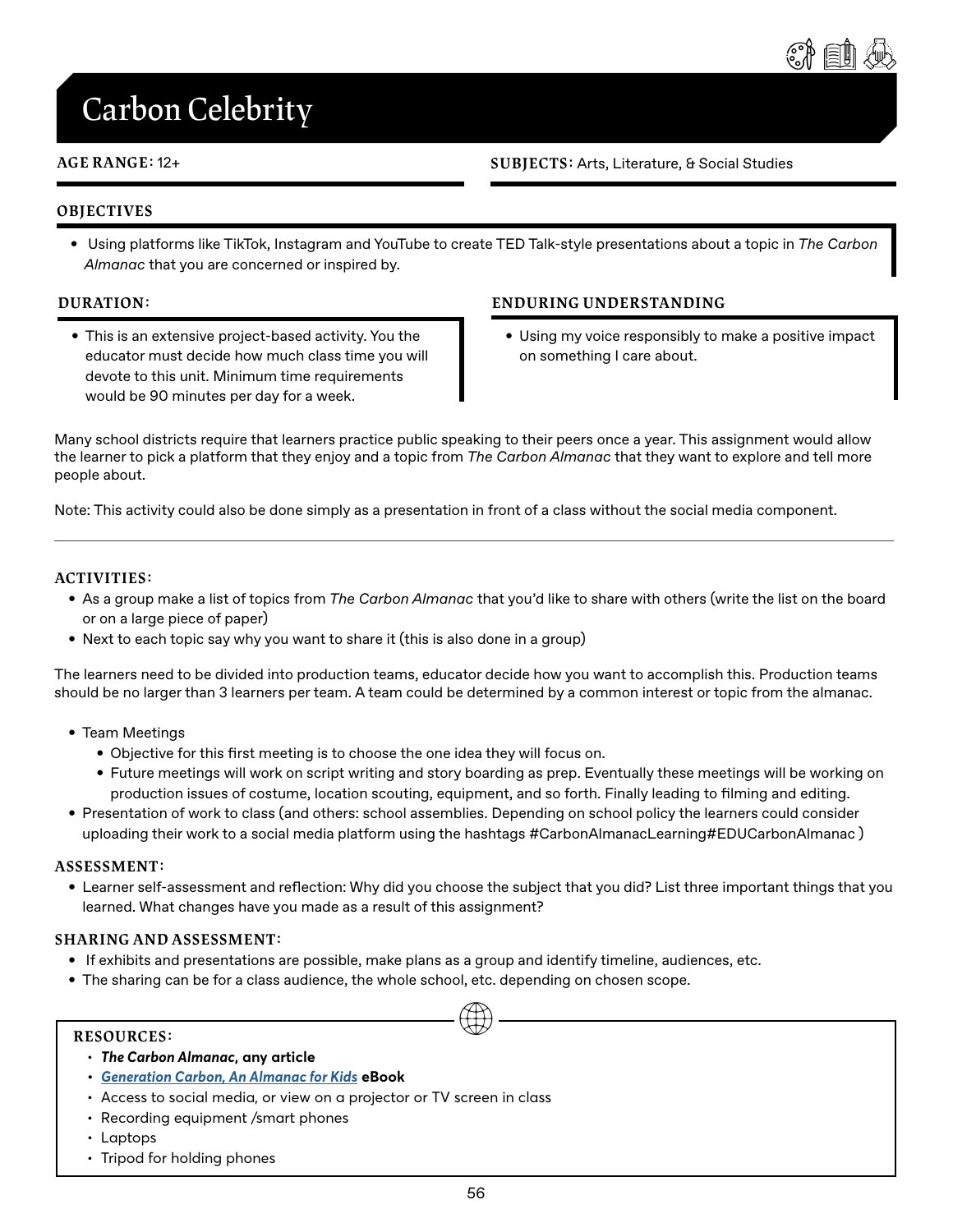

## <span id="page-56-0"></span>**Making a Map of Opportunity ,P1**

#### **AGE RANGE:** 8+

#### **SUBJECTS:** Math, Science, & Social Studies

#### **OBJECTIVES**

- Define the following terms (if you choose different articles, change the list of words for the learners to explain): carbon, hydrogen, soil health, United Nations, greenhouse gas, carbon footprint, carbon sink.
- Draw and label a map of the school footprint, including the grounds,
- Evaluate your school buildings and grounds.

#### **DURATION**

• The educator decides how long to spend on this activity. The range can be a portion of your school day to a month or more depending on how many subjects you want to integrate into this experience.

#### **ENDURING UNDERSTANDING**

• Learners awaken and become curious about their role in climate change and decide to use their creativity to make positive change.

#### **PREPARATION:**

This is a selection of articles that span the different sections of *The Carbon Almanac*. Feel free to choose any articles you'd like; the objectives and activities will work for each.

The goal of this unit is to awaken your learners' curiosity about their role in climate change in their neighborhood and give them hope that they can make things better for everyone. We know—a tall order for children—and yet to awaken their hearts and minds is to unleash an explosion of creativity and positivity that can change our planet's trajectory and you are the essential element to make that happen.

These articles can be assigned as homework, or allot time within the class day to have the learners read them. For the younger, slower readers, or sight-impaired learners, having you or someone read them aloud would work as well.

- **• What is Carbon, p.40, 011**
- **• Temperature Change on Earth, p.50, 366**
- **• Carbon Inequality, Climate Change, and Class, p.81, 357**
- **• Water Stress, p.126, 587**
- **• Using Soil to Store Carbon, p.234, 254**
- **• Footprints and Labels, p.216, 212**
- **• Indigenous Youth Represent Their Culture to Demand Action, p.242, 120.**
- **• Wealth and Greenhouse Gases, p.259, 132**
- **• Individual Carbon Footprint and Collective Action, p.260, 119**

#### **RESOURCES:**

- *The Carbon Almanac* **Here's What's True: What is Carbon, p.40/ [011](https://thecarbonalmanac.org/011/)**
- *The Carbon Almanac* **Here's What's True: Temperature Change on Earth, p.50/ [366](https://thecarbonalmanac.org/366/)**
- *The Carbon Almanac* **Here's What's True: Carbon Inequality, Climate Change, and Class, p.81/ [357](https://thecarbonalmanac.org/357/)**
- *The Carbon Almanac* **Impacts: Water Stress, p.126/ [587](https://thecarbonalmanac.org/587/)**
- *The Carbon Almanac* **Solutions: Using Soil to Store Carbon, p.234/ [254](https://thecarbonalmanac.org/254/)**
- *The Carbon Almanac* **Solutions: Footprints and Labels, p.216/ [212](https://thecarbonalmanac.org/212/)**
- *The Carbon Almanac* **Whose Job Is it?: Indigenous Youth Represent Their Culture to Demand Action, p. 242/ [120](https://thecarbonalmanac.org/120/)**

- *The Carbon Almanac* **Whose Job Is it?: Wealth and Greenhouse Gases, p.259/ [132](https://thecarbonalmanac.org/132/)**
- *The Carbon Almanac* **Whose Job Is it?: Individual Carbon Footprint And Collective Action, p.260/ [119](https://thecarbonalmanac.org/119/)**
- Pencils and erasers
- Blank paper, or a notebook dedicated to this project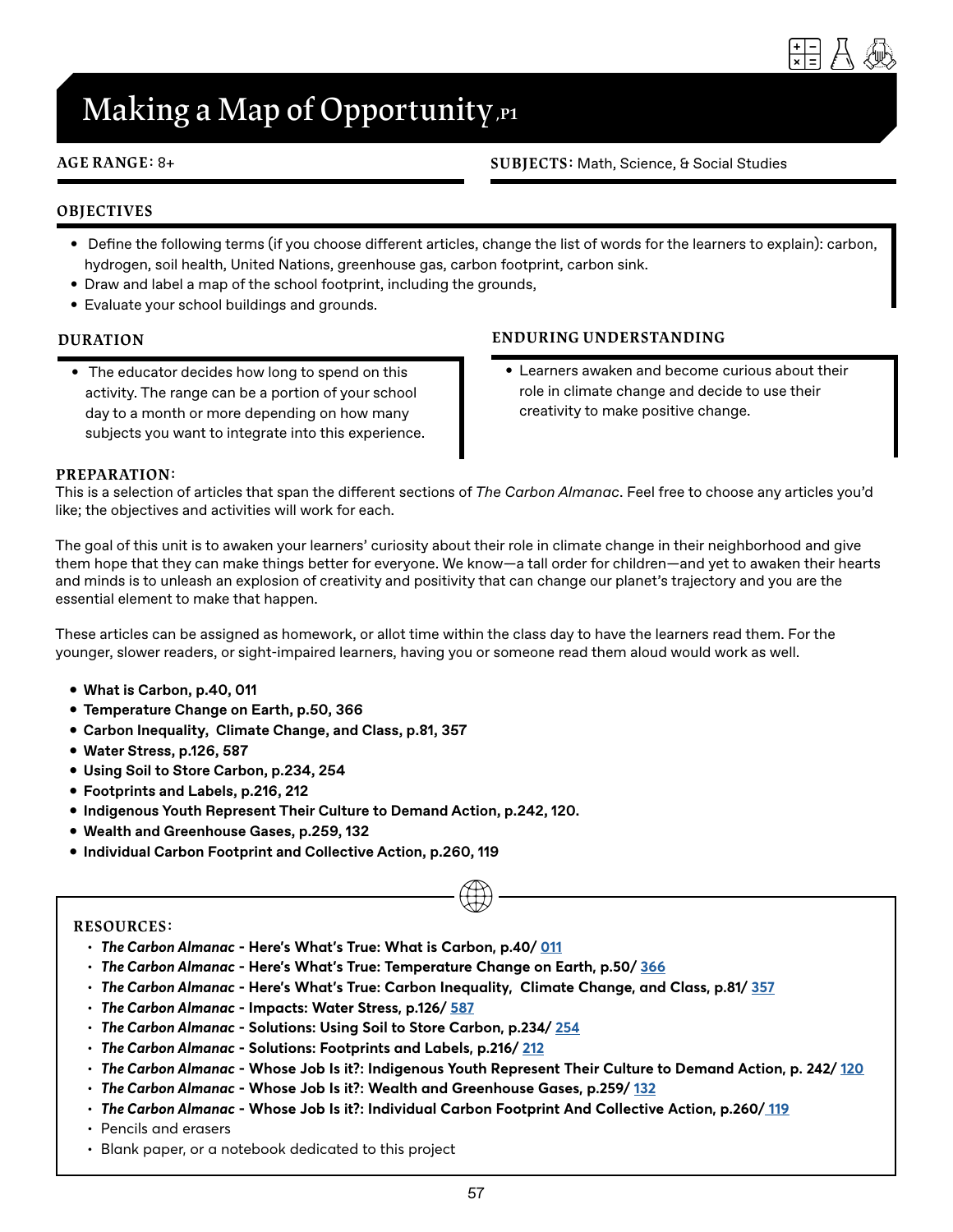## **Making a Map of Opportunity ,P2**

#### **ACTIVITIES:**

- 1. Read your chosen article/s
- 2.Tour the school building and grounds. If your class is large, you could split them up into teams. You may choose to expand the area the learners investigate to gather their data, such as the neighborhood the school resides in or transporting them to a different locale such as a park or a multi-use development. Additionally, you could involve outside community resources such as forest rangers and experts from your city who are involved in maintaining the health of the community's water supply. Literally, the field is open regarding who you choose to involve in this unit, as long as they are engaging and can assist the learners in growing their understanding of the ecosystem that is their community.
- 3.Draw and label a map of the school or alternative chosen area. Learners indicate on their map:
	- ʦ 2 carbon sinks (note: a carbon sink could be as small as a violet growing on the desk of the principal's admin, or a weed growing up through a break in the playground asphalt);
	- ʦ 3 places on the school property that generate greenhouse gases,
	- ʦ identify 3 types of living things, and
	- ʦ indicate beside each of the 3 living things if they use or transform carbon or add to the carbon footprint.

#### **ASSESSMENT:**

- ʦ Learners present their maps to the classmates and make recommendations that would decrease the carbon footprint in the areas listed below:
- ʦ in the classroom,
- ʦ the school building as a whole,
- ʦ or the school grounds

• (Optional) Under your guidance, the learners pull together a "Reduction in the Carbon Footprint" proposal and make a formal presentation using their maps and suggesting changes (to their classroom or the entire school) to the:

- ʦ The principal and/or
- ʦ School board or supervisory council

#### **RESOURCES:**

- *The Carbon Almanac* **Here's What's True: What is Carbon, p.40/ [011](https://thecarbonalmanac.org/011/)**
- *The Carbon Almanac* **Here's What's True: Temperature Change on Earth, p.50/ [366](https://thecarbonalmanac.org/366/)**
- *The Carbon Almanac* **Here's What's True: Carbon Inequality, Climate Change, and Class, p.81/ [357](https://thecarbonalmanac.org/357/)**
- *The Carbon Almanac* **Impacts: Water Stress, p.126/ [587](https://thecarbonalmanac.org/587/)**
- *The Carbon Almanac* **Solutions: Using Soil to Store Carbon, p.234/ [254](https://thecarbonalmanac.org/254/)**
- *The Carbon Almanac* **Solutions: Footprints and Labels, p.216/ [212](https://thecarbonalmanac.org/212/)**
- *The Carbon Almanac* **Whose Job Is it?: Indigenous Youth Represent Their Culture to Demand Action, p. 242/ [120](https://thecarbonalmanac.org/120/)**

- *The Carbon Almanac* **Whose Job Is it?: Wealth and Greenhouse Gases, p.259/ [132](https://thecarbonalmanac.org/132/)**
- *The Carbon Almanac* **Whose Job Is it?: Individual Carbon Footprint And Collective Action, p.260/ [119](https://thecarbonalmanac.org/119/)**
- Pencils and erasers
- Blank paper, or a notebook dedicated to this project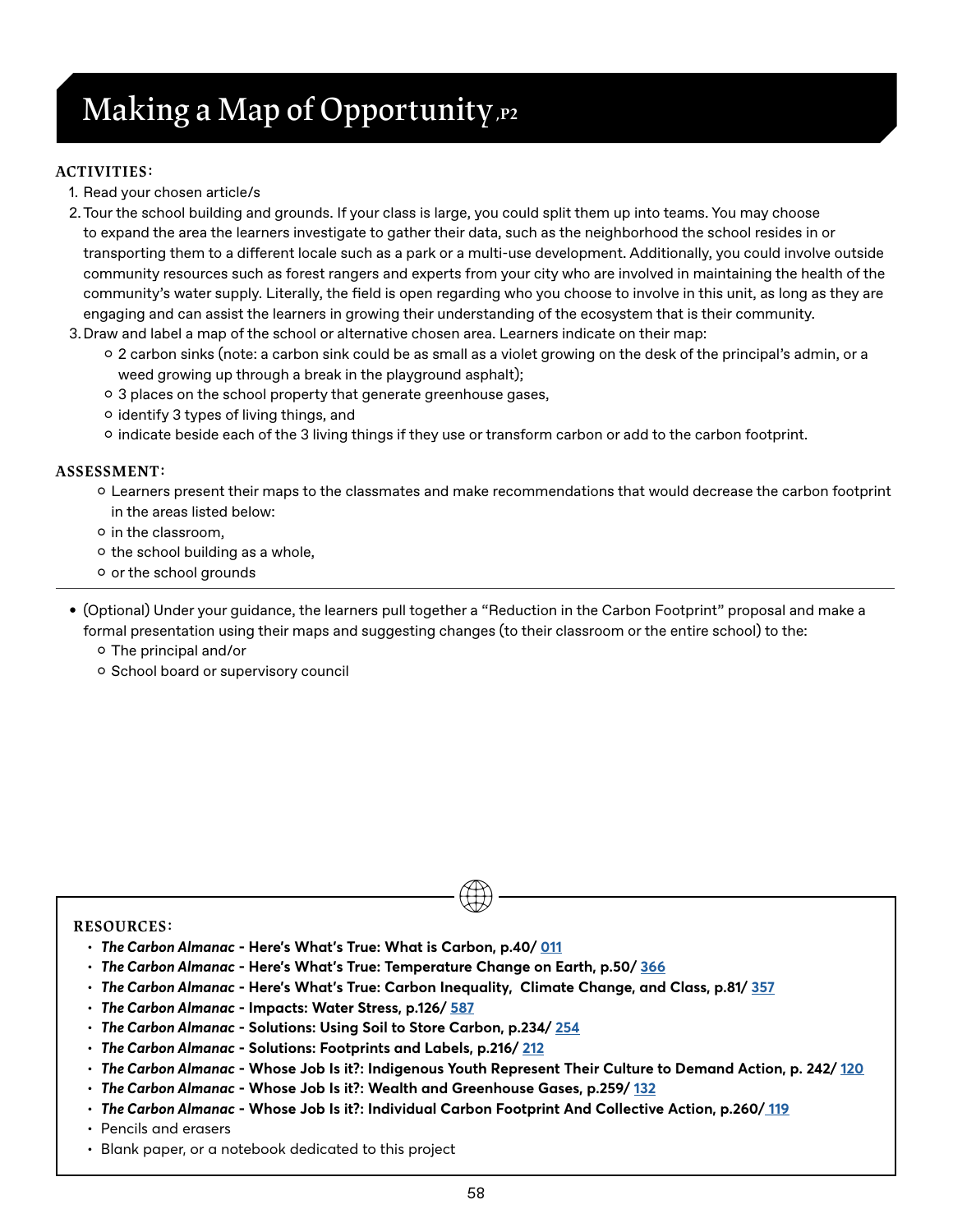<span id="page-58-0"></span>

## **Resources**

**Get engaged**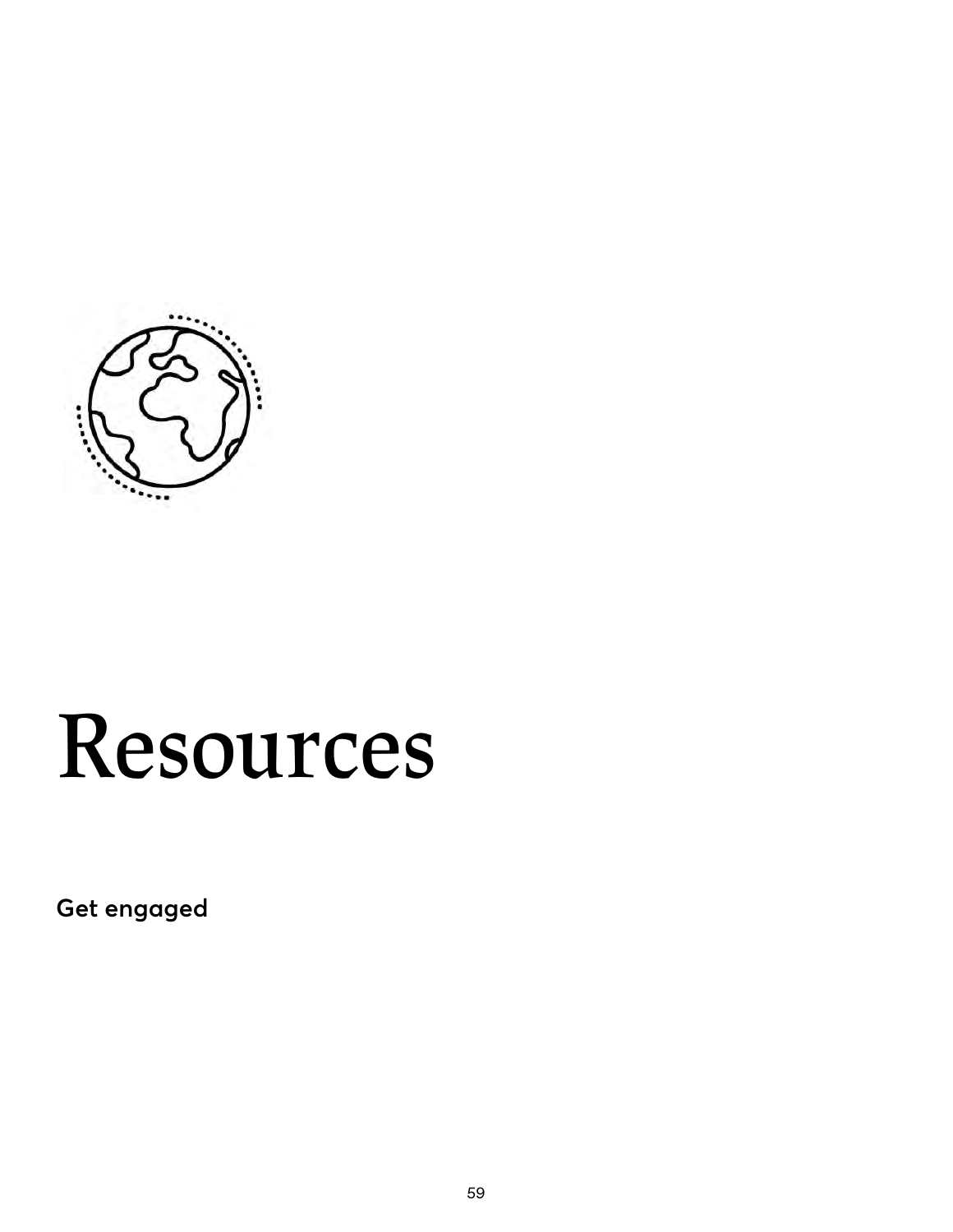## **An Invitation**

<span id="page-59-0"></span>To: The Educators of the learners of planet Earth From: *The Carbon Almanac* Education Team

We are in a relay race. It is a race to stop or reverse the impact of human changes on our planet's climate. We the Education Team of *The Carbon Almanac* hope you have found the activities useful in helping your learners understand what is happening to our world.

Our team was composed of educators, instructional designers, parents, curriculum developers and experts in many fields and from many countries. This means there is experience behind these activities, but no field testing because we did not have the time to do so. Production timeline constraints of this companion volume also limited our ability to prepare an activity for each article. That is where you come in. By sharing this guide with you, we are handing the baton off to you. We have included a blank form and some instructions to help you construct more activities.

We would love to hear from you as you use and improve upon these lesson plans, and create new ones. As you engage with us and these activities, you are joining a network of committed climate warriors. By sharing your work with others, you and your learners are passing the baton and bringing us all closer to net zero.

To share back with us the lessons you create, use the template we are providing [here](https://docs.google.com/document/d/1oO5tWurkG5DDh8ButKq09xydVts3mZOFmkecBRlCPAI/edit) (make a copy of the template to edit and create your lesson plan ) and upload i[t here.](https://docs.google.com/forms/d/1BBoFkvd1splACfYVaaKE4JqghBrLCWeB83Z89WgGb9o/prefill) We will be pulling the best activities from the submissions to be included in future editions of the Educators' Guide and featured on *The Carbon Almanac* website.

With the utmost respect and gratitude,

**Your Partners of** *The Carbon Almanac* **Education Team**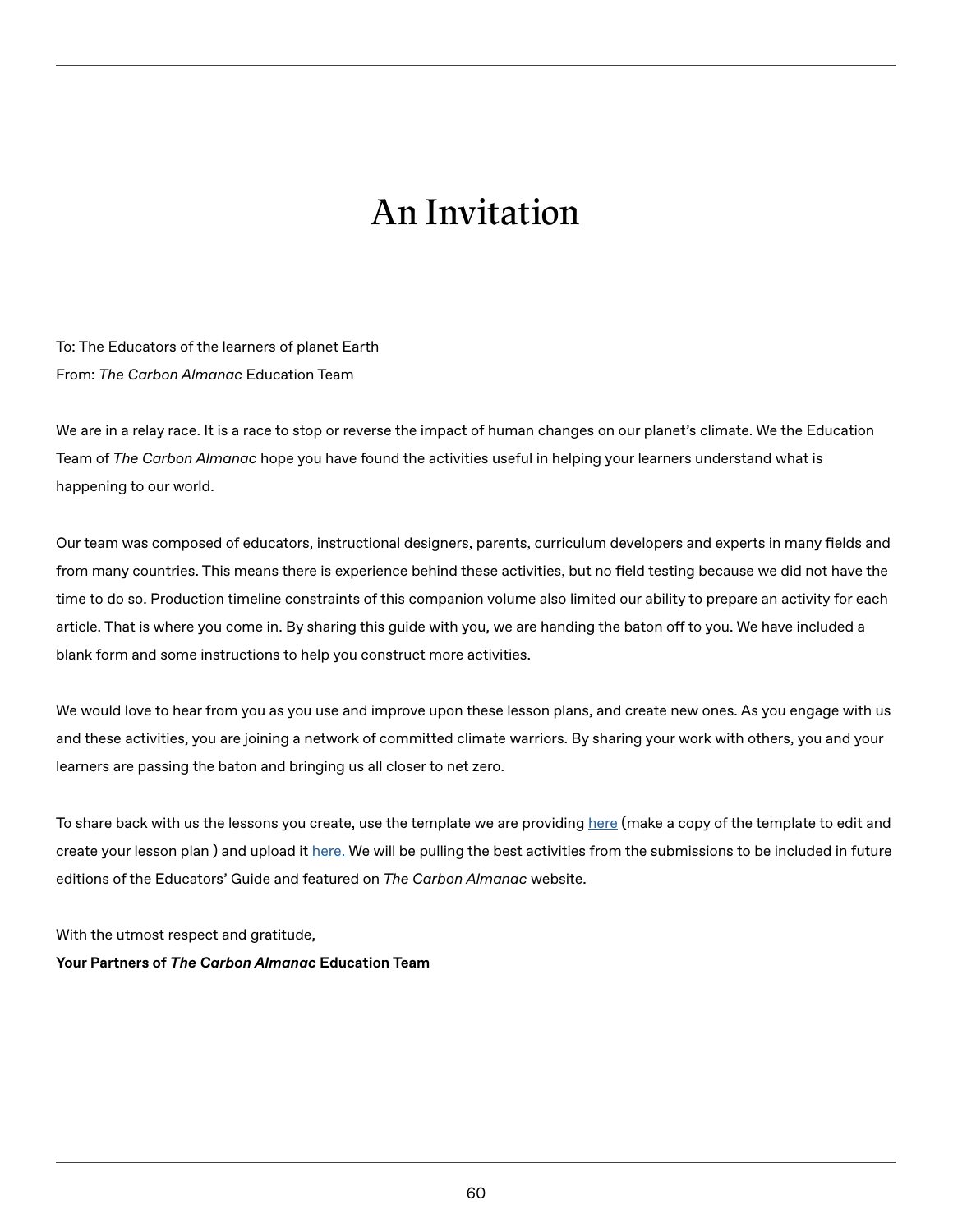

### <span id="page-60-0"></span>**Educators Template Document - Example**

#### **AGE RANGE:** Age of the learners

**SUBJECTS:** Math, Science, & Social Studies

#### **OBJECTIVES**

#### Example

- Define the following words
- Discuss what part humans play in the warming of the Earth's atmosphere
- Diagram a carbon sink

#### **DURATION:**

• (this is usually filled in after everything else is completed)

#### **ENDURING UNDERSTANDING**

• How to convert a page(s) from *The Carbon Almanac* into an activity for your classroom.

Pages from *The Carbon Almanac* that will provide context for the topic to be explored:

#### **ACTIVITIES: THE ACTIVITY OR ACTIVITIES RELATED TO EACH OBJECTIVE**

#### Example

- Read the pages that you have chosen for this lesson (this portion can be homework or time allotted in class for the learners to do the reading).
- Discuss what activities they do that add to global warming and what activities they do that neutralize or eradicate greenhouse gases.
- As a group, make a diagram of a carbon sink and label the parts.

#### **ASSESSMENT: ASSESSMENTS CAN BE OR AL, DR AW N, PERFORMED OR WRITTEN.**

#### Example

• Each learner draws and labels a carbon sink.

#### **OBJECTIVES EXPLAINED**

What are they? And why use them?

Learning objectives are precise statements that express tangible benefits expected to result from the activity/ instruction. The benefits are indicated in terms of what the learner is to accomplish. Learning objectives provide a framework for devising ways for the learner and the educator to evaluate whether a learner has accomplished the objective or not

#### **RESOURCES:**

- **• At least one copy of** *The Carbon Almanac*
- Paper and pens or pencils for each learner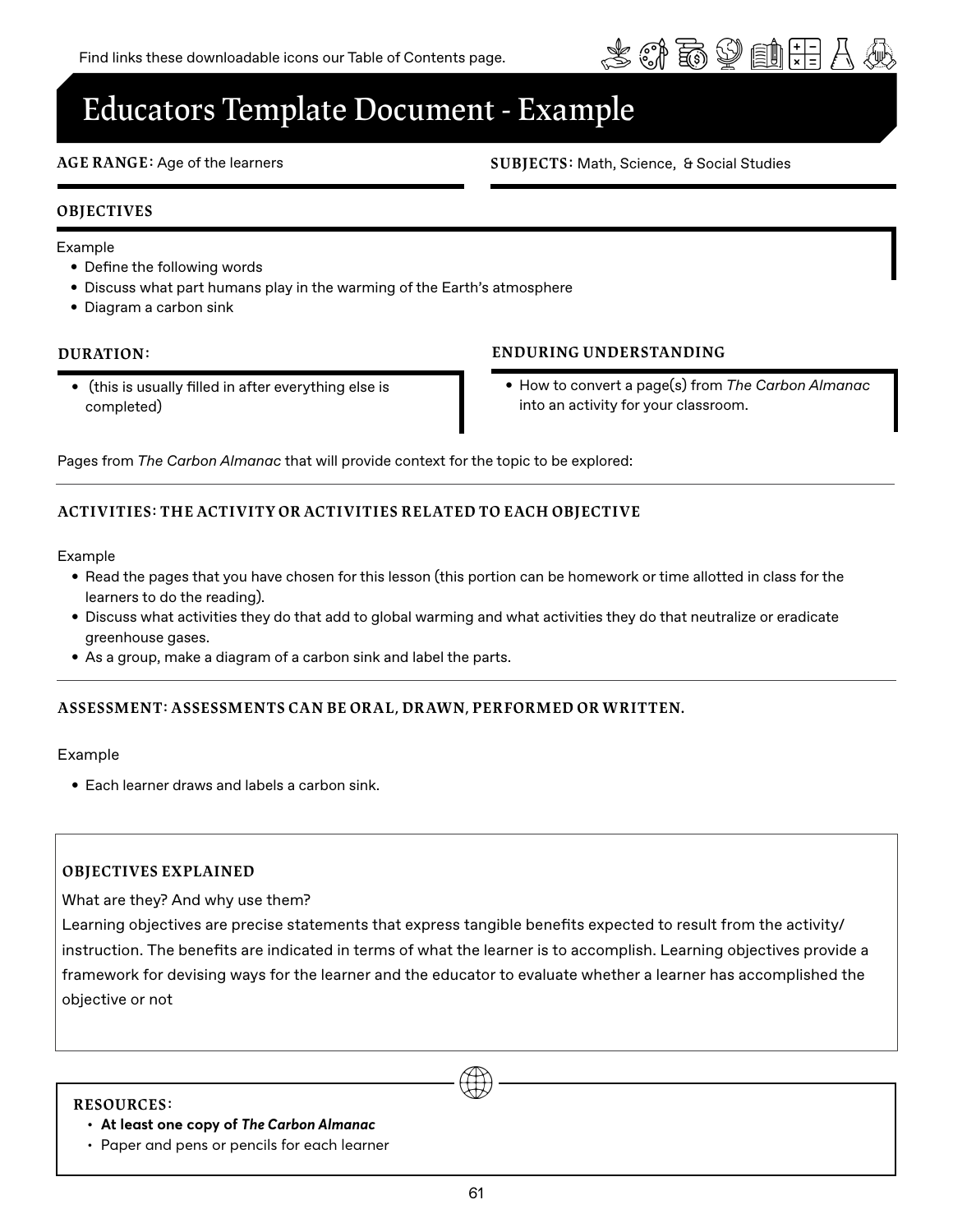#### **OBJECTIVES EXPLAINED CONTINUED:**

Learning objectives fall into 3 categories:

- 1. Psychomotor: this category refers to the coordination of the skeletal muscles; anything that requires physical activity falls under this heading.
- 2.Cognitive: this category receives the most attention in an educational environment. It involves brain activity thinking, predicting, solving.
- 3. Affective: this category concerns itself with attitudes, values and emotions.

Objectives build on one another. For example, you would not ask a learner to define a subject that is new to them because they don't have the vocabulary to do so. Therefore, the first or lowest level objective would be related to learning the definitions of words that are unique to this discipline.

Bloom's taxonomy is a method of sequential classification of progressively higher-order functioning in the cognitive domain. Below is a list of verbs you may choose to use to construct your cognitive objectives. The lowest cognitive level would be knowledge, while those that follow: comprehension, application, analysis, synthesis and evaluation all build on the levels before it and require more complex mental functioning.

Below is a sample of cognitive verbs that are broken down according to their level.

- **• Knowledge verbs:** arrange, define, list, match, order, memorize, label, repeat, recognize, order
- **• Comprehension verbs:** classify, discuss, locate, recognize, sort, translate, review, select, indicate
- **• Application verbs:** apply, choose, illustrate, practice, sketch, solve, use, demonstrate, employ
- **• Analysis verbs:** analyze, compare, diagram, inventory, calculate, differentiate, contrast, criticize
- **• Synthesis verbs:** arrange, formulate, synthesize, write, manage, design, propose, plan, construct
- **• Evaluation verbs:** judge, estimate, evaluate, value, defend, support, argue, select, judge, assess

#### **RESOURCES:**

- **• At least one copy of** *The Carbon Almanac*
- Paper and pens or pencils for each learner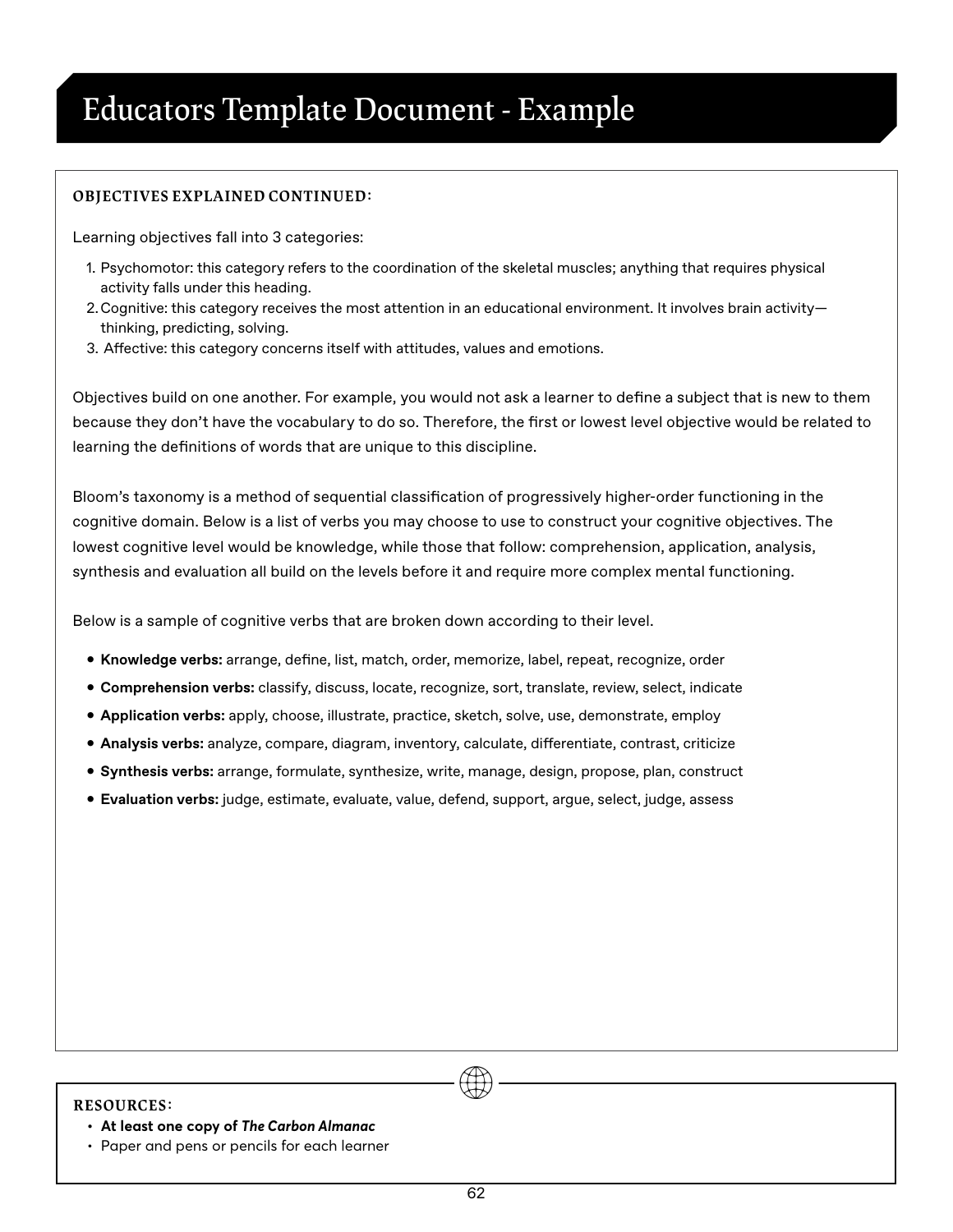<span id="page-62-0"></span>

|                                  |                                                                                | Lessons from The Carbon Almanac - Topics Ma                | 3. Here's What's                                                            |                                                                    | trix for Educators                                                      |                                                               |                                                                                 |
|----------------------------------|--------------------------------------------------------------------------------|------------------------------------------------------------|-----------------------------------------------------------------------------|--------------------------------------------------------------------|-------------------------------------------------------------------------|---------------------------------------------------------------|---------------------------------------------------------------------------------|
| Subject                          | 1. Introduction                                                                | 2. For Rookies                                             | True                                                                        | 4. Scenarios                                                       | 5. Impacts                                                              | ē.<br>Solutions                                               | 7. Whose Job Is it?                                                             |
| <b>SCIENCE:</b>                  |                                                                                |                                                            |                                                                             |                                                                    |                                                                         |                                                               |                                                                                 |
| <b>Biology</b>                   | Beyond the Polar Bear -<br>Animals on the Edge of<br>Extinction, page 13, 367. | What is Climate Change?<br>page 20 & 21, 354               | Dioxide in the Atmosphere,<br>p42, 028<br>Natural Sources of Carbon         | The Five Scenarios Outlined<br>by the IPCC, page 94, 033           | The Impact of Climate<br>Change on Indigenous<br>Peoples, page 111, 595 | Alternatives, page 203, 099<br>Developing Plant-Based         | Saint Kateri Habitats, page<br>262, 130.                                        |
| Anatomy and<br>Physiology        |                                                                                | Climate Change In Front of<br>Your Eyes, page 28 & 29, 079 | What Is Carbon? 40-41, 011                                                  | Ocean Acidity, page 105, 679.                                      | What is Biodiversity, page<br>134, 065.                                 | Agricultural Pests and<br>Diseases, page 118, 596.            | Forests Support Food<br>Security, page 213, 250.                                |
| Chemistry                        |                                                                                | The Greenhouse Effect, page<br>22, 753.                    | The True Cost of Plastic,<br>p79, 346                                       | Understanding the Five<br>Scenarios, page 96, 039                  | Long-Term Wildfire Impacts:<br>Effects of Smoke, page 148,<br>085.      | Sequester Carbon, page<br>220, 265<br>Building Materials That | Cloud Seeding, page 258, 117                                                    |
| Physical/Earth<br><b>Science</b> |                                                                                | What is Climate Change?<br>page 20 & 21, 354.              | p42, 028,<br>Natural Sources of Carbon<br>Dioxide in the Atmosphere,        | Shifts in the Atlantic Ocean's<br>Currents, page 102, 683.         | The Impact of Thawing<br>Permafrost, page 142, 486.                     | Chocolate and Climate, page<br>206, 233.                      | Schools and Solar Power,<br>page 245, 116.                                      |
| Physics                          |                                                                                |                                                            | Where Does All the Carbon<br>Go? p70, 365                                   | 089<br>10-, 50-, 100-, and 1,000-Year<br>Climate Events, page 100, | Shoreline Erosion, page<br>141, O78                                     | Low-Carbon Concrete, page<br>218, 213.                        |                                                                                 |
| Environmental<br><b>Science</b>  | The Wizard, The Prophet and<br>the Ostrich, page 12, 002.                      | The Greenhouse Effect, page<br>22, 753.                    | What Is an Ecosystem?,<br>p55, 352                                          | Shifts in the Atlantic Ocean's<br>Currents, page 102, 683          | Water Stress, page 126, 587                                             | Green Steel, page 217, 224                                    | What Are Cities Doing? (The<br>C40), page 244, 126.                             |
| Forensic Science                 |                                                                                |                                                            | p42, 028<br>Dioxide in the Atmosphere,<br>Natural Sources of Carbon         | The Five Scenarios Outlined<br>by the IPCC, page 94, 033           | Energy Production and<br>Negative Health Impacts,<br>page 146, 605.     | Footprints and Labels, page<br>216, 212                       | page 249, 134<br>Youth-Led Climate Litigation,                                  |
| Astronomy                        |                                                                                |                                                            | How Much Carbon Are We<br>Talking About, p43, 336,                          |                                                                    | Impact of Commercial Space<br>Travel, page 153, 082                     | Generating Energy from<br>Ocean Tides, page 182, 098.         |                                                                                 |
| <b>MATH:</b>                     |                                                                                |                                                            |                                                                             |                                                                    |                                                                         |                                                               |                                                                                 |
| Workplace Math                   |                                                                                | How Much is a Metric Ton?<br>page 25, 754.                 | Our Choices Can Have a<br>Lethal Impact, p60, 341                           | Understanding the Five<br>Scenarios, page 96, 039                  | Population Growth, page<br>109, 581                                     | page 158, 245<br>The Drawdown Rankings                        | The Positive Impact of<br>Sustainability on Investor<br>Returns, page 248, 131. |
| Pre-Calculus/<br>Calculus        |                                                                                |                                                            | Emissions, p52-53, 344<br>Population Growth and<br>The Relationship between | 1,000-Year Climate Events,<br>page 100, 680.                       | Food Price Spikes, page<br>122, 599                                     | Edible Insects, page 208, 104                                 |                                                                                 |
| Economics                        |                                                                                |                                                            | Exxon Letter p46-47, 374                                                    | Who Suffers Most?, page<br>104, 681.                               | Imports, page 152, 578.<br>Impact of Carbon Exports &                   | Nuclear Energy by Fusion,<br>page 186, 094                    | Where You Bank Makes A<br>Difference, page 254, 133.                            |
| Statistics                       |                                                                                | The Diffusions of Innovation,<br>page 35, 353              | The History of Systematic<br>Measurement of CO2, p54,<br>035                | Ocean Acidity, page 105,<br>679.                                   |                                                                         |                                                               |                                                                                 |
| ${\rm Age}$ bra                  |                                                                                |                                                            | What Is the Carbon Cycle?<br>p44, 012                                       | Understanding the Five<br>Scenarios, page 96, 039                  |                                                                         |                                                               |                                                                                 |
| <b>ENGINEERING:</b>              |                                                                                |                                                            |                                                                             |                                                                    |                                                                         |                                                               |                                                                                 |
| Robotics                         |                                                                                |                                                            | p88, 340,<br>Computing and Carbon,                                          |                                                                    |                                                                         | page 158, 245.<br>The Drawdown Rankings                       |                                                                                 |
| Electronics                      |                                                                                |                                                            |                                                                             |                                                                    |                                                                         | page 170, 237.<br>The Changing Cost of Power,                 |                                                                                 |
| programming<br>Computer          |                                                                                |                                                            |                                                                             |                                                                    |                                                                         |                                                               |                                                                                 |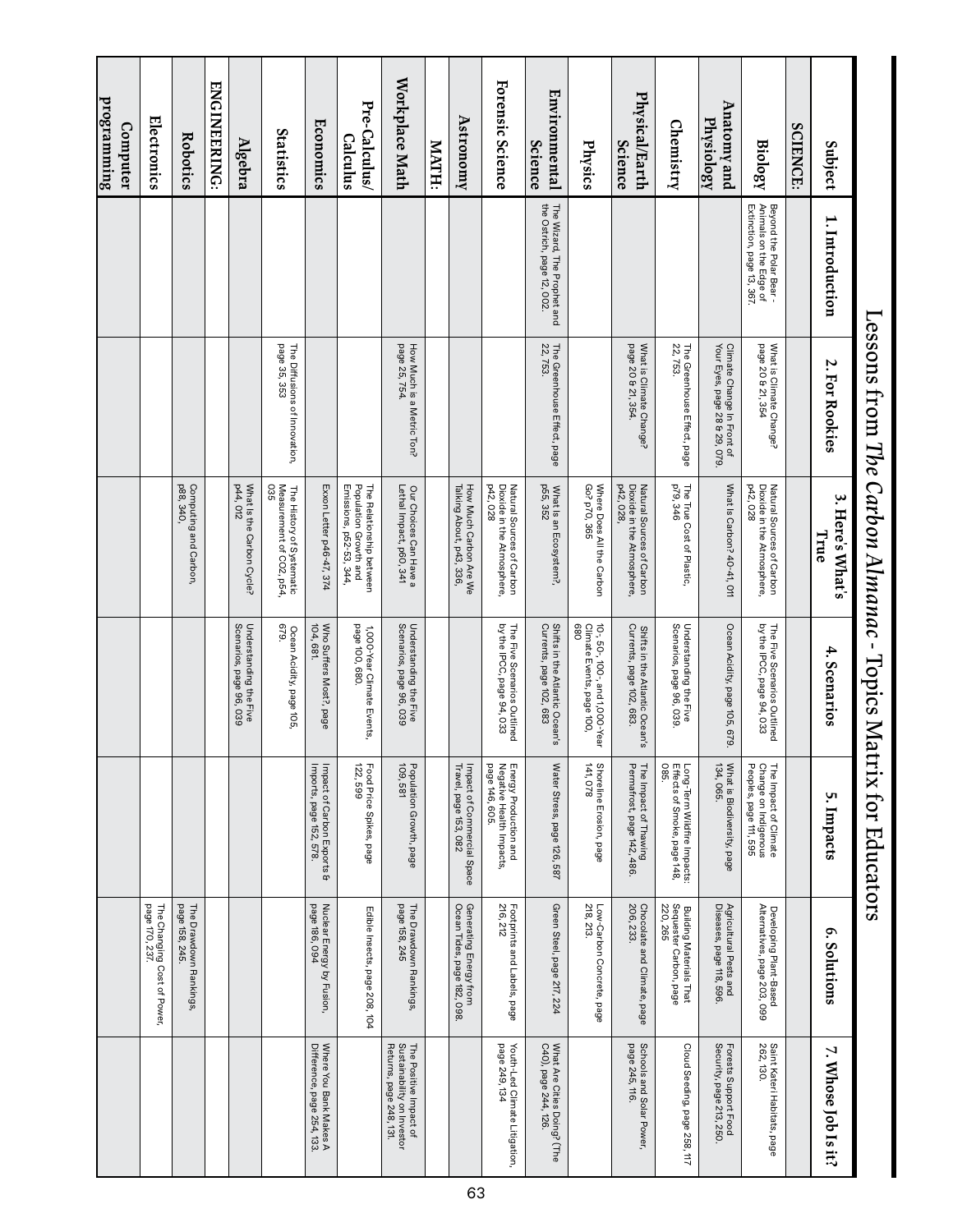| Physical Education                          | Psychology                                                 | Nutrition                                                                    | Geography                                                                       | Sociology/Social<br>Studies/Civics                                                                     | History                                                    | Spanish                                                                         | English                                      | <b>Creative Writing</b>                      | Literature                                   | LANGUAGES: | Media Arts                                     | metal smithing, etc.)<br>Crafts (weaving,                                       | Drama                                   | Dance | <b>Music</b> | Fine arts                                                                       | Arts: | Subject                  |
|---------------------------------------------|------------------------------------------------------------|------------------------------------------------------------------------------|---------------------------------------------------------------------------------|--------------------------------------------------------------------------------------------------------|------------------------------------------------------------|---------------------------------------------------------------------------------|----------------------------------------------|----------------------------------------------|----------------------------------------------|------------|------------------------------------------------|---------------------------------------------------------------------------------|-----------------------------------------|-------|--------------|---------------------------------------------------------------------------------|-------|--------------------------|
|                                             |                                                            |                                                                              |                                                                                 | Game Theory, page 15, 004                                                                              | The Tyranny of Convenience,<br>page 6-9, 008               |                                                                                 | A Brave and Startling Truth,<br>page 16 & 17 | A Brave and Startling Truth,<br>page 16 & 17 | A Brave and Startling Truth,<br>page 16 & 17 |            |                                                |                                                                                 |                                         |       |              |                                                                                 |       | 1. Introduction          |
|                                             | The Tyranny of Convenience,<br>page 6-9, 008               | What is Net Zero? page 30<br>& 31, 755.                                      | page 25, 754.<br>How Much is a Metric Ton?                                      | Change, page 32 & 33, 342<br>10 Myths About Climate                                                    | Temperature Change on<br>Earth, p50, 366                   |                                                                                 |                                              |                                              |                                              |            | page 35, 353.<br>The Diffusions of Innovation, |                                                                                 | What is Net Zero? page 30<br>& 31, 755. |       |              |                                                                                 |       | 2. For Rookies           |
| What Do I Get for 1kg CO2?,<br>page 62, 338 | Climate Change In Front of<br>Your Eyes, page 28 & 29, 079 | Population Growth and<br>Emissions, p52-53, 344.<br>The Relationship between | Everywhere, p80, 337<br>The Dust Bowl: Lessons<br>Learned for Farmers           | Change, and Class, Effects of<br>p85, 606,<br>Carbon-Based Cooking Fuel,<br>Carbon Inequality, Climate | Shifts in the Atlantic Ocean's<br>Currents, page 102, 683. |                                                                                 |                                              |                                              |                                              |            |                                                |                                                                                 |                                         |       |              |                                                                                 |       | 3. Here's What's<br>True |
|                                             | Exxon Letter p46-47, 374,                                  | Effects of CO2 on Crop<br>Nutrition, page 124, 56                            | Who Suffers Most?, page<br>104, 681.                                            | Who Suffers Most?, page<br>104, 681                                                                    |                                                            |                                                                                 |                                              |                                              |                                              |            |                                                |                                                                                 |                                         |       |              |                                                                                 |       | 4. Scenarios             |
|                                             | Bleaching and Loss of Coral<br>Reefs, page 140, 592        | Alternatives, page 203, 099<br>Developing Plant-Based                        | page 143, 593<br>The Shrinking of Glaciers,                                     | 990<br>Desertification, page 130,                                                                      | Biodiversity Loss and Climate<br>Change, page 135, 074     |                                                                                 |                                              |                                              |                                              |            |                                                |                                                                                 |                                         |       |              |                                                                                 |       | 5. Impacts               |
|                                             | Bioplastics, page 162, 256.                                |                                                                              | Solar?, page 176, 088<br>How Much Land Would It<br>Take to Power the US through | Mineral Needs for Clean<br>Energy, page 198, 264<br>The Challenges of Critical                         | The Drawdown Rankings.<br>page 158, 245.                   |                                                                                 |                                              |                                              |                                              |            |                                                | The Drawdown Rankings,<br>page 158, 245.                                        |                                         |       |              |                                                                                 |       | 6. Solutions             |
|                                             | Talking About Climate<br>Change, page 261, 127             |                                                                              | Action, page 242, 120.<br>Their Culture to Demand<br>Indigenous Youth Represent | Content Online, page 257,<br>Climate Change Denial<br>345<br>10 Publishers Promoting                   |                                                            | Action, page 242, 120.<br>Indigenous Youth Represent<br>Their Culture to Demand |                                              |                                              |                                              |            |                                                | Action, page 242, 120.<br>Indigenous Youth Represent<br>Their Culture to Demand |                                         |       |              | Action, page 242, 120.<br>Their Culture to Demand<br>Indigenous Youth Represent |       | 7. Whose Job Is it?      |